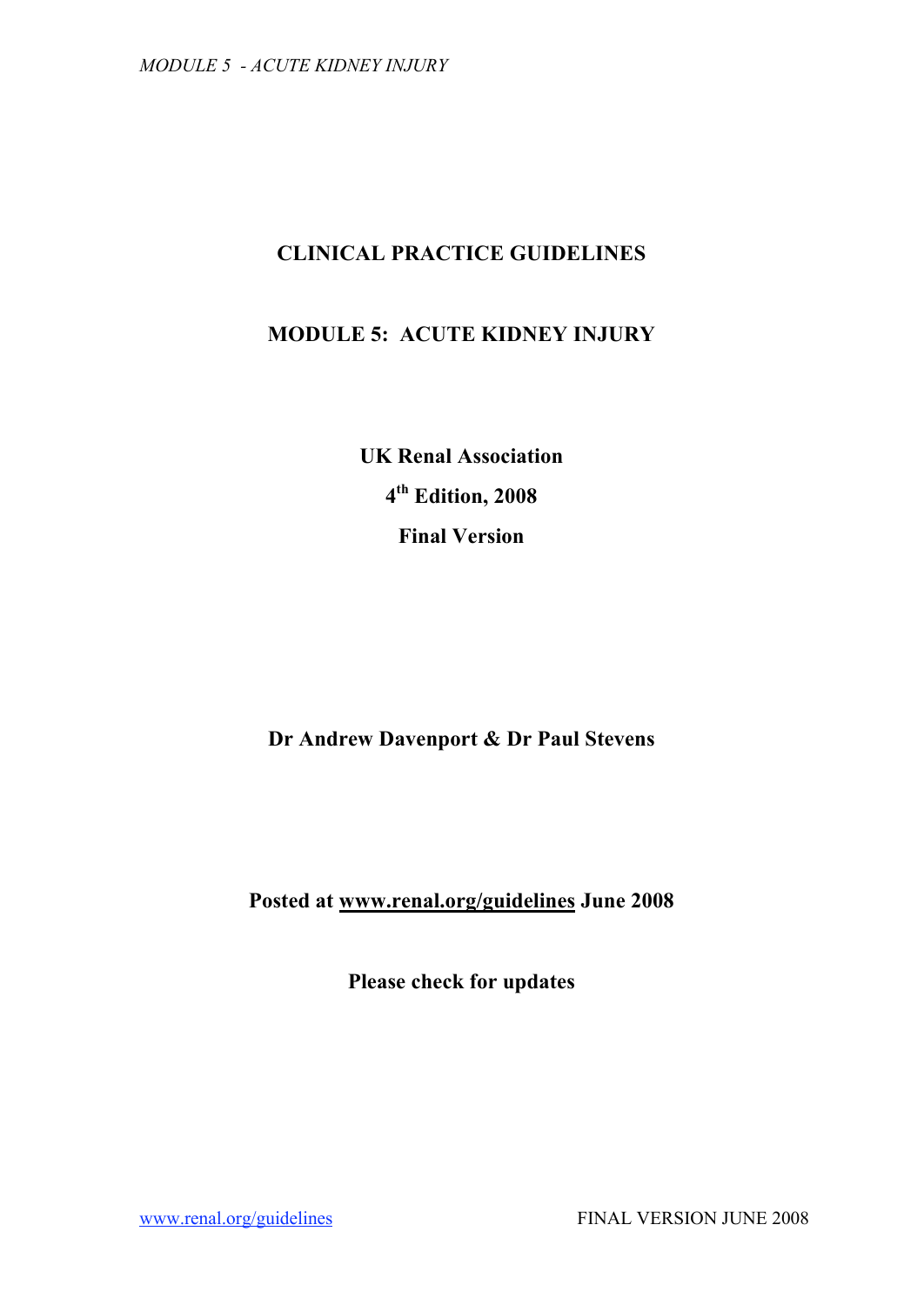# **Contents**

## **Summary of clinical practice guidelines for Acute Kidney Injury**

- 1. Definition and epidemiology (Guidelines 1.1- 1.2)
- 2. Assessment, prevention and pharmacological treatment (Guidelines 2.1- 2.10)
- 3. Treatment facilities and referral to renal services (Guidelines  $3.1 3.4$ )
- 4. Choice of renal replacement modality (Guideline 4.1)
- 5. Choice of dialyser/haemofilter membrane and buffer (Guidelines  $5.1 5.3$ )
- 6. Vascular access for RRT (Guidelines  $6.1 6.6$ )
- 7. Anticoagulation for extracorporeal therapies (Guidelines  $7.1 7.4$ )
- 8. Renal replacement therapy prescription (Guidelines  $8.1 8.5$ )
- 9. Timing of initiation of renal replacement treatment (Guidelines  $9.1 9.5$ )
- 10. Nutritional support (Guidelines 10.1 10.4)

# **PLEASE NOTE**

# **Guidelines 8.3 and 8.4 (including audit measures) have been updated on 19th June 2008 to take account of the ATN study results published in the NEJM 2008.**

# **Summary of audit measures for Acute Kidney Injury**

(Audit measures 1-11)

# **Rationale for clinical practice guidelines for Acute Kidney Injury**

Introduction

- 1. Definition and epidemiology (Guidelines 1.1- 1.2)
- 2. Assessment, prevention and pharmacological treatment (Guidelines 2.1- 2.10)
- 3. Treatment facilities and referral to renal services (Guidelines  $3.1 3.4$ )
- 4. Choice of renal replacement modality (Guideline 4.1)
- 5. Choice of dialyser/haemofilter membrane and buffer (Guidelines  $5.1 5.3$ )
- 6. Vascular access for RRT (Guidelines  $6.1 6.6$ )
- 7. Anticoagulation for extracorporeal therapies (Guidelines  $7.1 7.4$ )
- 8. Renal replacement therapy prescription (Guidelines  $8.1 8.5$ )
- 9. Timing of initiation of renal replacement treatment (Guidelines  $9.1 9.5$ )
- 10. Nutritional support (Guidelines 10.1 10.4)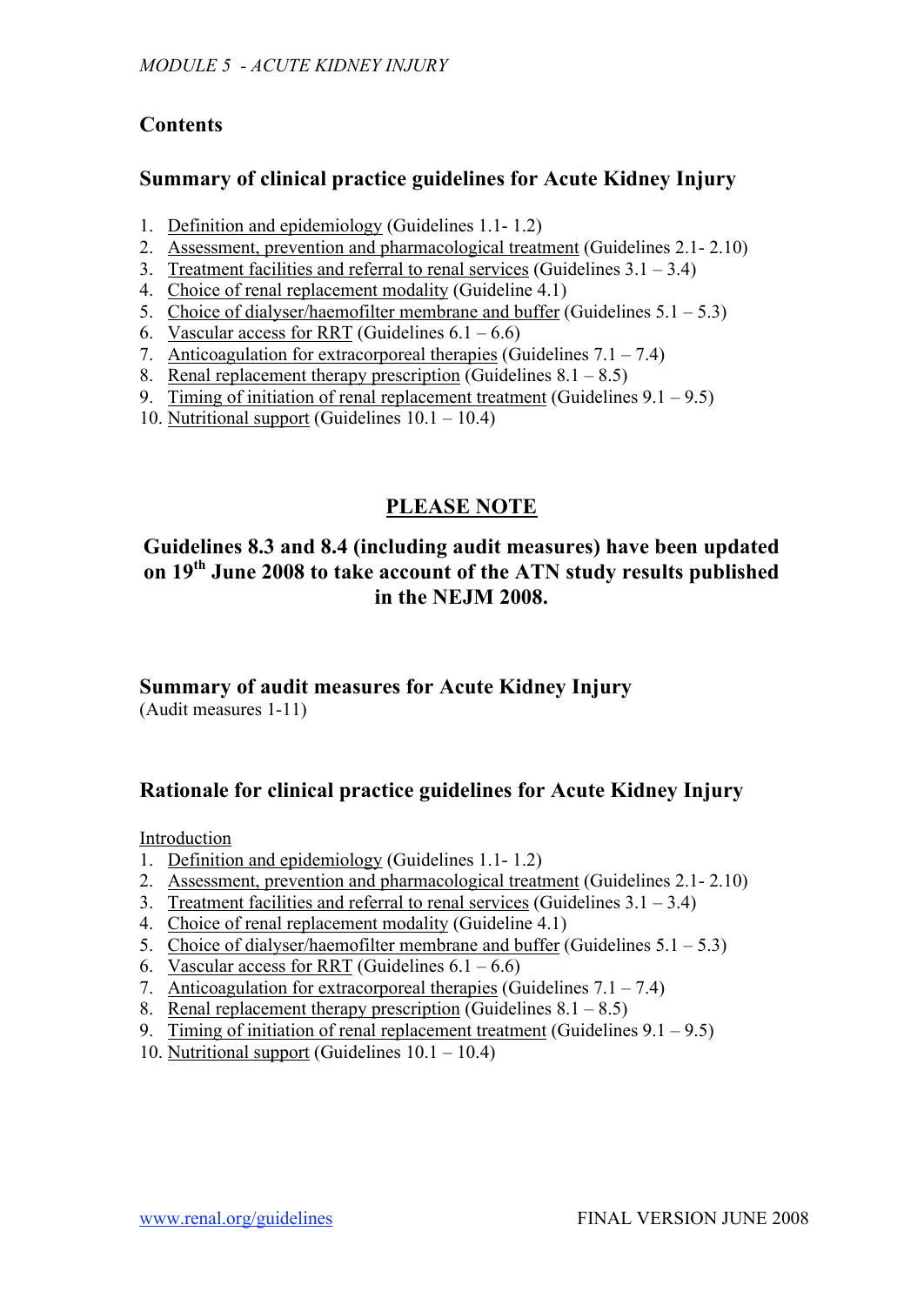# **Summary of clinical practice guidelines for Acute Kidney Injury**

# **1. Acute Kidney Injury (AKI) (Guidelines AKI 1.1 – 1.2)**

## **Guideline 1.1 – AKI : Definition and Epidemiology**

An internationally accepted and agreed uniform definition of acute kidney injury (AKI) should be adopted to enable comparisons of incidence and outcomes, assess the utility of severity of illness scoring systems, and interpret the efficacy of therapeutic interventions

## **Guideline 1.2 – AKI : Definition and Epidemiology**

Serum creatinine and urine output should continue to be viewed as the best existing markers for AKI.

# **2. Acute Kidney Injury (AKI) (Guidelines AKI 2.1 – 2.10)**

## **Guideline 2.1 – AKI : Assessment, Prevention & Pharmacological Treatment**

Patients at risk of AKI should be identified in the community and the hospital. Risk factors should be identified and preventative measures instituted as early as possible. Prescription of appropriate intravenous fluids should be carefully considered following assessment of the patient's volume status.

## **Guideline 2.2 – AKI : Assessment, Prevention & Pharmacological Treatment**

Undergraduate and postgraduate medical trainees should be taught the principles of prevention and treatment of AKI.

## **Guideline 2.3 – AKI : Assessment, Prevention & Pharmacological Treatment**

All patients presenting with AKI should as a minimum have an adequate history, examination and initial assessment to determine the likelihood of whether their AKI is pre-renal, renal or post-renal in nature. This should encompass relevant past history, social and treatment history; assessment of volume status; reagent strip urinalysis and an assessment of renal morphology and presence or absence of obstruction where indicated.

## **Guideline 2.4 – AKI : Assessment, Prevention & Pharmacological Treatment**

All patients presenting with AKI should have reagent strip urinalysis performed supplemented with urine microscopy where indicated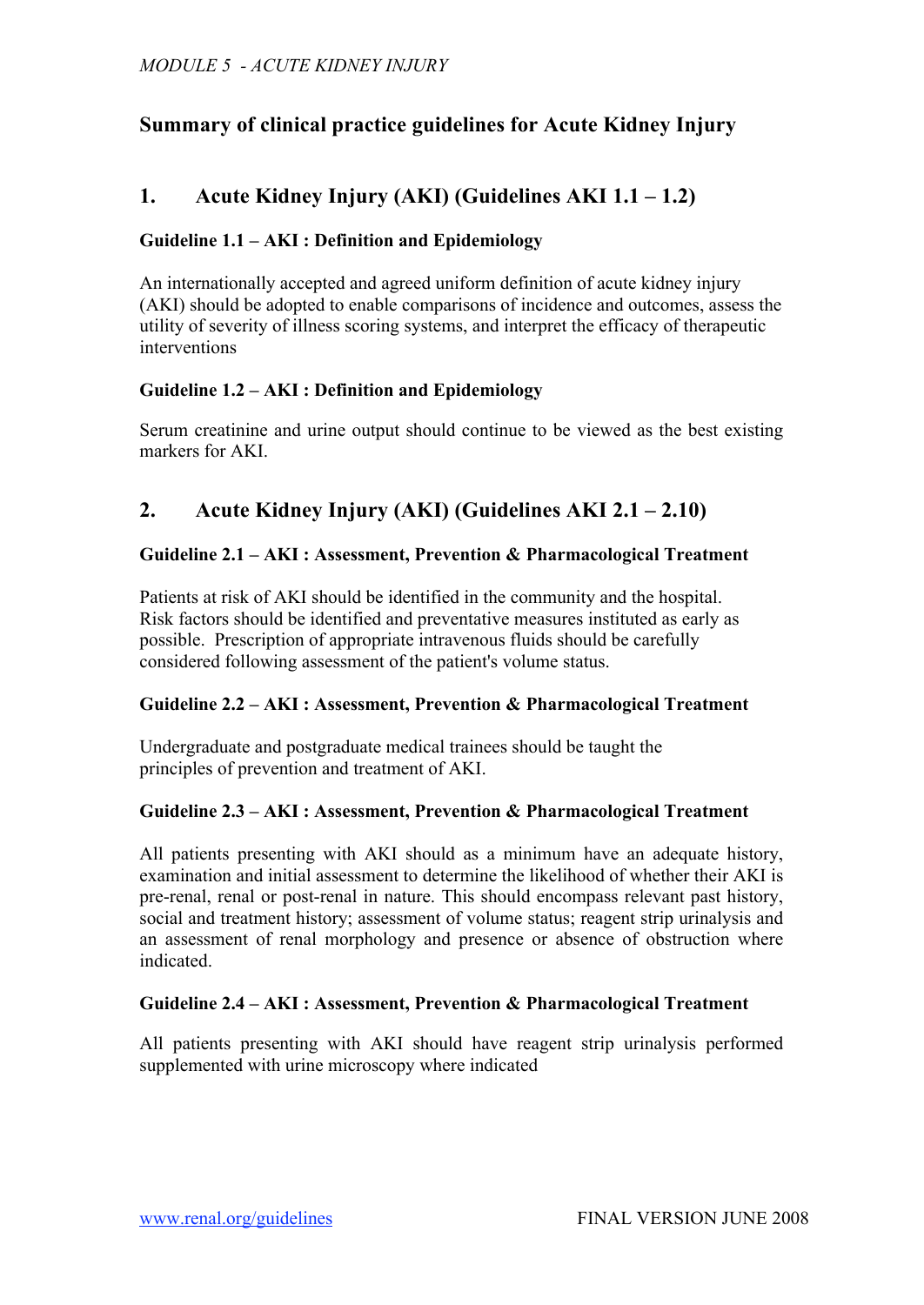## **Guideline 2.5 – AKI : Assessment, Prevention & Pharmacological Treatment**

Urine biochemistry is of limited value in the assessment of patients presenting with AKI and need not be routinely performed.

### **Guideline 2.6 – AKI : Assessment, Prevention & Pharmacological Treatment**

All patients undergoing contrast media examinations who are at risk from AKI should have adequate precautions undertaken. These should include temporary discontinuation of diuretics and ACEI/ARBs unless contraindicated, temporary discontinuation of Metformin and NSAIDs, consideration of iso-osmolar contrast agents and administration of prophylactic pre-procedure treatment with intravenous isotonic sodium bicarbonate or 0.9% sodium chloride.

## **Guideline 2.7 – AKI : Assessment, Prevention & Pharmacological Treatment**

Loop diuretics and dopaminergic agents should not be routinely used for the prevention and treatment of AKI.

## **Guideline 2.8 – AKI : Assessment, Prevention & Pharmacological Treatment**

There is little clinical data to support the use of mannitol to prevent AKI secondary to rhabdomyolysis.

## **Guideline 2.9 – AKI : Assessment, Prevention & Pharmacological Treatment**

Pharmacological therapy currently has no role to play in the treatment of AKI.

## **Guideline 2.10 – AKI : Assessment, Prevention & Pharmacological Treatment**

Therapeutic drug dosing must be adapted to altered kinetics in AKI.

## **3. Acute Kidney Injury (AKI) (Guidelines AKI 3.1 – 3.5)**

### **Guideline 3.1 – AKI : Treatment facilities & referral to renal services**

The critical care nephrology interface should be defined at each locality to ensure timely and appropriate placement of patients with AKI according to their clinical condition. Local critical care networks should be utilised to facilitate this process.

#### **Guideline 3.2 – AKI : Treatment facilities & referral to renal services**

Appropriate transfer and triage of AKI patients from the non-specialist, non-critical care ward to the renal unit should be facilitated through the development of local guidelines and transfer protocols.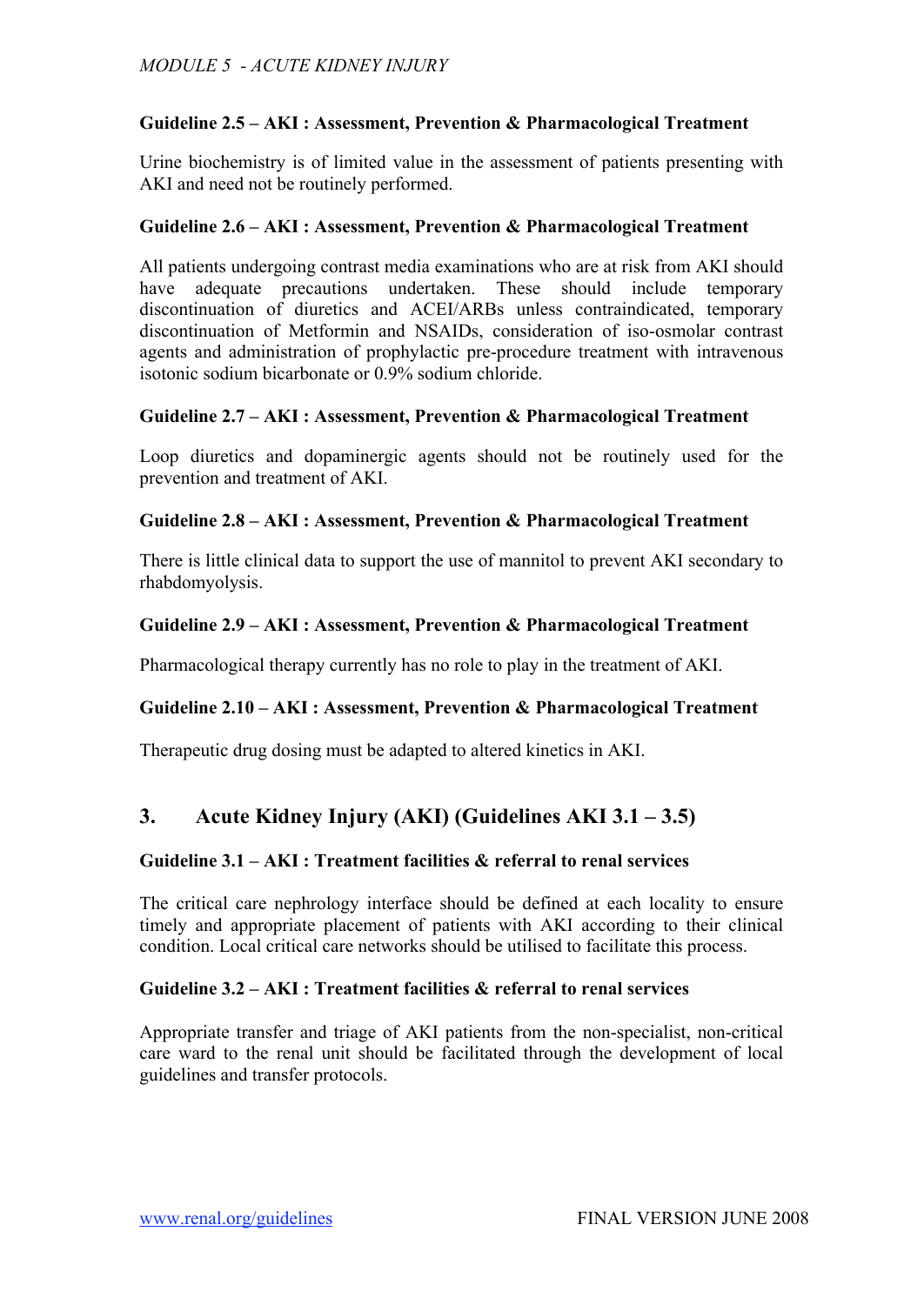## **Guideline 3.3 – AKI : Treatment facilities & referral to renal services**

Renal units should be equipped to provide level 2 care for patients with severe AKI (AKI stage 3 or AKI requiring RRT) or do so in conjunction with critical care services.

## **Guideline 3.4 – AKI : Treatment facilities & referral to renal services**

Nephrologists and intensivists should work together to provide care for patients with AKI on the ICU. Nephrology trainees should be trained to care for critically ill patients with AKI.

## **Guideline 3.5 – AKI : Treatment facilities & referral to renal services**

Patients with persistent renal impairment after AKI who do not require long term RRT should be managed according to local CKD practice.

# **4. Acute Kidney Injury (AKI) (Guidelines AKI 4.1)**

## **Guideline 4.1 – AKI : Choice of renal replacement therapy modality**

Choice of RRT modality should be guided by the individual patient's clinical status, medical and nursing expertise, and availability of modality.

# **5. Acute Kidney Injury (AKI) (Guidelines AKI 5.1 – 5.3)**

## **Guideline 5.1 – AKI : Choice of dialyser/haemofilter membrane**

Choice of haemodialysis/haemofiltration membrane should be dictated by RRT modality

## **Guideline 5.2 – AKI : Choice of dialyser/haemofilter membrane**

Synthetic or modified cellulosic membranes should be used in preference to unmodified cellulose

## **Guideline 5.3 – AKI : Choice of dialysate/replacement fluid**

Bicarbonate should be the preferred buffer for dialysate and replacement fluid in CRRT techniques unless regional citrate anticoagulation is employed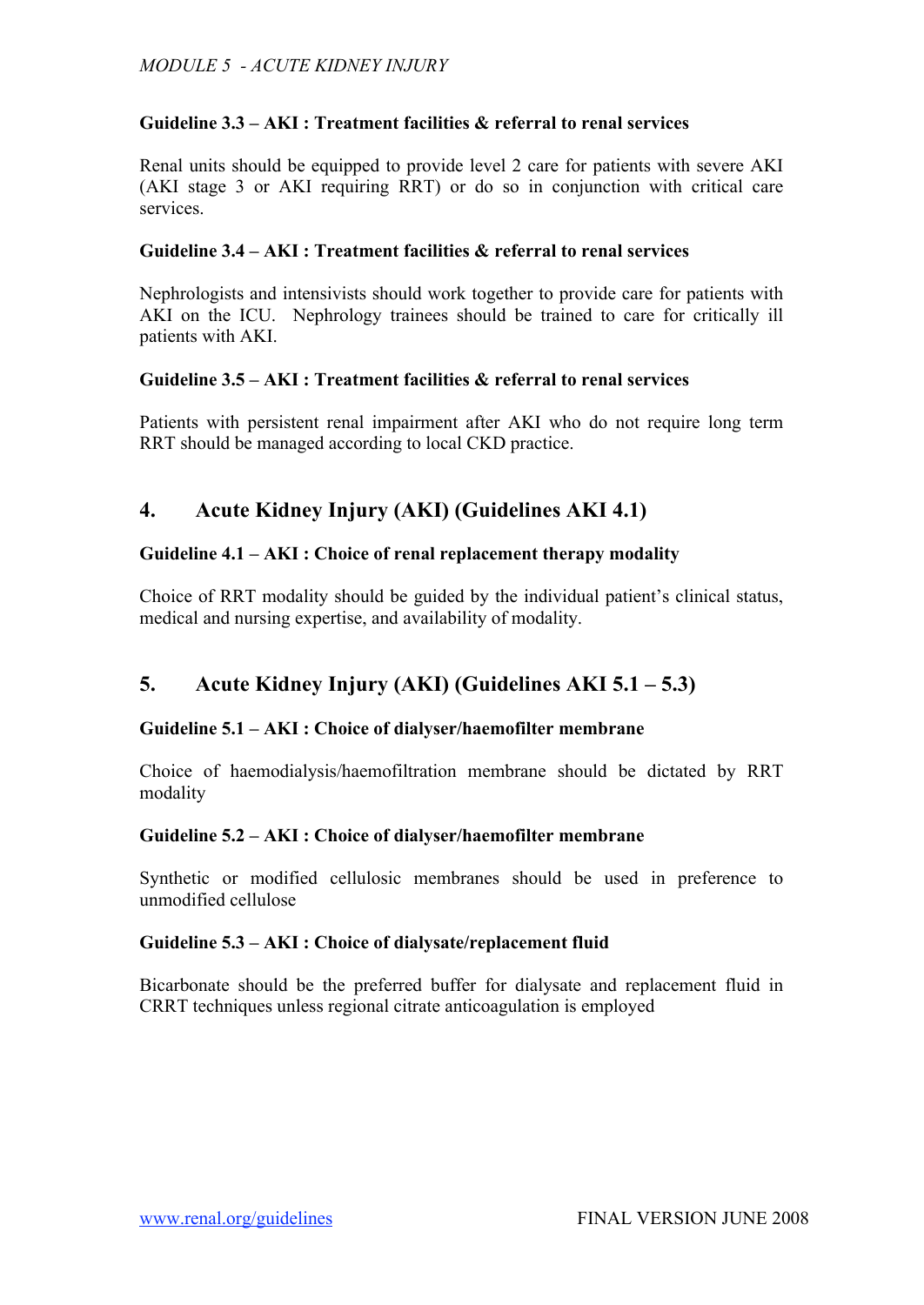## **6. Acute Kidney Injury (AKI) (Guidelines AKI 6.1 – 6.6)**

## **Guideline 6.1 – AKI : Vascular access for RRT**

Acute access for renal replacement therapy should be veno-venous rather than arteriovenous.

### **Guideline 6.2 – AKI : Vascular access for RRT**

Dialysis catheters should be of an adequate length to minimise the risks of access recirculation.

#### **Guideline 6.3 – AKI : Vascular access for RRT**

The access site and catheter type should be chosen with regard to the phase of the patient's illness and be changed at appropriate intervals to minimise the risk of infection.

## **Guideline 6.4 – AKI : Vascular access for RRT**

Access should be placed by experienced or appropriately supervised staff. Real-time ultrasound guidance should be used to aid placement of upper body access. It is advisable that real-time ultrasound guidance be used for the insertion of femoral access.

### **Guideline 6.5 – AKI : Vascular access for RRT**

In patients at risk of progressing to CKD stage 4 or 5, subclavian access should be avoided due to the risks of compromising future, permanent vascular access. Upper limb vasculature should be preserved as a contingency for future permanent access.

#### **Guideline 6.6 – AKI : Vascular access for RRT**

Local policies on prevention of catheter-related infection should be optimised by reserving the catheter for extracorporeal treatment only.

# **7. Acute Kidney Injury (AKI) (Guidelines AKI 7.1 – 7.4)**

#### **Guideline 7.1 – AKI : Anticoagulation for extracorporeal therapies**

Anticoagulation for RRT should be tailored according to patient characteristics and the modality of RRT chosen.

#### **Guideline 7.2 – AKI : Anticoagulation for extracorporeal therapies**

Regional anticoagulation with citrate reduces risk of haemorrhage compared to systemic heparinisation. The complexity of the technique means that this should be in routine use on any unit on which it is employed in order to allow sufficient levels of expertise to be maintained.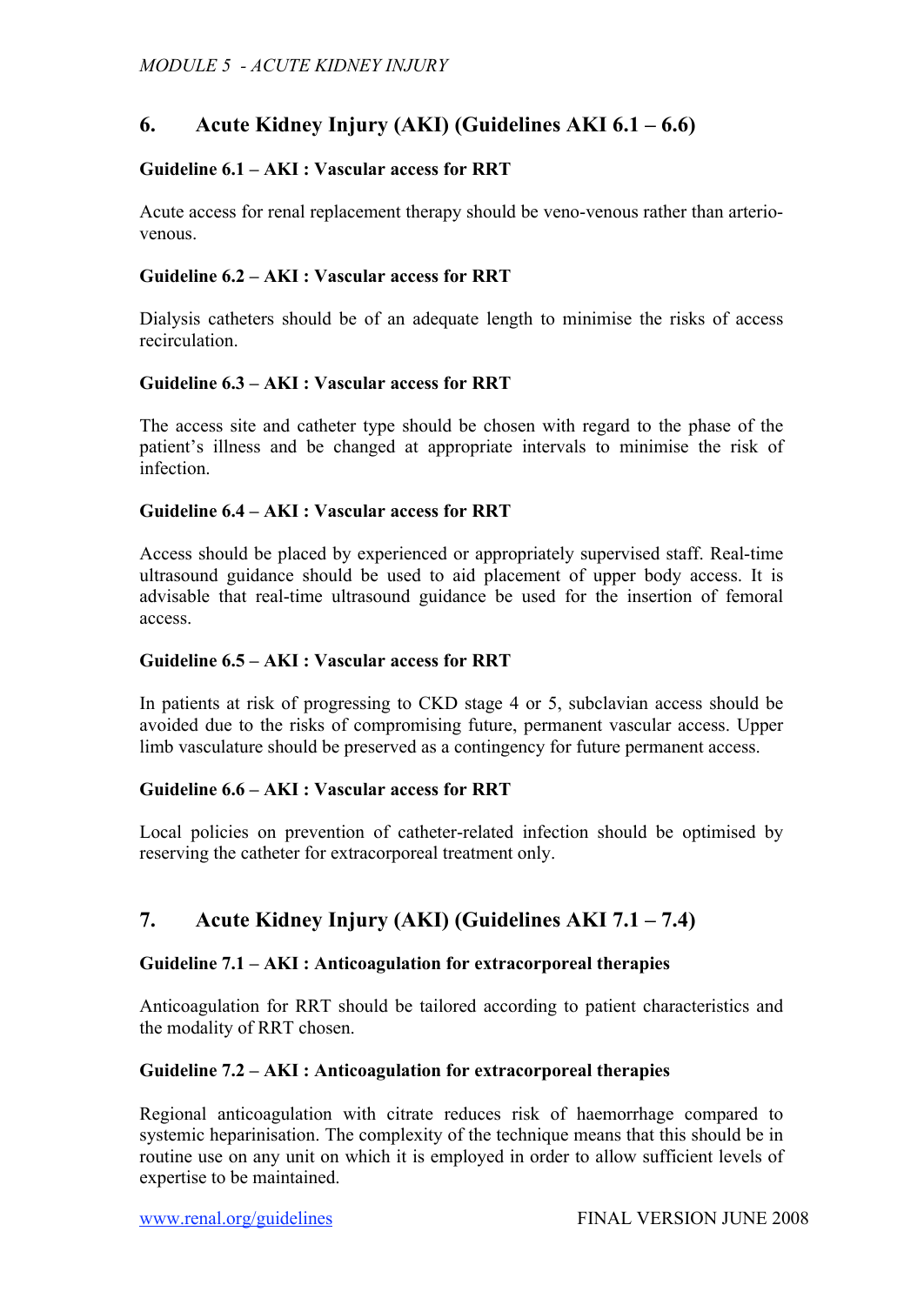## **Guideline 7.3 – AKI : Anticoagulation for extracorporeal therapies**

Prostacyclin is a suitable alternative to unfractionated heparin for those at increased risk of bleeding, but may cause haemodynamic instability.

### **Guideline 7.4 – AKI : Anticoagulation for extracorporeal therapies**

In CRRT patients at highest risk of bleeding, and in intermittent therapies, a noanticoagulation, saline flush strategy can be used. However, ultrafiltration requirements are increased, effective intermittent HD time is reduced and the technique runs the risk of membrane fibre rupture.

## **8. Acute Kidney Injury (AKI) (Guidelines AKI 8.1 – 8.5)**

## **Guideline 8.1 – AKI : Renal Replacement Therapy prescription**

The delivered dose of RRT should be assessed to ensure the adequacy of the prescription.

## **Guideline 8.2 – AKI : Renal Replacement Therapy prescription**

The prescribed dose should be assessed at each session (for intermittent haemodialysis) and daily (for continuous techniques) to account for any measured shortfalls in delivered dose.

#### **Guideline 8.3 – AKI : Renal Replacement Therapy prescription**

Patients with AKI and multi-organ failure treated by CRRT should receive treatment doses equivalent to ultrafiltration rates  $\geq 20$  ml/kg/hr. A proportionate upward adjustment to the prescribed ultrafiltration rate should be made in pre-dilutional continuous haemofiltration.

#### **Guideline 8.4 – AKI : Renal Replacement Therapy prescription**

Patients with AKI and multi-organ failure treated by intermittent haemodialysis should receive either alternate day haemodialysis with at least the minimum dose considered appropriate for ESRD (URR>65% or eKt/V>1.2) or daily haemodialysis**.**

#### **Guideline 8.5 – AKI : Renal Replacement Therapy prescription**

RRT dosing methods that require an assessment of patient weight should be performed with an actual, measured weight rather than an extrapolation from premorbid readings.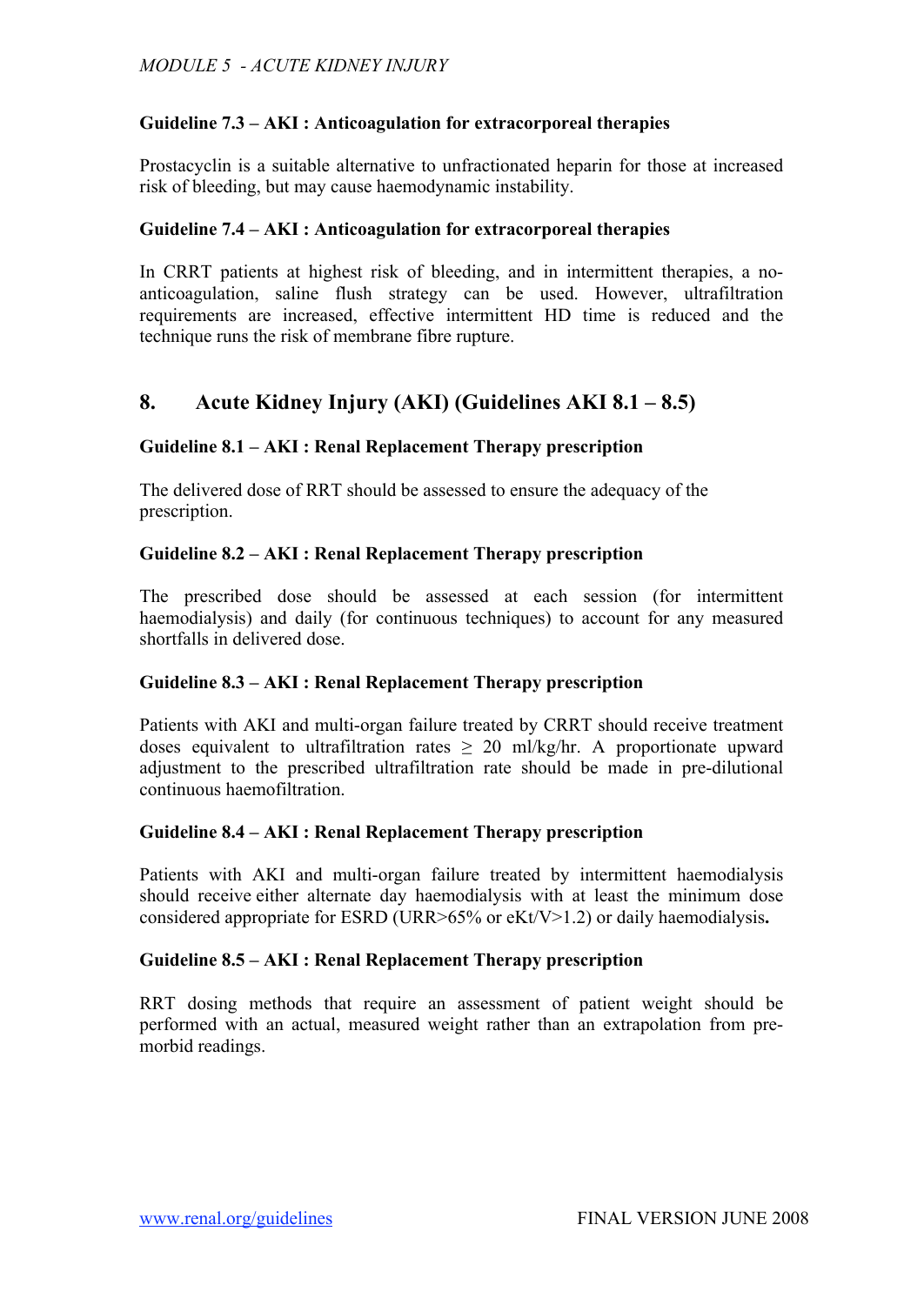# **9. Acute Kidney Injury (AKI) (Guidelines AKI 9.1 – 9.5)**

## **Guideline 9.1 – AKI : Timing of initiation of renal replacement treatment**

The decision to start RRT in patients with AKI should remain a clinical decision based on fluid, electrolyte and metabolic status of each individual patient.

## **Guideline 9.2 – AKI : Timing of initiation of renal replacement treatment**

RRT should be initiated once AKI is established and unavoidable but before overt complications have developed.

## **Guideline 9.3 – AKI : Timing of initiation of renal replacement treatment**

The threshold for initiating RRT should be lowered when AKI occurs as part of multiorgan failure.

## **Guideline 9.4 – AKI : Timing of initiation of renal replacement treatment**

The initiation of RRT may be deferred if the underlying clinical condition is improving and there are early signs of renal recovery.

## **Guideline 9.5 – AKI : Timing of discontinuation of renal replacement treatment**

An improvement in the clinical condition and urine output would justify temporary discontinuation of ongoing renal support to see if AKI is recovering.

## **10. Acute Kidney Injury (AKI) (Guidelines AKI 10.1– 10.4)**

## **Guideline 10.1 – AKI : Nutritional support**

Nutritional support for patients with AKI must take into account not only the specific metabolic disturbances associated with the kidney injury and the underlying disease process but also the treatment modality employed

## **Guideline 10.2 – AKI : Nutritional support**

Enteral nutrition, wherever possible, is the recommended form of nutritional support for patients with AKI.

#### **Guideline 10.3 – AKI : Nutritional support**

Referral to a dietician for individual assessment is recommended as nutrient requirements for patients will vary considerably dependent upon the course of the AKI, underlying disease and need for RRT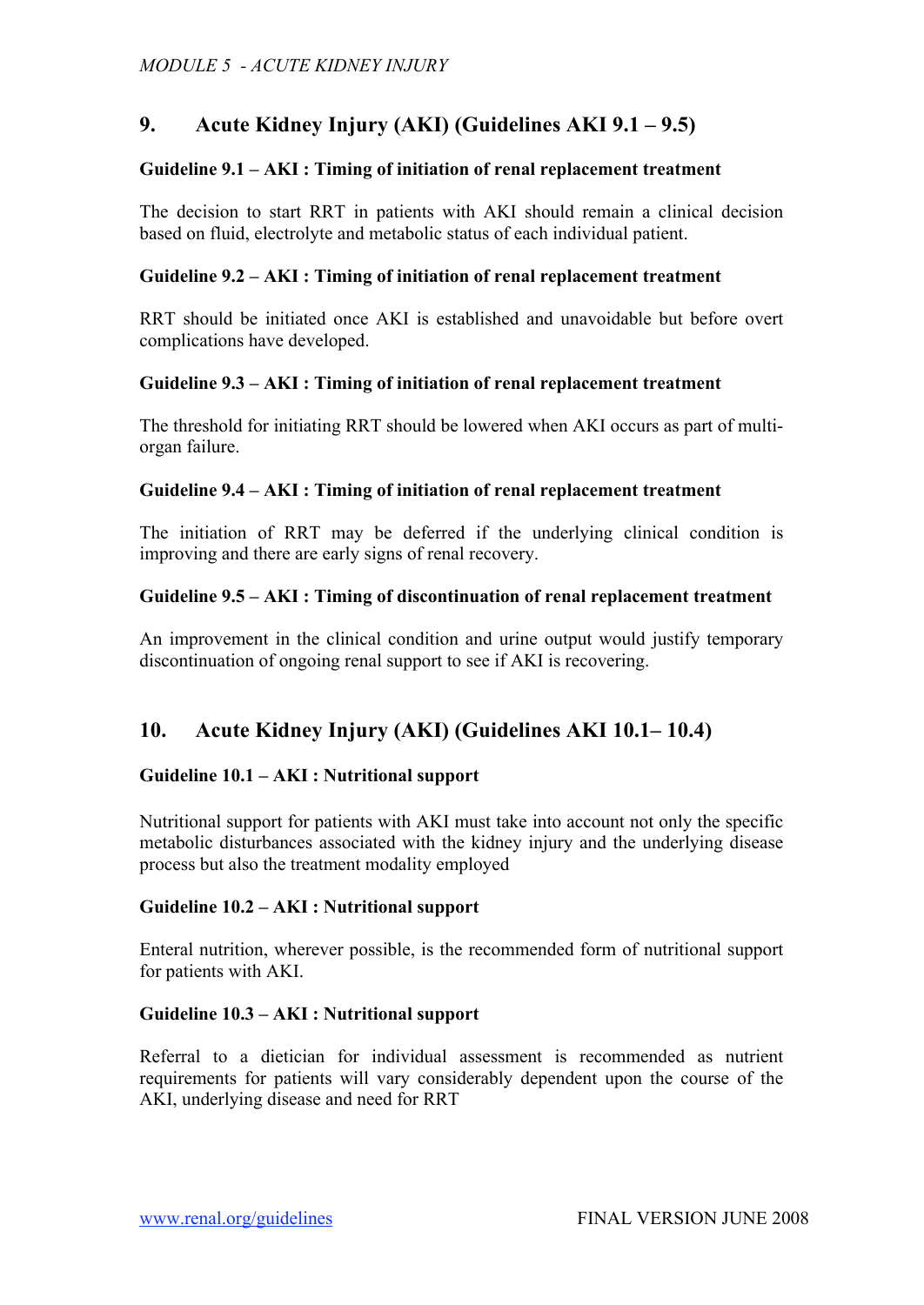## **Guideline 10.4 – AKI : Nutritional support**

Patients with AKI should receive 25-35 kcal/kg/day and up to a maximum of 1.7g amino acids/kg/day if hypercatabolic and receiving CRRT. Trace elements and water soluble vitamins should be supplemented as required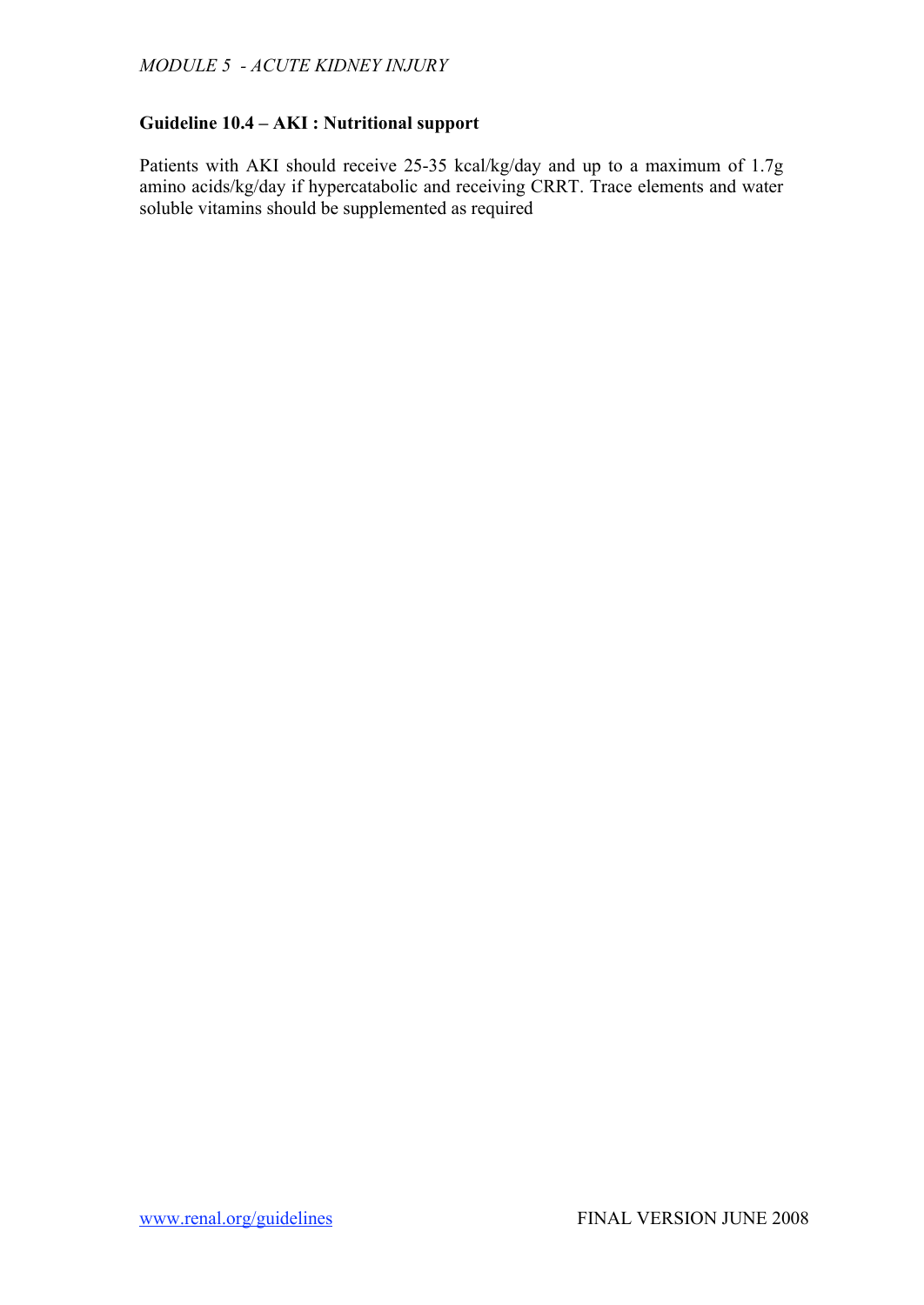# **Summary of Audit Measures:**

- 1. Incidence and outcome of AKI stage 3 subdivided into
	- community acquired AKI versus hospital acquired AKI
	- single organ AKI versus multi-organ failure associated AKI
	- oliguric versus non-oliguric AKI
	- RRT dependent versus non RRT dependent
- 2. Proportion of patients developing AKI stage 3, who had renal ultrasound examination < 24 hrs after admission or in-patient referral
- 3. Proportion of patients presenting with AKI in whom reagent strip urinalysis and urine microscopy are recorded (unless anuric)
- 4. Proportion of CKD (stages  $4/5$  eGFR  $\leq 30$  ml/min) patients developing contrast media-associated AKI not given hypo-osmolar contrast media, and appropriate prophylactic pre-procedure treatment with sodium containing fluids
- 5. Proportion of patients with single organ failure requiring RRT in a level 3 bed
- 6. Proportion of catheters inserted under real time ultrasound guidance
- 7. Incidence of catheter-related bacteraemia and sepsis
- 8. Incidence of heparin induced thrombocytopenia
- 9. Proportion of patients treated by alternate day haemodialysis who receive Kt/V  $\geq$ 1.2 per session
- 10. Proportion of patients with AKI-3 reviewed by dietician within 48 hours
- 11. Proportion of patients with AKI-3 receiving < 70% prescribed nutrition

Many of these audit measures are more suitable for local audit than national audit conducted by the UK Renal Registry.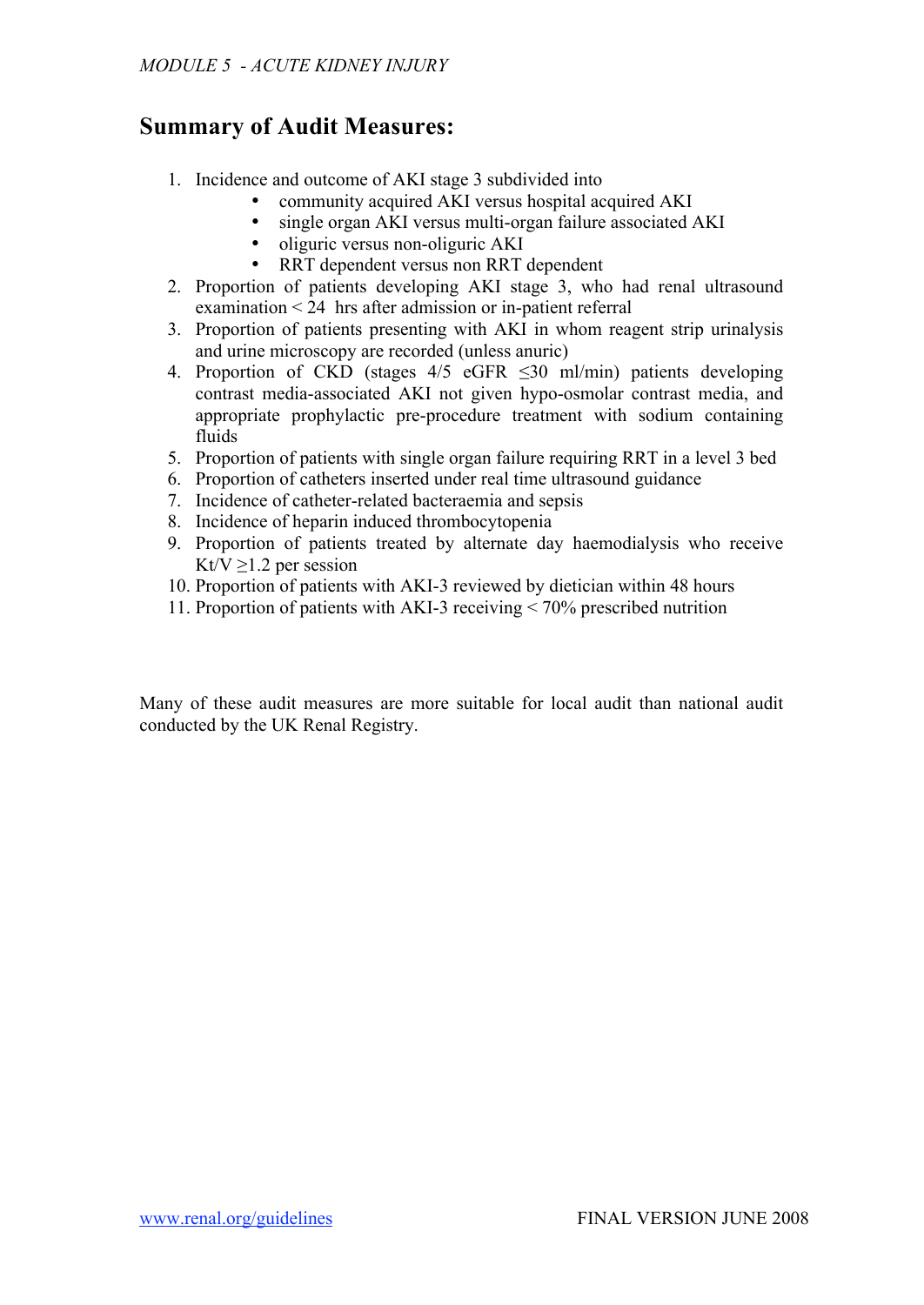# **Rationale for clinical practice guidelines for Acute Kidney Injury**

## **Introduction**

Evidence-based clinical practice guidelines for Acute Kidney Injury (AKI) have been hampered by the protean nature of the syndrome and by the many different definitions that have been used in the literature. To address this issue an independent collaborative network of international experts representing the majority of nephrology and intensive care societies worldwide established the Acute Kidney Injury Network (AKIN). The AKIN included representatives from the Acute Dialysis Quality Initiative (ADQI) group which previously devised the RIFLE staging system for AKI<sup>1</sup>. Following a series of meetings the AKIN has proposed that the term acute kidney injury (AKI) represent the entire spectrum of acute renal failure (and will therefore replace this term throughout this document)<sup>2,3</sup>. The AKIN has also proposed uniform standards for diagnosing and staging AKI (modified from the RIFLE staging system). It is hoped that these proposed standards will be universally adopted to allow their validation in future studies.

Acute kidney injury is a clinical syndrome characterised by a rapid reduction in renal excretory function underpinned by a variety of causes. Acute kidney injury is classically divided into pre-renal, renal (intrinsic) and post-renal (table) and the relative incidence of each of these is dependent on age, gender and clinical setting. Pre-renal AKI is functional and by definition not associated with any additional histopathological change. It is a consequence of decreased renal perfusion, which leads to a reduction in glomerular filtration rate (GFR). Just as AKI has replaced the term acute renal failure, volume responsive AKI has been suggested to replace the term pre-renal, as the key management issue is whether appropriate fluid resuscitation will improve or restore renal function. Intrinsic AKI occurs when there is damage (potentially reversible) to the structures of the nephron, such as the glomeruli, tubules, vessels, or interstitium. Post-renal AKI follows obstruction of the urinary collection system. The major cause of intrinsic AKI is acute tubular necrosis (ATN)**.** This disorder is typically caused by ischaemic or nephrotoxic injury to the kidney, which can result from several distinct renal insults, often in combination with each other. Pre-renal AKI (volume responsive) and ischaemic ATN may occur as a continuum of the same pathophysiological process and together account for 75% of the causes of  $AKI^4$ .

Early series describing AKI noted a predominance of surgical, obstetric and traumatic causes but in recent years the epidemiology of AKI in the UK has changed considerably with an increase in the age at presentation and a shift in predominant aetiologies to medical causes. The distinction between community- and hospitalacquired AKI is important for the differential diagnosis, treatment, and eventual outcome of patients with AKI. The reported prevalence of AKI from US data ranges from 1% (community-acquired) up to 7.1% (hospital-acquired) of all hospital admissions<sup> $4,5$ </sup>. A clear understanding of the true incidence of AKI is dependent on the population being studied and the criteria used to define AKI. The population incidence from UK data ranges from 172 per million population (pmp) per year from early data<sup>6</sup> up to 486-630 pmp/year from more recent series<sup>7-9</sup>, again depending on definition. The incidence of AKI requiring renal replacement therapy (RRT) ranged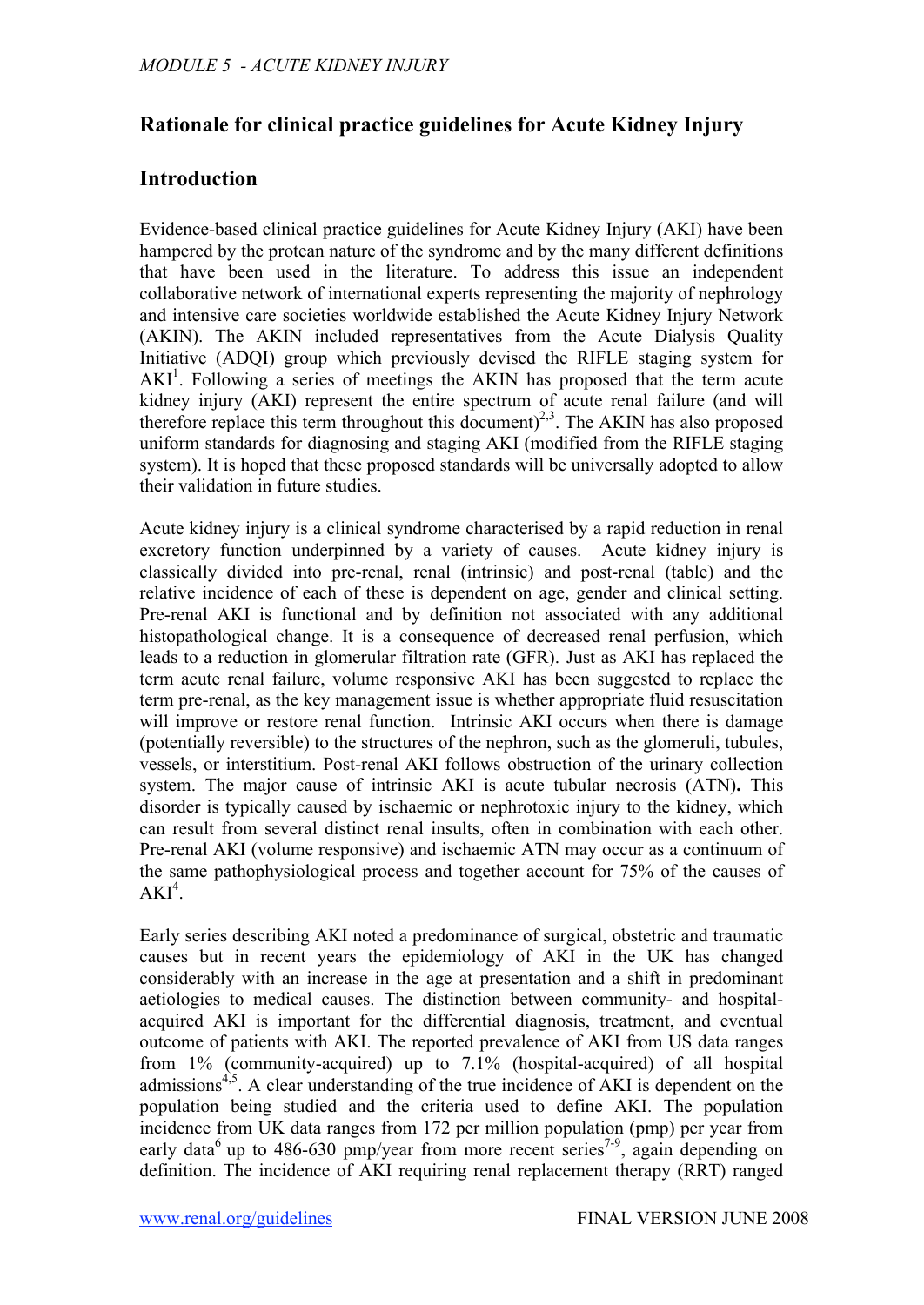from 22 pmp/year<sup>6</sup> up to 203 pmp/year<sup>8</sup>. An estimated 5–20% of critically ill patients experience an episode of AKI during the course of their illness and AKI requiring RRT has been reported in  $4.9\%$  of all admissions to intensive-care units<sup>10</sup>. Data from the Intensive Care National Audit Research Centre suggests that AKI accounts for nearly 10 percent of all ICU bed days $^{11}$ .

AKI is common in hospitalised patients and also has a poor prognosis. Non-ICU AKI, in which the kidney is usually the only failed organ, carries a mortality rate of up to 10%12,13 . In contrast, ICU AKI is often associated with sepsis and with non-renal organ system failure<sup>14</sup>, with mortality rates of over 50%. These rates rise to 80% when RRT is required<sup>15</sup>. Predictably, death rates increase with an increasing number of failing organ systems but over 65% of survivors recover renal function and discontinue RRT<sup>1</sup>. AKI is not just a reflection of co-existent pathologies but contributes, directly, to mortality  $16-18$ , possibly associated with an increased risk of "non-renal" complications such as bleeding and sepsis $17$ .

| Pre-renal                | <b>Intrinsic</b>         | Post-renal         |
|--------------------------|--------------------------|--------------------|
| (volume responsive)      |                          |                    |
| Hypovolaemia             | Glomerular               | <i>Obstruction</i> |
| • Vomiting and diarrhoea | • Glomerulonephritis     | • renal calculi    |
| • haemorrhage            |                          | • retroperitoneal  |
|                          | Glomerular endothelium   | fibrosis           |
| Decrease in effective    | • vasculitis             | • prostatic        |
| circulating volume       | $\bullet$ HUS            | hypertrophy        |
| • cardiac failure        | • malignant              | · carcinoma        |
| • septic shock           | hypertension             | • cervical         |
| • cirrhosis              |                          | carcinoma          |
|                          | Tubular                  | • urethral         |
| Drugs                    | • acute tubular          | stricture          |
| • ACE inhibitors         | necrosis                 | • bladder          |
|                          | • rhabdomyolysis         | neoplasm           |
|                          | • myeloma                | • pelvic           |
|                          |                          | neoplasm           |
|                          | <i>Interstitial</i>      | • retroperitoneal  |
|                          | • interstitial nephritis | neoplasm           |
|                          |                          |                    |

#### **Causes of acute kidney injury**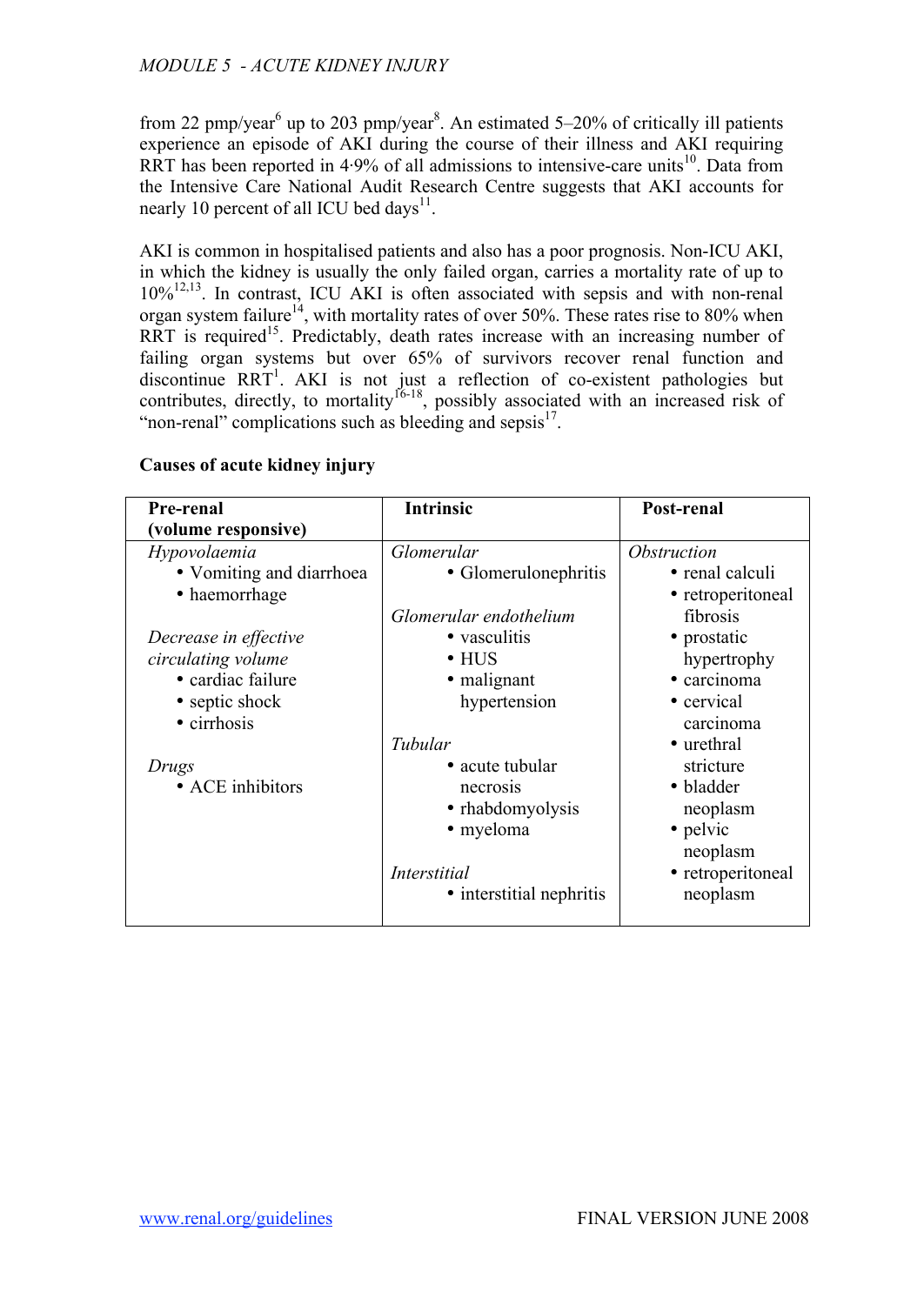#### **References**

1. Bellomo R, Ronco C, Kellum JA, Mehta RL, Palevsky P, and the ADQI workgroup. Acute renal failure – definition, outcome measures, animal models, fluid therapy and information technology needs. The second international consensus conference of Acute Dialysis Quality Initiative (ADQI) Group. Crit Care 2004; 8: R204-R212

2. Mehta RL, Kellum JA, Shah SV, et al. 2007. Acute Kidney Injury Network (AKIN): report of an initiative to improve outcomes in acute kidney injury. Critical care, 11, R 31

3. Molitoris BA, Levin A, Warnock D, et al. Improving outcomes of acute kidney injury: report of an initiative. Nat Clin Pract Nephrol 2007; 3 (8): 439-442

4. Nash K, Hafeez A, Hou S. Hospital-acquired renal insufficiency. *Am J Kidney Dis* 2002; 39: 930– 936

5. Kaufman J, Dhakal M, Patel B, et al. Community-acquired acute renal failure. A*m J Kidney Dis* 1991; 17**:** 191-198

6. Feest TG, Round A, Hamad S. Incidence of severe acute renal failure in adults: results of a living community based study. *BMJ* 1993;306**:** 481–483.

7. Stevens PE, Tamimi NA, Al Hasani MK, et al. Non-specialist management of acute renal failure. *QJM* 2001; 94**:** 533–540.

8. Metcalfe W, Simpson KM, Khan IH, et al. Acute renal failure requiring renal replacement therapy: incidence and outcome. *QJM* 2002; 95**:** 579–583.

9. Hegarty J, Middleton R, Krebs M et al. Severe acute renal failure. Place of care, incidence and outcomes. *QJM* 2005; 98**:** 661-666

10. Metnitz PGH, Krenn CG, Steltzer H, et al. Effect of acute renal failure requiring renal replacement therapy on outcome in critically ill patients. *Crit Care Med* 2002; 30**:** 2051–2058.

11. Intensive-Care National Audit Research Centre 2005 www.icnarc.org

12. Hou SH, Bushinsky DA, Wish JB, Cohen JJ, Harrington JT. Hospital-acquired renal insufficiency: a prospective study. Am J Med 1983; 74:243-8

13. Shusterman N, Strom BL, Murray TG, Morrison G, West SL, Maislin G. Risk factors and outcome of hospital-acquired acute renal failure. Clinical epidemiologic study. American Journal of Medicine 1987; 83:65-71

14. Liaño F, Junco E, Pascual J, Madero R, Verde E. The spectrum of acute renal failure in the intensive care unit compared with that seen in other settings. The Madrid Acute Renal Failure Study Group. Kidney International 1998; 53:S16-24

15. Cosentino F, Chaff C, Piedmonte M. Risk factors influencing survival in ICU acute renal failure. Nephrology, Dialysis, Transplantation 1994; 9:179-82

16. Chertow GM, Levy EM, Hammermeister KE*, et al.*: Independent association between acute renal failure and mortality following cardiac surgery. *American Journal of Medicine* 104:343-348, 1998

17. Levy EM, Viscoli CM, Horwitz RI. The effect of acute renal failure on mortality: a cohort analysis. JAMA 1996; 275: 1489-1494

18. Uchino S, Bellomo R, Goldsmith D et al. An assessment of the RIFLE criteria for acute renal failure in hospitalized patients. Critical Care Medicine 2006; 34:1913-1917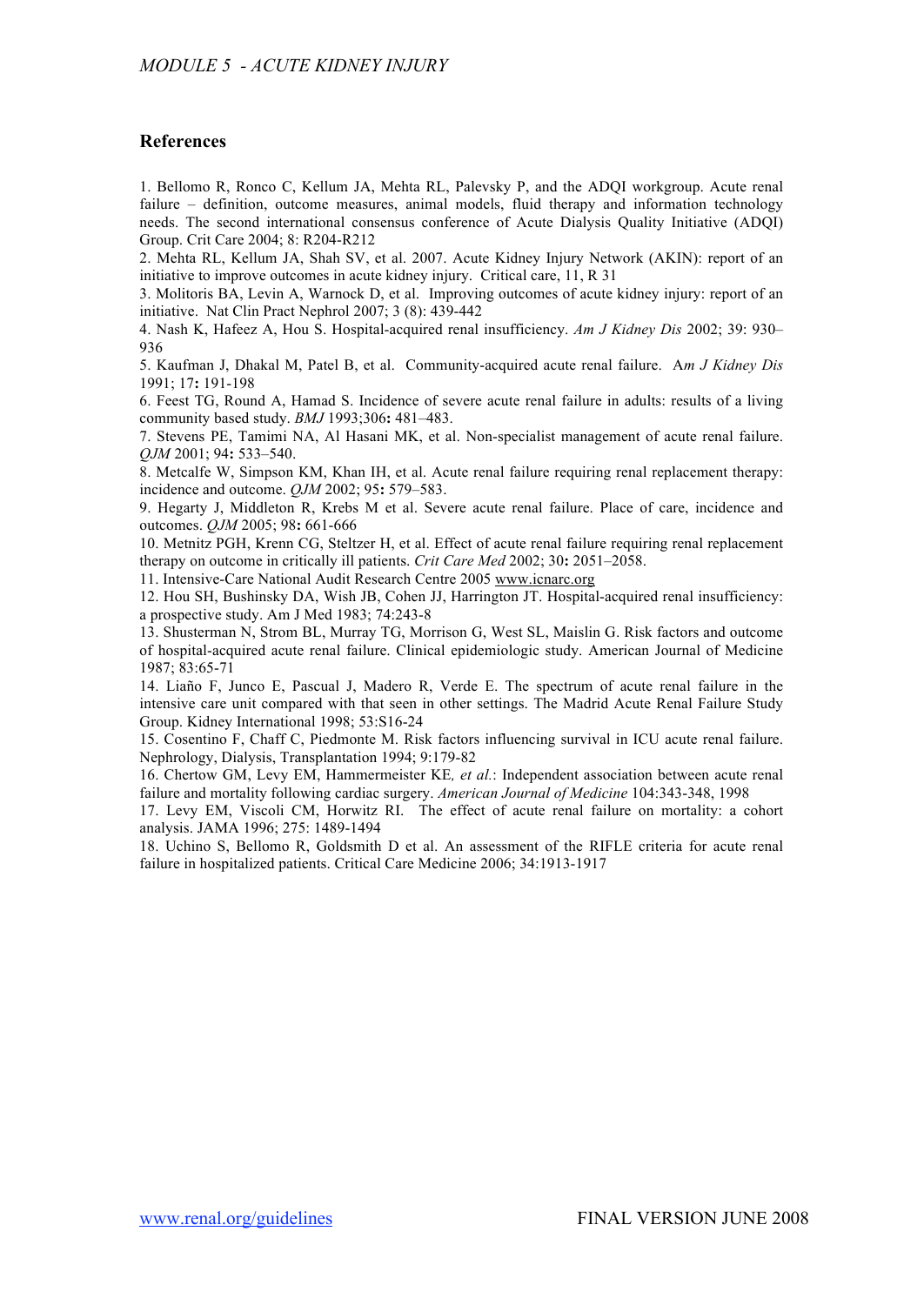# **1. Acute Kidney Injury (AKI) (Guidelines AKI 1.1 – 1.2)**

## **Guideline 1.1 – AKI : Definition & Epidemiology**

An internationally accepted and agreed uniform definition of acute kidney injury (AKI) should be adopted to enable comparisons of incidence and outcomes, assess the utility of severity of illness scoring systems, and interpret the efficacy of therapeutic interventions

## **Audit measure**

- 1. Incidence and outcome of AKI stage 3 subdivided into:
	- community acquired AKI versus hospital acquired AKI
	- single organ AKI versus multi-organ failure associated AKI
	- oliguric versus non-oliguric AKI
	- RRT dependent versus non RRT dependent

## **Rationale**

There are still deficiencies in our knowledge and much of what we do is based on consensus and anecdotal practice, rather than high quality evidence. This situation has been partly engendered by the lack of a uniform definition of AKI. Some series in the literature have used dialysis dependence, others arbitrary levels of serum creatinine, or combinations of both, subdivided or not subdivided into oliguric and non-oliguric AKI. In clinical practice, AKI is classified according to changes in serum and/or urinary biomarkers and urine output.

More recently it has been recognised that smaller changes in serum creatinine than those initially considered in the RIFLE staging criteria developed by the ADQI might be associated with adverse outcomes<sup>1</sup>. The AKIN has therefore modified the RIFLE criteria to reflect this in the AKI staging system (table 2). Acute kidney injury stage 1 which maps to the Risk category of RIFLE now includes an absolute rise in serum creatinine as part of the criteria. The AKI stage 2 and 3 map to the Injury and Failure categories of RIFLE respectively. The Loss and ESKD (end-stage kidney disease) categories of RIFLE have been removed from the AKI staging system but remain as outcomes.

The AKIN has provided the following diagnostic criteria for AKI: An abrupt (within 48 hours) reduction in kidney function currently defined as an absolute increase in serum creatinine of either  $\geq 26.4$ umol/L or a percentage increase  $\geq 50\%$  (1.5 fold from baseline) or a reduction in urine output (documented oliguria of <0.5 mL/kg/h for  $> 6$  hours).

These diagnostic criteria include both an absolute and a percentage change in creatinine to accommodate variations related to age, gender, body mass index and reduces the need for a baseline creatinine. As changes in volume status influence serum creatinine levels the diagnostic criteria should be used in the context of clinical presentation and following adequate fluid resuscitation. It is recognised that accurate measurement of urine output may not be routine outside of the intensive care unit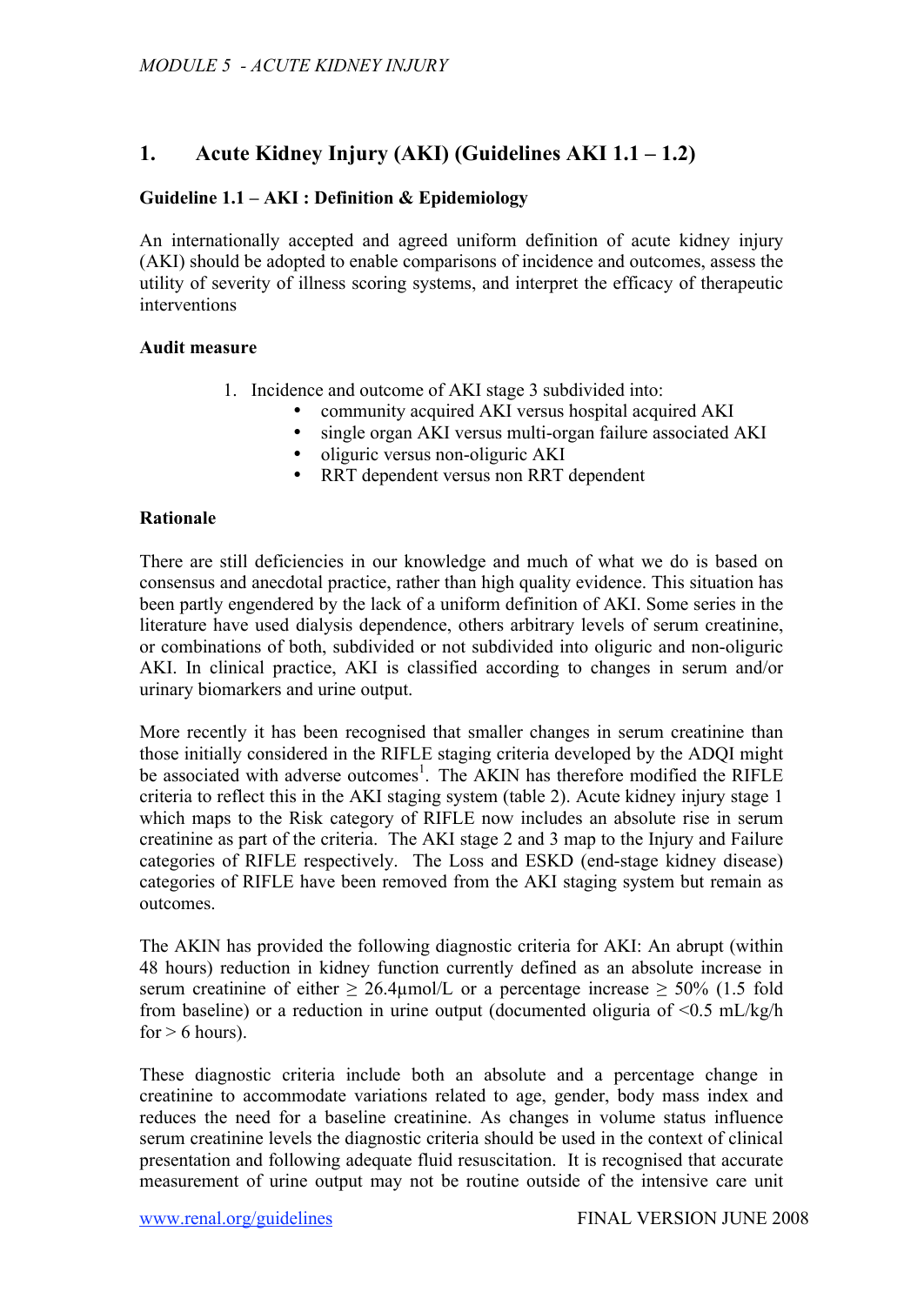(ICU). Urine output may be influenced by the use of diuretics or the presence of urinary tract obstruction, which must be excluded. However a reduction in urine output is a sensitive indicator of renal dysfunction and often precedes a rise in serum creatinine in critically ill patients. The proposed diagnostic criteria for AKI aim to increase clinical awareness of the condition and allow the potential for preventative strategies to minimise further kidney injury.

| <b>AKIN</b> stage | Serum Creatinine criteria                   | Urine output criteria            |
|-------------------|---------------------------------------------|----------------------------------|
|                   | $\uparrow$ SCr $\geq$ 26.4 µmol/L           | $\leq$ 0.5 mL/kg/hr for $>$ 6 hr |
|                   | <u>or</u>                                   |                                  |
|                   | $\uparrow$ SCr $\geq$ 150-200% (1.5-2 fold) |                                  |
|                   | from baseline                               |                                  |
| 2                 | $\uparrow$ SCr > 200 - 300 % (>2-3 fold)    | $\leq$ 0.5 mL/kg/hr for $>12$ hr |
|                   | from baseline                               |                                  |
| 3                 | $\uparrow$ SCr > 300 % (>3 fold) from       | $< 0.3$ mL/kg/hr for 24 hr       |
|                   | baseline                                    | <u>or</u>                        |
|                   | <u>or</u>                                   | anuria for 12 hr                 |
|                   | $SCr \geq 354$ µmol/L with an acute         |                                  |
|                   | rise of $\geq$ 44 µmol/L in $\leq$ 24 hr    |                                  |
|                   | or                                          |                                  |
|                   | initiated on RRT (irrespective of           |                                  |
|                   | stage at time of initiation)                |                                  |

## **Acute Kidney Injury Network staging system for AKI**

Note: Changes in serum creatinine or urine output occurring within a 48 hour time period. SCr denotes serum creatinine and RRT denotes renal replacement therapy Only one criterion (serum creatinine or urine output) needs to be fulfilled to qualify for a stage.

### **References**

1. Praught ML, Shlipak MG. Are small changes in serum creatinine and important risk factor? Current Opinions in Nephrology and Hypertension 2005; 14, 265-270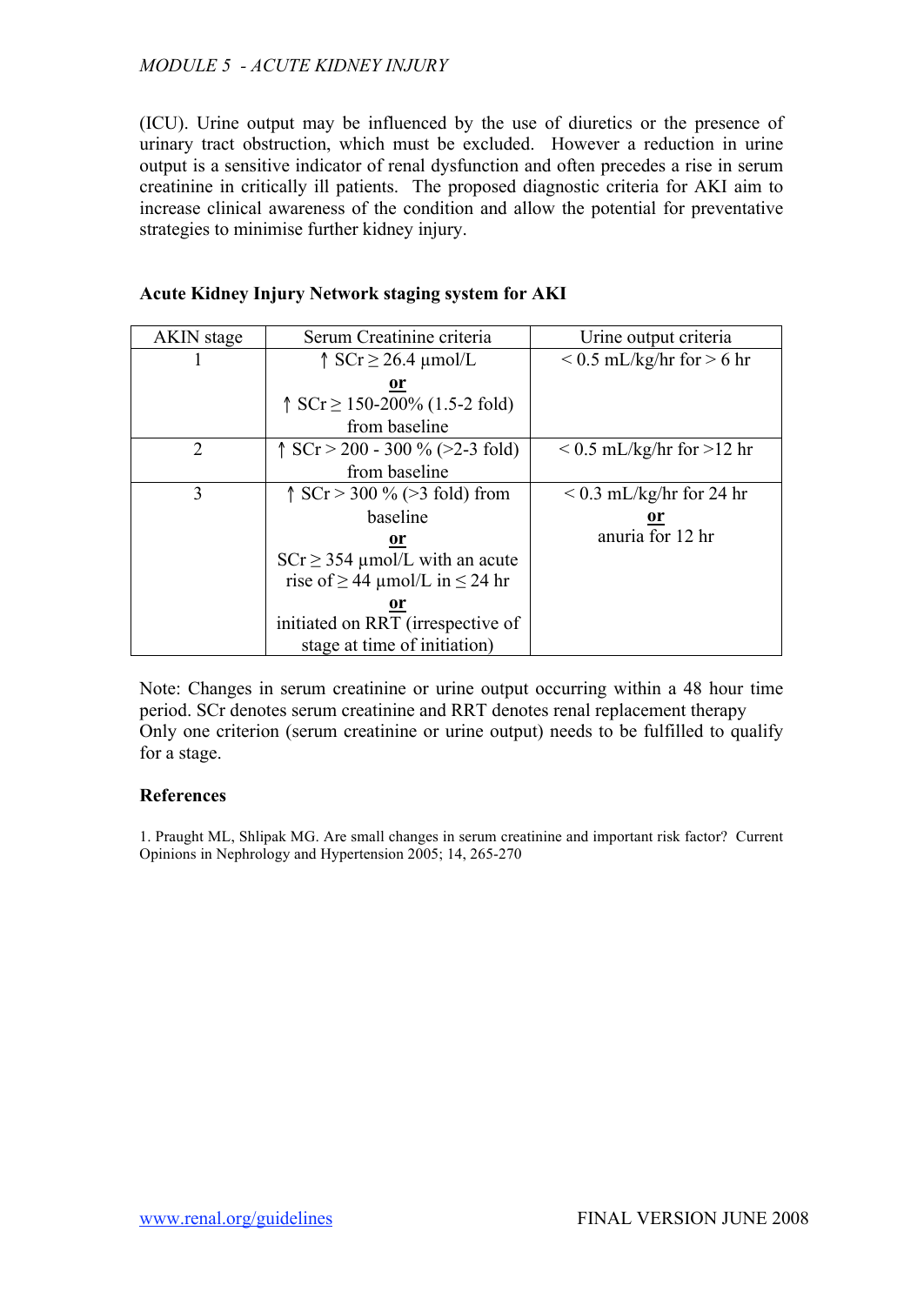## **Guideline 1.2 – AKI : Definition & Epidemiology**

Serum creatinine and urine output should continue to be viewed as the best existing markers for AKI.

## **Rationale**

There are inherent problems in using serum creatinine as a marker of GFR in a dynamic state of changing renal function<sup>1</sup>. Creatinine concentration depends not only on urinary clearance of creatinine but also on the rate of production and the volume of distribution. Nevertheless, creatinine measurements are readily available and cheap. However in clinical practice, pre-existing baseline results may not always be available, and similar baseline values do not always reflect similar renal function due to variations in underlying renal reserve, muscle bulk and in hydration status. Creatinine measurements can also be affected by the clinical scenario (table 3), by the presence of chromogenic substances, including bilirubin, and by the laboratory assay utilised. The AKIN staging systems also use urine output because urine output, although less specific, is more sensitive to changes in renal function than biochemical markers. It is recognised as an important predictor of mortality from AKI.

There is clearly a need to find better, alternative bio-markers to creatinine. Serum and/or urinary biomarkers currently being researched include Kidney Injury Molecule-1 (KIM-1), IL-18, and neutrophil gelatinase-associated lipocalin  $(NGAL)^2$ <sup>5</sup>. All of these markers predict AKI well before changes in serum creatinine. Serum cystatin C has also been advocated for assessment of renal function in  $AKI^6$ , as its generation is less variable between individuals than creatinine, and rapid fully automated immunonephelometric assays are now available. Although it is now recognized that cystatin C may be affected by age, sex, body habitus, smoking status, proteinuric states, chronic liver disease, malignancy, C reactive protein, renal transplantation, thyroid disease, and some drugs, including steroids and chemotherapy, daily changes in serum cystatin C concentration predict progression to RIFLE stage F (AKI stage 3) earlier than corresponding serum creatinine measurements<sup>6</sup>. However cystatin C measurements, as with other current AKI biomarkers, do not predict RRT requirement. Neither do they identify those destined to recover kidney function with conservative support alone.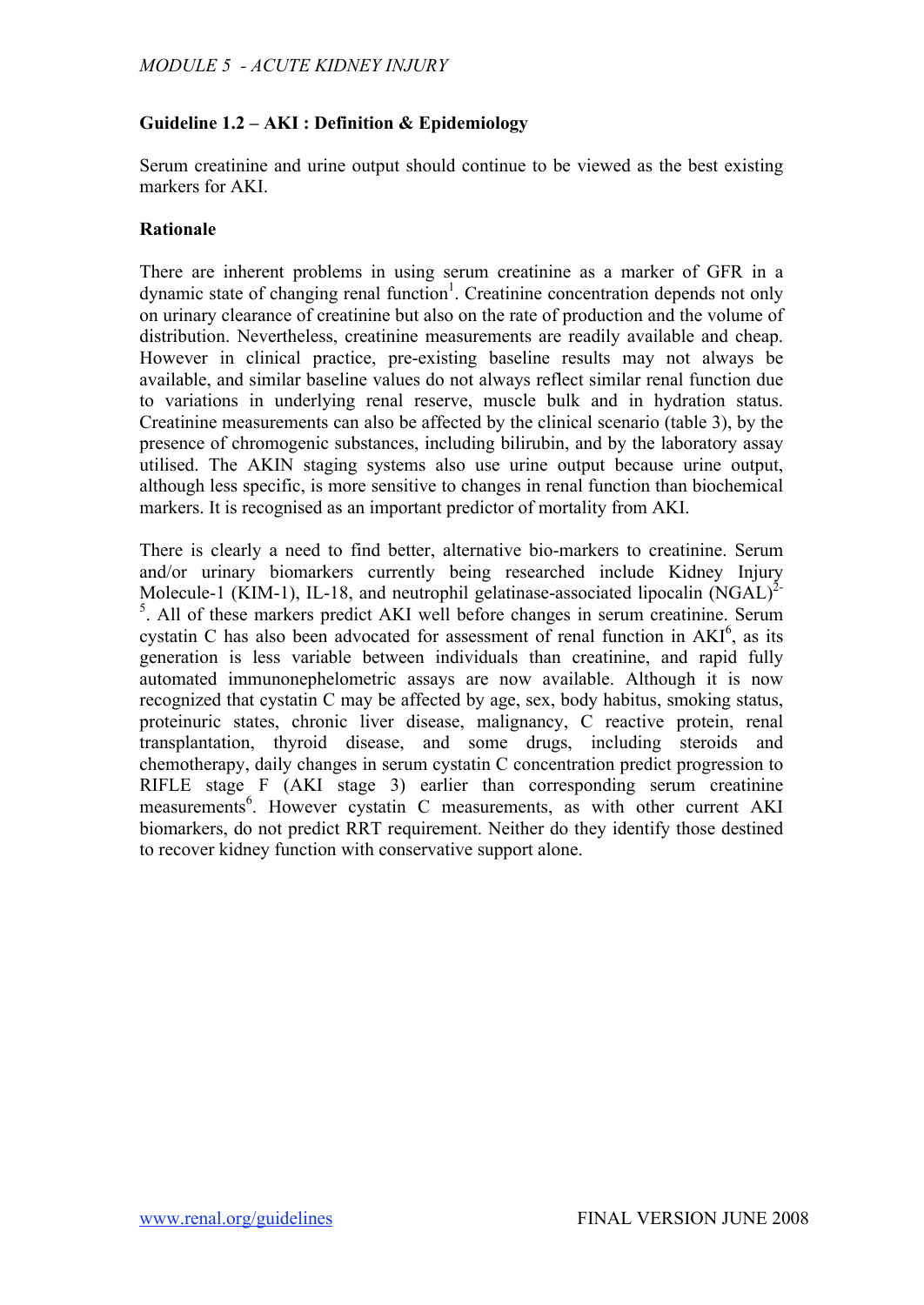|                  | <b>Alteration</b> | Cause                        |
|------------------|-------------------|------------------------------|
| Serum urea       | Increased         | cardiac failure              |
|                  |                   | dehydration                  |
|                  |                   | gastrointestinal haemorrhage |
|                  |                   | severe burns                 |
|                  |                   | systemic sepsis              |
|                  |                   | tumour lysis                 |
|                  |                   | haematoma                    |
|                  |                   | hyperalimentation            |
|                  |                   | steroid therapy              |
|                  | Decreased         | liver disease                |
|                  |                   | starvation                   |
|                  |                   | pregnancy                    |
| Serum creatinine | Increased         | rhabdomyolysis               |
|                  |                   | hypothyroidism               |
|                  |                   | African ethnicity            |
|                  |                   | cephalosporins (infants)     |
|                  |                   | trimethoprim                 |
|                  |                   | cimetidine                   |
|                  |                   | unconjugated bilirubin       |
|                  | Reduced           | muscle wasting               |
|                  |                   | amputation                   |
|                  |                   | chronic organ disease        |
|                  |                   | liver disease                |
|                  |                   | obesity                      |
|                  |                   | vegetarian diet              |
|                  |                   | infants/young children       |
|                  |                   | elderly                      |

#### **Causes of alterations in serum urea and creatinine measurements**

#### **References**

1. Bellomo R, Kellum JA, Ronoc C. Defining acute renal failure: physiological principles. Intensive Care Med 2004; 30:33-37

2. Hewitt SM, Dear J, Star RA. Discovery of protein biomarkers for renal diseases J Am Soc Nephrol. 2004;15(7):1677 - 1689

3. Vaidya VS, Ramirez V, Ichimura T, Bobadilla NA, Bonventre JV. Urinary kidney injury molecule-1: a sensitive quantitative biomarker for early detection of kidney tubular injury. Am J Physiol Renal Physiol 2006; 290(2): F517 - F529

4. Parikh CR, Mishra J, Thiessen-Philbrook H, Dursun B, Ma Q, Kelly C, Dent C, Devarajan P, Edelstein CL. Urinary IL-18 is an early predictive biomarker of acute kidney injury after cardiac surgery. Kidney Int 2006; 70: 199-203

5. Mishra J, Ma Q, Prada A, Mitsnefes M, Zahedi K, Yang J, Barasch J, Devarajan P. Identification of Neutrophil Gelatinase-Associated Lipocalin as a Novel Early Urinary Biomarker for Ischemic Renal Injury. J Am Soc Nephrol 2003; 14:2534-2543

6. Herget-Rosenthal S, Marggraf G, Husing J, Goring F, Pietruck F, Janssen O, Philipp T, Kribben A. Early detection of acute renal failure by serum cystatin C. Kidney Int 2004; 66: 1115-1122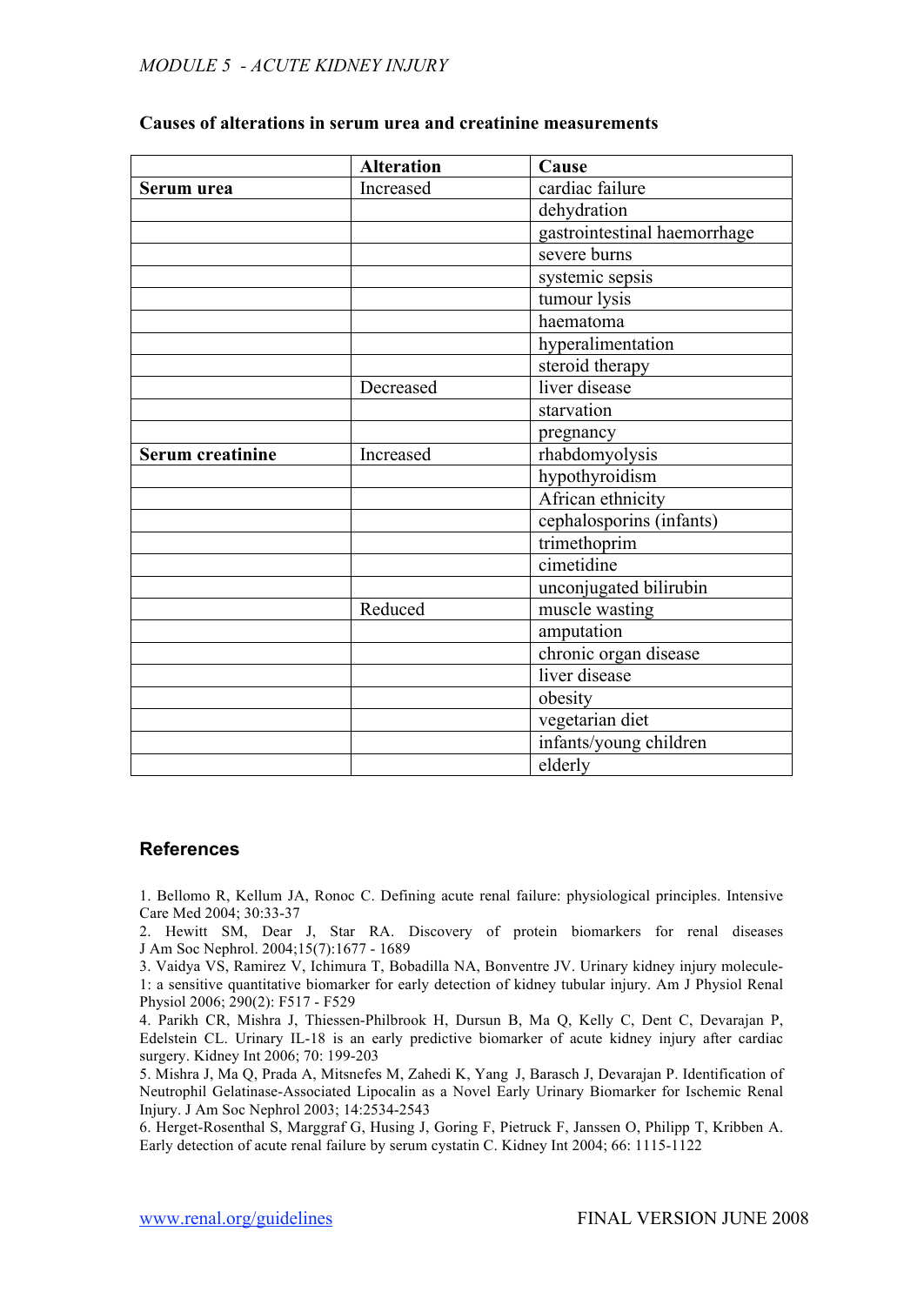# **2. Acute Kidney Injury (AKI) (Guidelines AKI 2.1 – 2.10)**

### **Guideline 2.1 – AKI : Assessment, Prevention & Pharmacological Treatment**

Patients at risk of AKI should be identified in the community and the hospital. Risk factors should be identified and preventative measures instituted as early as possible. Prescription of appropriate intravenous fluids should be carefully considered following assessment of the patient's volume status.

## **Rationale**

Published series of AKI suggest that up to 30% of cases may be preventable, with a further significant percentage potentially remediable through simple interventions such as volume repletion, discontinuing and/or avoiding certain potentially nephrotoxic agents, and earlier recognition of conditions causing rapid progression of  $AKI$ <sup>1-3</sup>

Risk factors for patients developing AKI include pre-existing chronic kidney disease (CKD), older age (> 60 years old), sepsis, cardiac failure, liver disease, diabetes mellitus, nephrotoxic medication particularly in the setting of hypovolaemia. In the community clinical suspicion may be aroused in the patient with risk factors that develops fever, vomiting, diarrhoea, urinary tract symptoms or signs of hypovolaemia. This should trigger further investigation and appropriate treatment or referral.

In the hospital AKI following surgery is an important contributor to postoperative morbidity and mortality. The causes are multifactorial and therefore involve the identification of the high risk patients and institution of preventative measures. Avoidance of pre- and peri-operative hypovolaemia is an essential component of patient management.

Prescription of intravenous fluid should follow a careful assessment of patient volume status i.e. hypovolaemic, euvolaemic, hypervolaemic. Accurate clinical assessment of patient volume status remains a significant challenge for medical practitioners. Consideration should then be made regarding the nature of the fluid lost and therefore the nature of the fluid that needs to be replaced. There is no evidence base to favour the prescription of crystalloid or colloids to protect renal function in the peri-operative period, although there have only been a handful of studies looking at this<sup>4</sup>. Following the selection of the appropriate fluid the rate of fluid replacement must be guided by clinical assessment with consideration for safety limits. The patient's volume status must be continually monitored and a decision made regarding when to stop intravenous fluids.

It is important to recognise that the daily sodium intake in health is between 70 and 100 mmol/day. Following surgery the body's physiological response is to retain sodium and water. The selection of the type of fluid to be prescribed is important as excessive peri-operative fluid therapy with 0.9% sodium chloride (Na 154mmol/l, Cl 154mmol/l) can potentially lead to sodium, chloride and water overload which contributes to postoperative morbidity and mortality<sup>5</sup> whereas excessive peri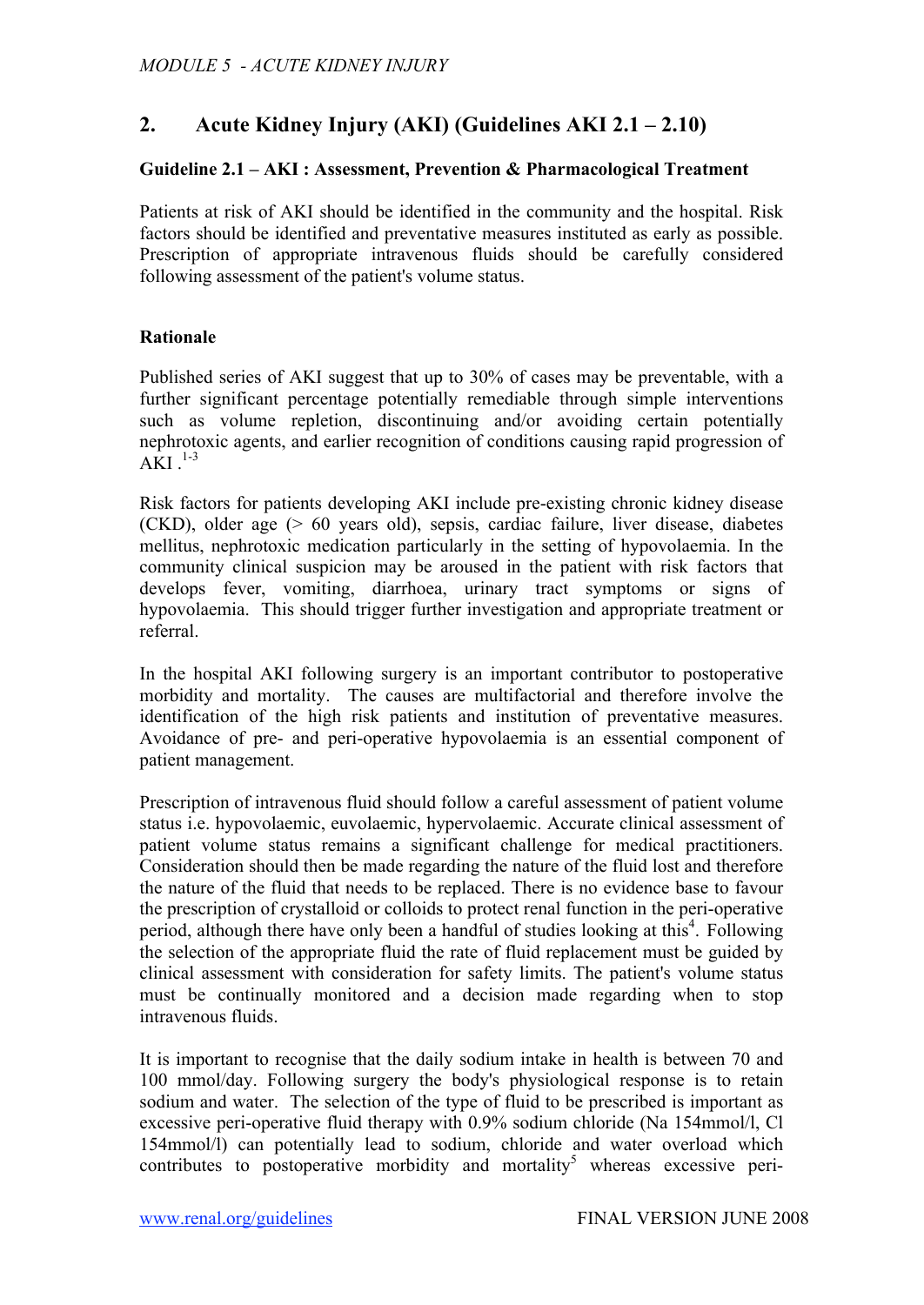operative fluid replacement with 5% dextrose will increase the risk of developing hyponatraemia.

Fluid replacement prescriptions should be tailored to the needs of the patient. Potassium containing solutions (Hartmann's and Ringer's Lactate) should be used cautiously in patients who develop AKI, due to the potential risk of exacerbating hyperkalaemia.

#### **References**

1. Stevens PE, Tamimi NA, Al Hasani MK, et al. Non-specialist management of acute renal failure. *QJM* 2001; 94**:** 533–540

2. Vijayan A, Miller SB. Acute renal failure: prevention and nondialytic therapy. Semin Nephrol 1998; 18:523-532

3. Davidman M, Olson P, Kohen J, Leither T, Kjellstrand C. Iatrogenic renal disease. Arch Intern Med 1991; 151:1809-1812

4. Zacharias M, Gilmore ICS, Herbison GP et al. Interventions for protecting renal function in the perioperative period (Review). Cochrane Database of Systematic Reviews 2005; Issue 3, CD003590 5. Lobo DN, Macafee DAL, Allison SP. How perioperative fluid balance influences post-operative and outcomes. Best Practice and Research Clinical Anaesthesiology 2006; 20 (3), 439-455

## **Guideline 2.2 – AKI : Assessment, Prevention & Pharmacological Treatment**

Undergraduate and postgraduate medical trainees should be taught the principles of prevention and treatment of AKI.

AKI may be encountered in all branches of medicine and the opportunity to teach trainees should be embraced by Nephrologists. The assessment, prevention and treatment of AKI should be an essential module in undergraduate and postgraduate medical training.

#### **Guideline 2.3 – AKI : Assessment, Prevention & Pharmacological Treatment**

All patients presenting with AKI should as a minimum have an adequate history, examination and initial assessment to determine the likelihood of whether their AKI is pre-renal, renal or post-renal in nature. This should encompass relevant past history, social and treatment history; assessment of volume status; reagent strip urinalysis; and an assessment of renal morphology and presence or absence of obstruction where indicated.

#### **Audit measure**

1. Proportion of patients developing AKI stage 3 who had renal ultrasound examination < 24 hrs after admission or in-patient referral

#### **Rationale**

AKI is most frequently caused by an ischaemic or nephrotoxic insult to the kidney; a small percentage of cases may be caused by acute interstitial nephritis or acute glomerulonephritis<sup>1</sup>. In patients with hospital-acquired AKI the cause is frequently multi-factorial with multiple risk factors. Assessment of the patient with AKI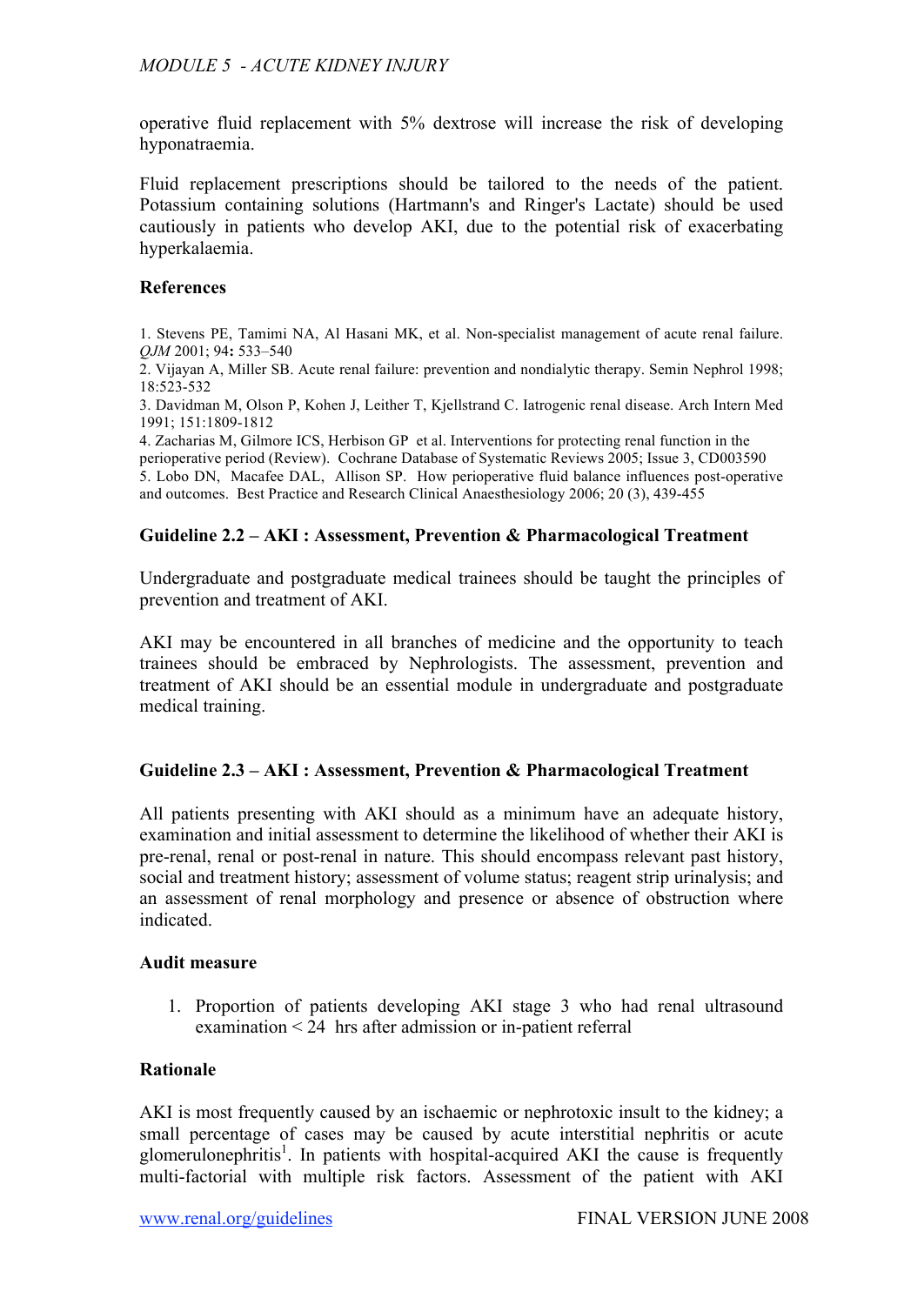therefore starts with a careful history and examination, including a thorough evaluation of the patient's notes and drug treatment records where available. Any evidence of previous CKD should be sought from either previous hospital attendances/admissions or the patient's GP. A focused history must identify preexisting risk factors and potential causes for AKI including reduced fluid intake and/or increased fluid losses, urinary tract symptoms and recent drug ingestion. AKI secondary to systemic disease may be associated with other clinical features such as fever, rash and joint pains. Clinical examination must include assessment of volume status which is guided by clinical signs including core temperature, peripheral perfusion, heart rate, blood pressure and jugular venous pressure. The presence of renovascular disease may be suspected if there are audible bruits and impalpable peripheral pulses. The abdomen must be examined carefully for the presence of a palpable bladder. An underlying vasculitis or interstitial nephritis may be suspected if there is a rash. A baseline set of laboratory investigations should be sent including urinalysis, biochemistry, haematology and microbiology (urine culture  $\pm$  blood culture) with more specific renal investigations being dependent upon the clinical presentation Further investigations may include ECG, chest x-ray, abdominal x-ray and renal tract ultrasound (see below). A diagnosis may often be made after clinical evaluation, assessment of volume status and simple urinalysis, supplemented by renal imaging - but not if these very basic assessments do not take place.

In the majority of cases AKI can be effectively treated and resolved by adequate volume replacement, treatment of the underlying medical condition (e.g. sepsis, haemorrhage) and avoidance of nephrotoxic medications. In the critically ill patient fluid replacement is best achieved through the rapid infusion of repeated small volumes (250 ml of crystalloid or colloid) and close monitoring using a CVP line and urinary tract catheter. Lactate and base excess measurements may also be helpful in conjunction with clinical judgment in assessing response to volume loading. The variation in cardiac output during the respiratory cycle falls as patients become optimally filled<sup>2</sup>. With respect to the use of colloids it should be acknowledged that there have been earlier reports regarding the use of high molecular weight hydroxy ethyl starch and an increased risk of  $AKI<sup>3,4</sup>$ . The multi-centre German trial, Efficacy of Volume Substitution and Insulin Therapy in Severe Sepsis Trial (VISEP), reported a significantly higher incidence of AKI in patients receiving 10% hydroxyethyl starch compared to Ringer's lactate<sup>5,6</sup>. It is therefore probably prudent to recommend that high molecular weight hydroxyethyl starches be used cautiously in patients who are at risk of developing AKI. The French equivalent of the UK Blood Transfusion service recommends an upper limit on the volume of starch solutions used in resuscitation of patients<sup>7</sup>. A large well controlled prospective study is needed to conclusively prove the safety of administering hydroxyethyl starch on a daily basis in this patient group.

Bladder catheterisation is not essential in all cases of AKI but it does enable measurement of hourly urine output and total urine volume. Strict attention to asepsis should be paid in those who are catheterised. If the patient develops oligo-anuria the catheter should be removed to reduce the risk of infection. Urine volume may not be diagnostic, particularly when diuretics have already been administered, but it is nevertheless important to quantify. Oliguric AKI is associated with a poorer prognosis and knowledge of urine volume is part of fluid balance management in any critically ill patient.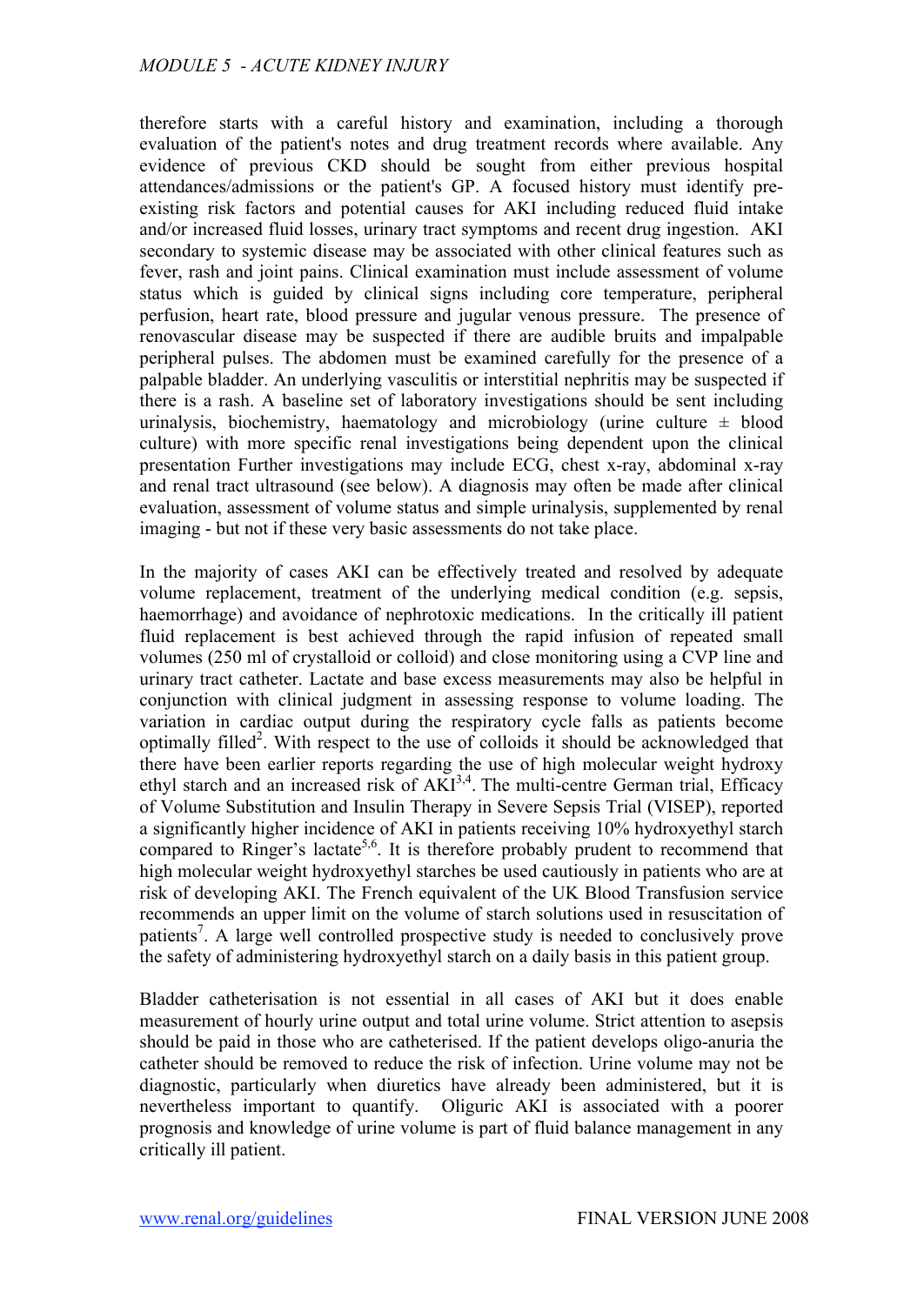As part of the usual stress response to surgery there is an increased secretion of antidiuretic hormone (ADH) and an up regulation of the renin-angiotensinaldosterone system resulting in avid salt and water retention<sup>8</sup>. In this setting the urine output is dependent upon the amount of solute delivered to the kidney for excretion. The amount of solute delivered is directly proportional to the rate of endogenous protein breakdown. In a starved postoperative patient the rate of endogenous protein breakdown is reduced and therefore the urine output is decreased. In addition there is a loss of the kidney's concentrating ability such that 800 to 1200ml (twice the usual volume) of urine may be required to excrete the daily endogenous solute load. As a consequence there is decreased urine output and free water clearance in the first 12-24 hours following surgery<sup>9</sup>. It is therefore questionable as to how useful measurements of urine output, free water clearance and fractional excretion of sodium are as measures of renal function in the immediate post operative period. It has been reported that there is no association between a urine output per se and the development of AKI provided that the patient is not hypovolaemic $10$ .

Lower urinary tract obstruction may also be diagnosed by the finding of a significant post-micturition residual bladder volume, easily measured and treated by placing a catheter in the bladder. Alternatively lower urinary tract obstruction may be diagnosed non-invasively by ultrasound, which is also the gold standard test for diagnosis of upper tract obstruction through the finding of hydronephrosis and/or hydroureter. However it must be remembered that upper urinary tract obstruction may not be initially detected by ultrasound in a patient who is volume depleted. It is therefore recommended to repeat the renal tract ultrasound if upper urinary tract obstruction is suspected once the patient is adequately fluid resuscitated. There are other circumstances when ultrasound may not be diagnostic, such as in retroperitoneal fibrosis or early in the course of obstructive disease, in which case additional imaging studies may be considered such as dynamic nuclear medicine studies or CT. Dynamic nuclear medicine studies will be of little diagnostic use if the patient has oligo-anuric AKI.

#### **References**

- 1. Liaño F, Pascual J, and the Madrid Acute Renal Failure Study Group. Epidemiology of acute renal failure: a prospective, multicenter, community-based study. Kidney International 1996; 50:811-818
- 2. Pinsky MR, et al Fluid and volume monitoring. Int J Artif Organs 2008; 31: 111- 126
- 3. Schortgen F, et al. Effects of hydroxyethyl starch and gelatin on renal function in severe sepsis: a multicentre randomised study. Lancet 2001; 357: 911-916
- 4. Cittanova ML, et al. Effects of hydroxy ethyl starch in brain-dead kidney donors on renal function in a kidney transplant recipients. Lancet 1996; 348: 1620-1622
- 5. Bagshaw S, et al. Fluid resuscitation and the septic kidney. Current Opinions in Critical Care 2006; 12: 527-530
- 6. Brunkhorst et al. German Competence Network Sepsis (SepNet).Intensive insulin therapy and pentastarch resuscitation in severe sepsis.N Engl J Med. 2008; 358:125-139
- 7. Schortgen F et al. Effects of hydroxyethylstarch and gelatin on renal function in severe sepsis: a multicentre randomised study. Lancet. 2001; 357:911-916
- 8. Lobo DN, Macafee DAL, Allison SP. How perioperative fluid balance influences post-operative and outcomes. Best Practice and Research Clinical Anaesthesiology 2006; 20 (3), 439-455
- 9. Gann DS, Kenney PR, Special problems of fluid and electrolyte management in surgery. In Chan, JCM and Gill, JR eds Kidney Electrolyte Disorders. Churchill Livingstone Inc USA 1990; 343-362
- 10. Alpert RA, Roizen MF, Hamilton WK, et al. Intraoperative Urinary Output Does Not Predict Postoperative Renal Function in Patients Undergoing Abdominal Aortic Revascularisation. Surgery 1984; 95, 707-711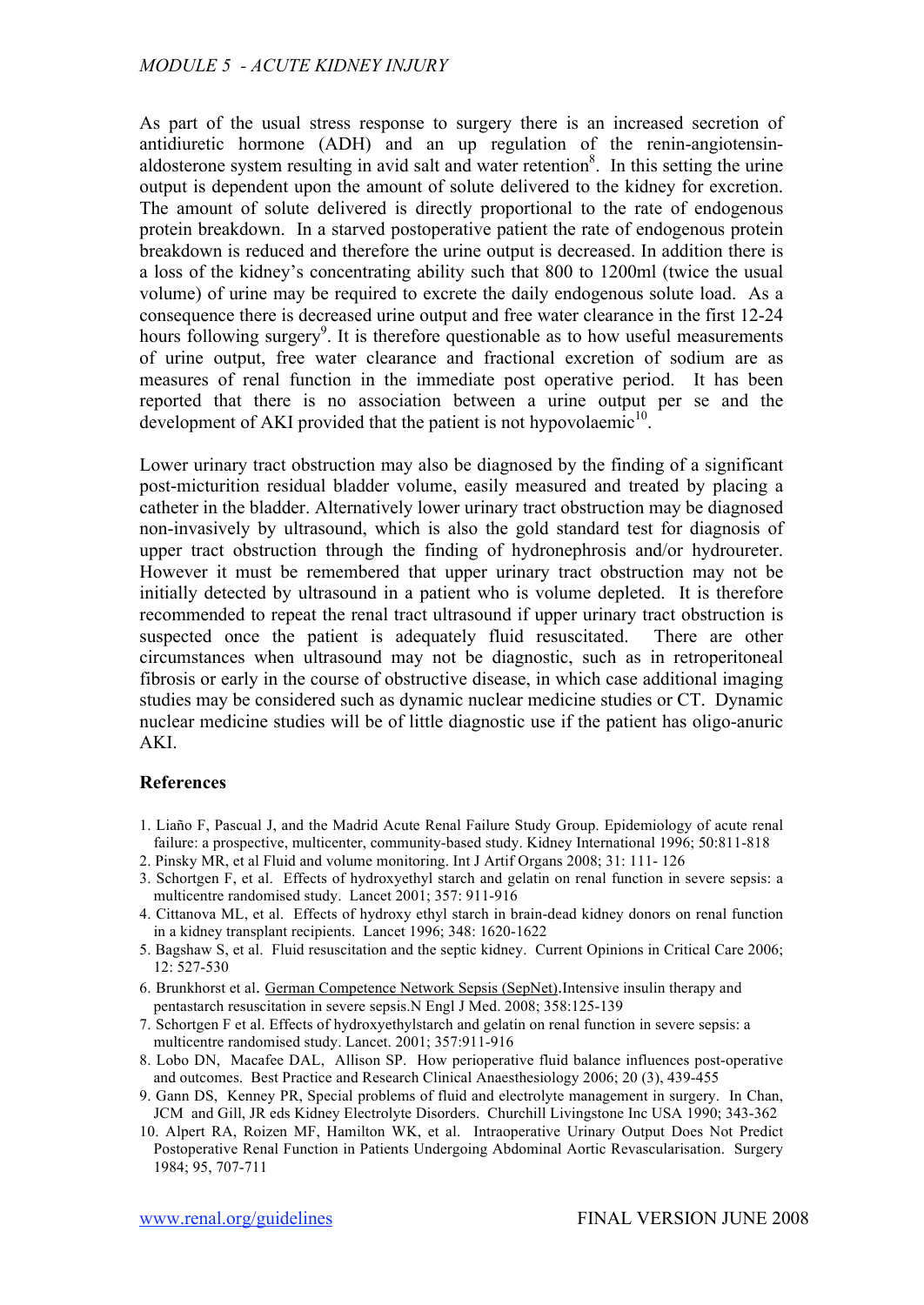### **Guideline 2.4 – AKI : Assessment, Prevention & Pharmacological Treatment**

All patients presenting with AKI should have reagent strip urinalysis performed supplemented with urine microscopy where indicated

#### **Audit measure**

1. Proportion of patients presenting with AKI in whom reagent strip urinalysis and urine microscopy is recorded (unless anuric)

#### **Rationale**

Positive protein values of  $3+$  and  $4+$  on reagent strip testing of the urine suggests intrinsic glomerular disease. A reagent strip positive for blood suggests the presence of red blood cells (> 5/high power field). Although red cell morphology may not be particularly useful<sup>1</sup> the observation of large numbers of red cells in the presence of proteinuria suggests a glomerular aetiology for AKI. The suspicion is strengthened by the finding of red cell casts on a freshly collected sample of urine. Haematuria may also be found in cases of lower urinary tract obstruction often in association with tumours and less commonly associated with calculi, infection or severe renal ischaemia due to arterial or venous thrombosis. Characteristically myoglobinuria will cause a positive reagent strip reaction for haematuria without evidence of red cells on urine microscopy. Increased numbers of white cells (> 5 per high power field) are non-specific but are found more commonly with acute interstitial nephritis, infection and glomerulonephritis. Eosinophiluria is not a very specific test for interstitial nephritis and has a very poor positive predictive value. However, the value of eosinophiluria in interstitial nephritis is in ruling out the disease, the negative predictive value for patients with AKI is greater than  $90\%$ <sup>2</sup>. The presence of crystalluria may provide vital information<sup>3</sup>. Ethylene glycol poisoning produces a shower of oxalate crystals, tumour lysis syndrome can produce urate crystal deposition, and a number of drugs may lead to AKI and crystalluria including sulphonamides, acyclovir, triamterene, indinavir and cathartics high in phosphates.

#### **References**

1. Favaro S, Bonfant L, D'Angelo A, Giacomini A, Normanno M, Calo L. Is the red cell morphology really useful to detect the source of haematuria? Am J Nephrol 1997; 17:172-175

2. Rossert J. Drug-induced acute interstitial nephritis. Kidney Int 2001; 60:804-817

3. Fogazzi GB. Crystalluria: a neglected aspect of urinary sediment analysis. Nephrol Dialysis Transplant 1996; 11:379-387

#### **Guideline 2.5 – AKI : Assessment, Prevention & Pharmacological Treatment**

Urine biochemistry is of limited value in the assessment of patients presenting with AKI and need not be routinely performed

### **Rationale**

Various measures have been claimed to aid in the diagnosis of AKI including urine specific gravity, urine osmolality, urine/plasma creatinine and urea ratios, urinary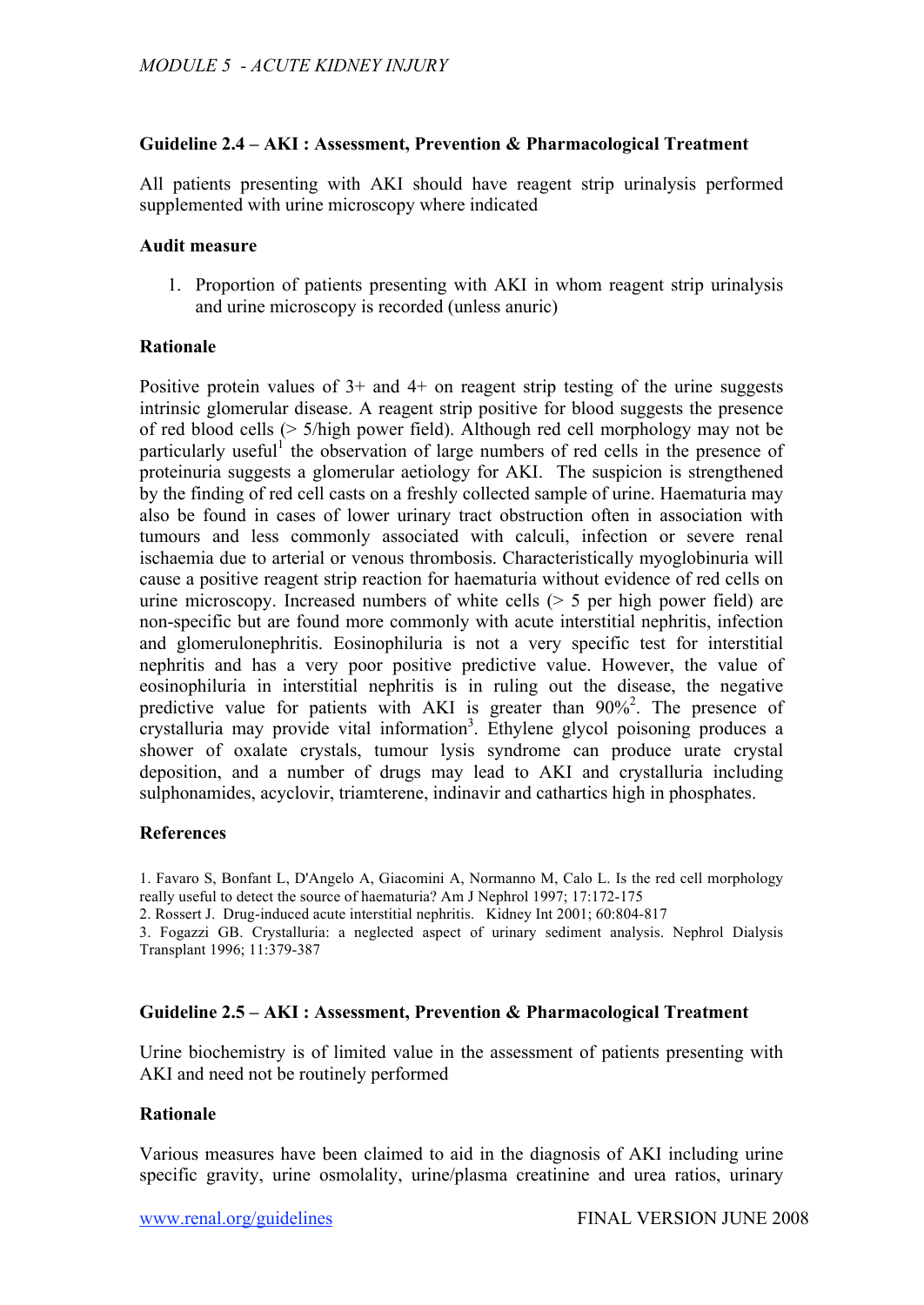sodium, fractional excretion of sodium ( $FE_{Na}$ ), fractional excretion of urea ( $FE_{Urea}$ ), freewater clearance and creatinine clearance. All of these have limitations and their specificity and sensitivity in clinical practice often means that a single measurement may be inconclusive except in extreme circumstances<sup>1-3</sup>. In pre-renal AKI there is increased urinary sodium reabsorption and increased urinary urea reabsorption. This should therefore be reflected by low urine sodium concentrations, low  $FE_{Na}$  and low FEUrea, and increased blood urea:creatinine ratios. Urinary electrolytes should be interpreted with caution, particularly in the elderly (who may already have an impaired concentrating ability), and in patients on diuretics or with a salt-losing state. In such patients the  $\widetilde{FE}_{Urea}$  may possibly be a more useful index<sup>41</sup>. The normal  $\widetilde{FE}_{Urea}$ is greater than 45%. Levels of less than 35% are associated with pre-renal AKI. Patients with pre-renal AKI not on diuretics have both low  $FE_{Na}$  (<1%) and low  $FE_{Urea.}$  However patients with pre-renal AKI on diuretics have levels of  $FE_{Na}$  greater than 2% but still have low levels of  $FE<sub>Urea</sub>$ . In comparison, patients with ATN have both high  $FE_{Na}$  and high  $FE_{Urea}$ . One clinical situation where measurement of urinary electrolytes may have clinical utility is in the diagnosis of hepatorenal syndrome as the cause of AKI in patients with liver disease. The diagnostic criteria for hepatorenal failure include a urine sodium of less than 10 mmol/L (although not a major diagnostic criterion)<sup>4</sup>.

#### **References**

1. Kellen M, Aronson S, Roizen MF, Barnard J, Thisted RA. Predictive and diagnostic tests of renal failure: A review. Anesth Analg 1994; 78:134-142

2. Espinel CH, Gregory AW. Differential diagnosis of acute renal failure. Clin Nephrol 1980; 13:73-77 3. Carvounis CP, Nisar S, Guro-Razuman S. Significance of the fractional excretion of urea in the differential diagnosis of acute renal failure. Kidney Int 2002; 62:2223-2229

4. Arroyo V, Gines P, Gerbes AL et al. Definition and diagnostic criteria of refractory ascites and hepatorenal syndrome in cirrhosis. International Ascites Club Hepatology 1996; 23:164-176

#### **Guideline 2.6 – AKI : Assessment, Prevention & Pharmacological Treatment**

All patients undergoing contrast media examinations who are at risk from AKI should have adequate precautions undertaken. These should include temporary discontinuation of diuretics and ACEI/ARBs unless contraindicated, temporary discontinuation of Metformin and NSAIDs, consideration of iso-osmolar contrast agents and administration of prophylactic pre-procedure treatment with intravenous isotonic sodium bicarbonate or 0.9% sodium chloride.

#### **Audit measure**

1. Proportion of CKD (stages  $4/5$  eGFR  $\leq 30$  ml/min) patients developing contrast media-associated AKI not given hypo-osmolar contrast media, and appropriate prophylactic pre-procedure treatment with sodium containing fluids

#### **Rationale**

Acute kidney injury secondary to radiological contrast media is uncommon in the general population. It classically occurs within 72 hours of receiving the contrast media and usually recovers over the following five days. Its incidence increases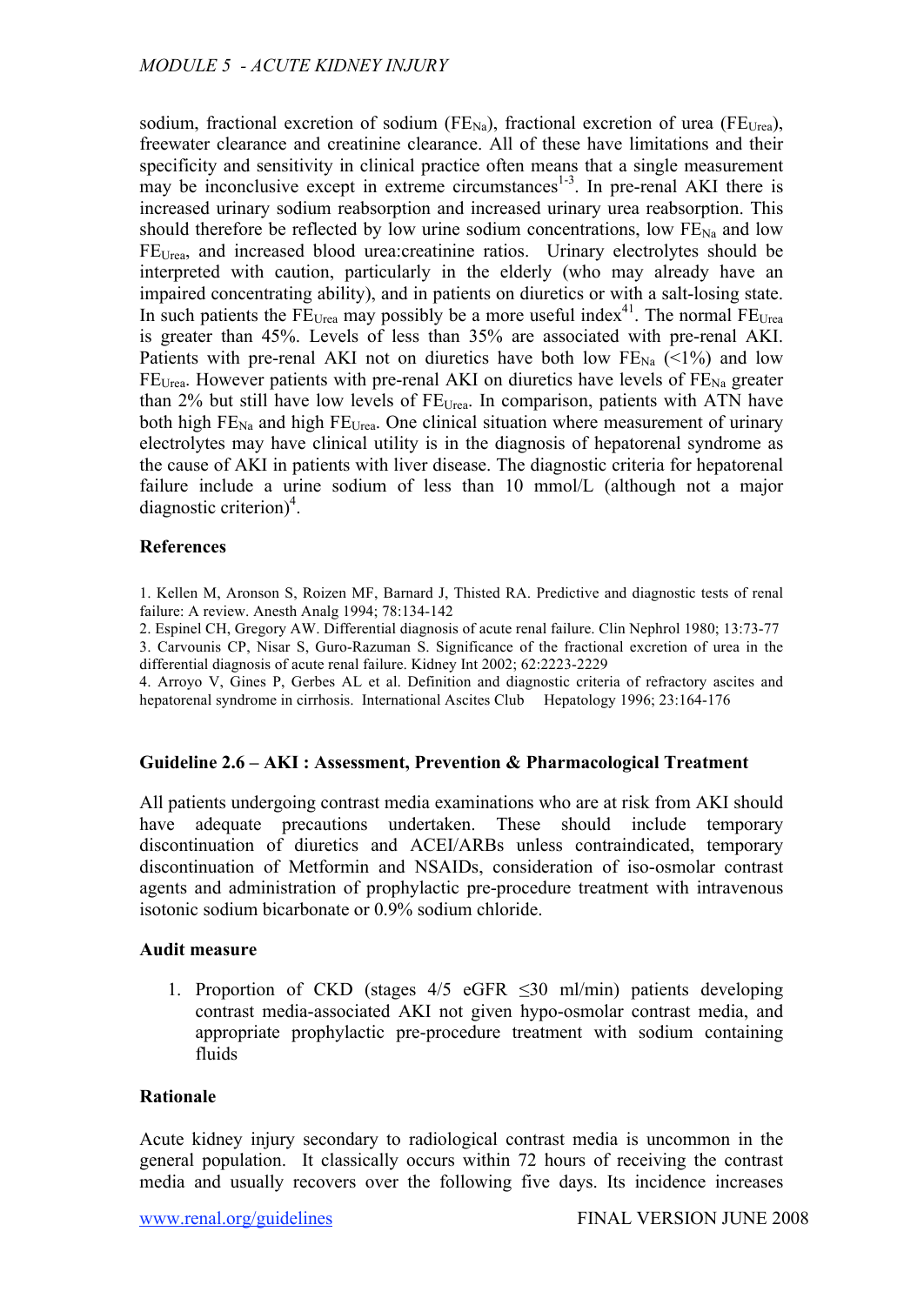significantly in patients with risk factors and is associated with an increased short and long-term mortality<sup>1</sup>. The kidney injury results from a combination of afferent arteriolar vasoconstriction and direct toxicity of the contrast media to the tubular epithelial cells. Prevention is important as there is no specific treatment and involves the evaluation of potential risk factors (see section 5.2.1) and clinical assessment of the patient's volume status<sup>2</sup>. It should also be considered whether alternative imaging could be utilised such as magnetic resonance angiography or whether carbon dioxide can be used to reduce the amount of contrast agent required<sup>3</sup>.

Adequate hydration is of paramount importance to the patient's management prior to the procedure and if at risk of developing contrast nephropathy should receive intravenous 0.9% sodium chloride. Intravenous 0.9% sodium chloride at a rate of 1 mL/kg/hour for 12 hours pre- and post- procedure has been shown to be more effective than  $0.45\%$  sodium chloride in reducing contrast induced  $AKI<sup>4</sup>$ . More recently it has been demonstrated that isotonic bicarbonate given at a rate of 3 mL/kg/hour for 1 hour pre-procedure and 1 mL/kg/hour for 6 hours post-procedure in comparison to 0.9% sodium chloride under the same conditions gives superior protection<sup>5</sup>. However it has not yet been established whether this regimen is superior to 0.9% sodium chloride given for 12 hours pre- and post-procedure. Nevertheless, the shorter sodium bicarbonate regimen has obvious advantages in avoiding an overnight stay. Potentially nephrotoxic medications should be withheld or avoided. Metformin should be stopped on or prior to the day of study and not restarted until renal function has been demonstrated to be stable because of the risk of lactic acidosis. Low osmolar agents are associated with a decreased risk of nephrotoxicity as compared to the high osmolar agents, particularly in those at risk from contrast media-associated  $AKI^6$ . Patients with CKD should receive the iso-osmolar nonionic contrast agent iodixanol which has been shown to reduce the risk of contrast induced nephropathy in this patient group<sup>7</sup>. The dose of contrast media should be minimised and further exposure to contrast media should be delayed until full recovery of renal function unless absolutely necessary. Renal function should be checked up to 48-72 hours following the procedure if in a high risk group to ensure stable renal function.

There have been a number of small inadequately powered studies investigating the protective effects N-acetylcysteine which have been subject to a number of metaanalyses. The most recent meta-analyses have commented on the inconsistency of studies to date making a definitive conclusion difficult<sup>8,9</sup>. Currently there is no compelling evidence for the routine use of N-acetylcysteine<sup>10</sup>. A recent small study indicated that intravenous isotonic sodium bicarbonate combined with 1200 mg bd oral N-acetylcysteine was more effective than 0.9% sodium chloride combined with N-acetylcysteine<sup>11</sup>. Unfortunately this study did not include a comparative arm for intravenous fluid therapy alone.

#### **References**

1. Levy EM, Viscoli CM, Horwitz RI. The effect of acute renal failure on mortality: a cohort analysis. JAMA 1996; 275: 1489-1494

2. Stacul F, Adam A, Becker CR, et al. Strategies to reduce the risk of contrast-induced nephropathy. American Journal of Cardiology 2006; 98, 59K-77K

3. Shaw DR, Kessel DO. The current status of the use of carbon dioxide in diagnostic and interventional angiographic procedures. Cardiovasc Intervent Radiol 2006; 29: 323-331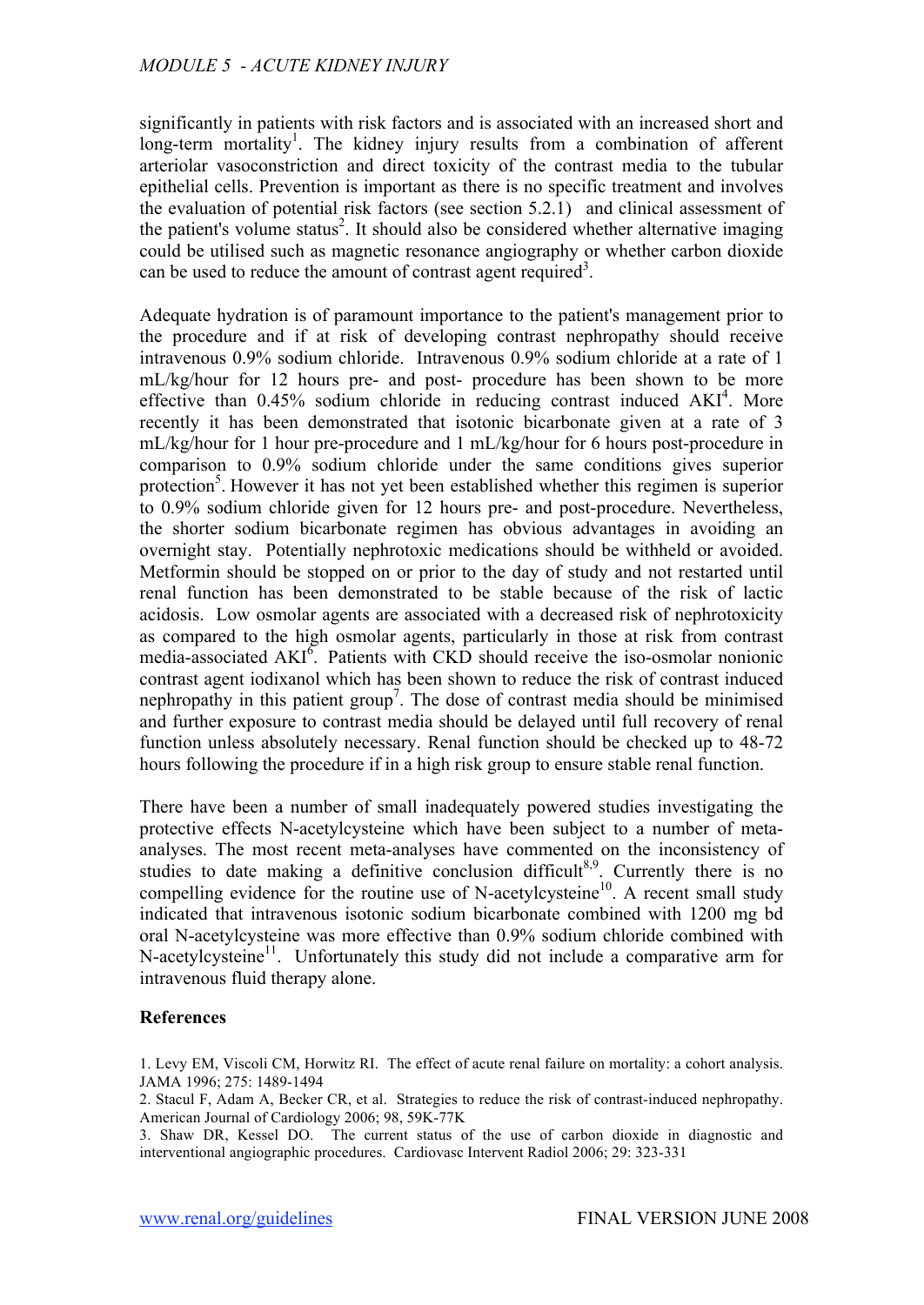4. Mueller C, Buerkle G, Buettner HJ, et al. Prevention of contrast media associated nephropathy: randomised comparison of 2 hydration regimens in 1620 patients undergoing coronary angioplasty. Arch Intern Med 2002; 162: 329-336

5. Merten GJ, Burgess WP, Gray LV, et al. Prevention of contrast induced nephropathy with sodium bicarbonate: a randomized controlled trial. JAMA 2004; 291: 2328-2334

6. Barrett BJ, Carlisle EJ. Meta-analysis of the relative nephrotoxicity of high-and low-osmolality iodinated contrast media. Radiology 1993; 188:171-178

7. McCullough PA, Bertrand MD, Brinker JA et al. A Meta-analysis of the renal safety of isosmolar iodixanol compared with low-osmolar contrast media. J Am Coll Cardiol 2006; 48 (4) 692-699

8. Kshirsagar AV, Poole C, Mottl A et al. N- acetylsysteine for the prevention of radio contrast induced nephropathy: a meta-analysis of prospective controlled trials. J Am Soc Nephrol 2004; 15: 761-769

9. Nallamothu BK, Shojania KG, Saint et al. Is N- acetylsysteine effective in preventing contrastrelated nephropathy? A meta-analysis. Am J Med 2004; 117: 938-947

10. Kellum J, LeBlanc M, Venkataraman R. Acute renal failure. Clinical Evidence 2006; 15, 1-24 11. Briguori C, Airoldi F, D'Andrea D, Bonizzoni E, Morici N, Focaccio A, Michev I, Montorfano M, Carlino M, Cosgrave J, Ricciardelli B, Colombo, A. Renal Insufficiency Following Contrast Media Administration Trial (REMEDIAL) A Randomized Comparison of 3 Preventive Strategies. Circulation 2007; 115:1211-1217

#### **Guideline 2.7 – AKI : Assessment, Prevention & Pharmacological Treatment**

Loop diuretics and dopaminergic agents should not be routinely used for the prevention and treatment of AKI.

#### **Rationale**

There is currently no evidence to support the use of a specific pharmacological therapy in the treatment of AKI. The rationale behind the use of loop diuretics was based on their putative ability to reduce the energy requirements of the cells of the ascending limb of Henle and therefore ameliorate the resultant ischaemic damage<sup>1</sup>. Loop diuretics have also been used to convert patients with oliguric AKI to nonoliguric AKI (recognised to have a better prognosis), to facilitate the management of fluid and electrolyte disturbances and reduce the requirement for renal replacement therapy (RRT). Of concern has been the demonstration that the use of loop diuretics is associated with an increased risk of failure to recover renal function and mortality, perhaps related to the resultant delay in commencing RRT appropriately<sup>2</sup>. A recent meta-analysis of nine randomised controlled trials concluded that furosemide is not associated with any significant clinical benefits in the prevention and treatment of AKI in adults<sup>3</sup>. High doses can be associated with an increased risk of ototoxicity which is an important consideration particularly in those patients ventilated on the ICU.

Dopamine is a non-selective dopamine receptor agonist which at low-dose (0.5-3.0 µg/kg/min) induces a dose-dependent increase in renal blood flow, natriuresis and diuresis in healthy humans<sup>4</sup>. It has been proposed that dopamine may potentially reduce ischaemic cell injury in patients with AKI by improving renal blood flow and reducing oxygen consumption through inhibition of sodium transport. There have been a multitude of studies investigating the use of dopamine in the prevention and treatment of AKI which were most recently reviewed in a meta-analysis that concluded that there is no good evidence to support any important clinical benefits to patients with or at risk of  $AKI<sup>5</sup>$ . A possible explanation as to why dopamine is not beneficial has been provided by a study demonstrating that low-dose dopamine can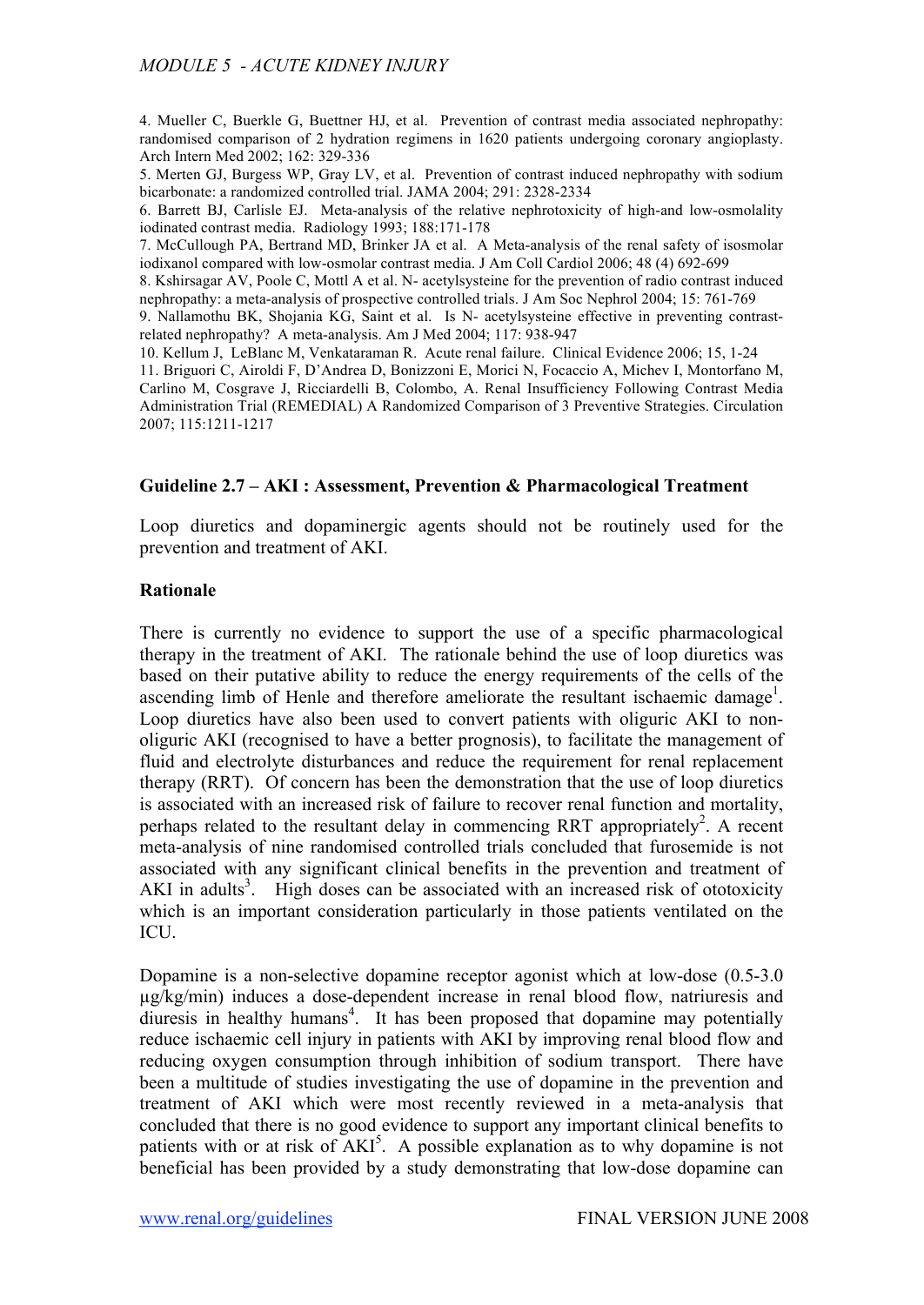worsen renal perfusion in patients with  $AKI<sup>6</sup>$ . Additionally the use of dopamine is associated with side-effects which include cardiac arrhythmias, myocardial and intestinal ischaemia<sup>7</sup>.

Fenoldopam, in contrast to dopamine is a selective dopamine A-1 receptor agonist which decreases systemic vascular resistance whilst increasing renal blood flow to both the cortex and medullary regions in the kidney<sup>8</sup>. It has been used in patients with hypertensive emergencies<sup>9</sup> and has been noted to improve renal function in patients with severe hypertension $10$ . The majority of small clinical studies that have been performed to date have investigated fenoldopam's ability to prevent the development of AKI without providing conclusive evidence. A beneficial effect of fenoldopam in critically ill patients with or at risk of AKI has been suggested by a meta-analysis of 16 randomised studies<sup>11</sup>. The meta-analysis concluded that fenoldopam reduces the need for renal replacement therapy and mortality in patients with AKI. Such results highlight the need for large multicentre randomised controlled trials to be performed before the use of fenoldopam can be recommended.

## **References**

1. Heyman SN, Rosen S, Epstein FH et al. Loop diuretics reduce hypoxic damage to proximal tubules of the isolated perfused rat kidney. Kidney Int 1994; 45: 981-985

2. Mehta RL, Pascual MT, Soroko S et al. Diuretics, mortality, and nonrecovery of renal function in acute renal failure. JAMA 2002; 288: 2547-2553

3. Ho KM, Sheridan DJ. Meta-analysis of frusemide to prevent or treat acute renal failure. BMJ 2006; 333 (7565): 420-425

4. Denton MD, Chertow GM, Brady HR. Renal-dose dopamine for the treatment of acute renal failure: scientific rationale, experimental studies and clinical trials. Kidney Int 1996; 49:4-14

5. Friedrich JO, Adhikari N, Herridge MS. Meta-analysis: low-dose dopamine increases urine output but does not prevent renal dysfunction or death. Ann Intern Med 2005; 142: 510-524

6. Lauschke A, Teichgraber UKM, Frei U et al. Low-dose dopamine worsens renal perfusion in patients with acute renal failure. Kidney Int 2006; 69: 1669-1674

7. Schenarts PA, Sagraves SG, Bard M et al. Low-dose dopamine: a physiologically based review. Current Surgery 2006; 63 (3): 219-225

8. Mathur VS, Swan SK, Lambrecht LJ et al. The effects of fenoldapam, a selective dopamine receptor agonist, on systemic and renal haemodynamics in normotensive subjects. Crit Care Med 1999; 29: 1832-1837

9. Murphy MB, Murray C, Shorten GD. Fenoldapam: a selective peripheral dopamine receptor agonist for the treatment of severe hypertension. N Engl J Med 2001; 345: 1548-1557

10. Schusterman NH, Elliott WJ, White WB. Fenoldapam, but not nitroprusside, improves renal function in severely hypertensive patients with impaired renal function. Am J Med 1993; 95: 161-168

11. Landoni G, Biondi-Zoccai GGL, Tumlin JA et al. Beneficial impact of fenoldapam in critically ill patients with or at risk for acute renal failure: a meta-analysis of randomised clinical trials. Am J Kidney Dis 2007; 49 (1): 56-68

#### **Guideline 2.8 – AKI : Assessment, Prevention & Pharmacological Treatment**

There is little clinical data to support the use of mannitol to prevent AKI secondary to rhabdomyolysis.

#### **Rationale**

Rhabdomyolysis results from skeletal muscle injury and cell lysis with the release of myoglobin and other muscle breakdown products. Myoglobin is freely filtered by the kidneys and is directly toxic to the tubular epithelial cells particularly in the setting of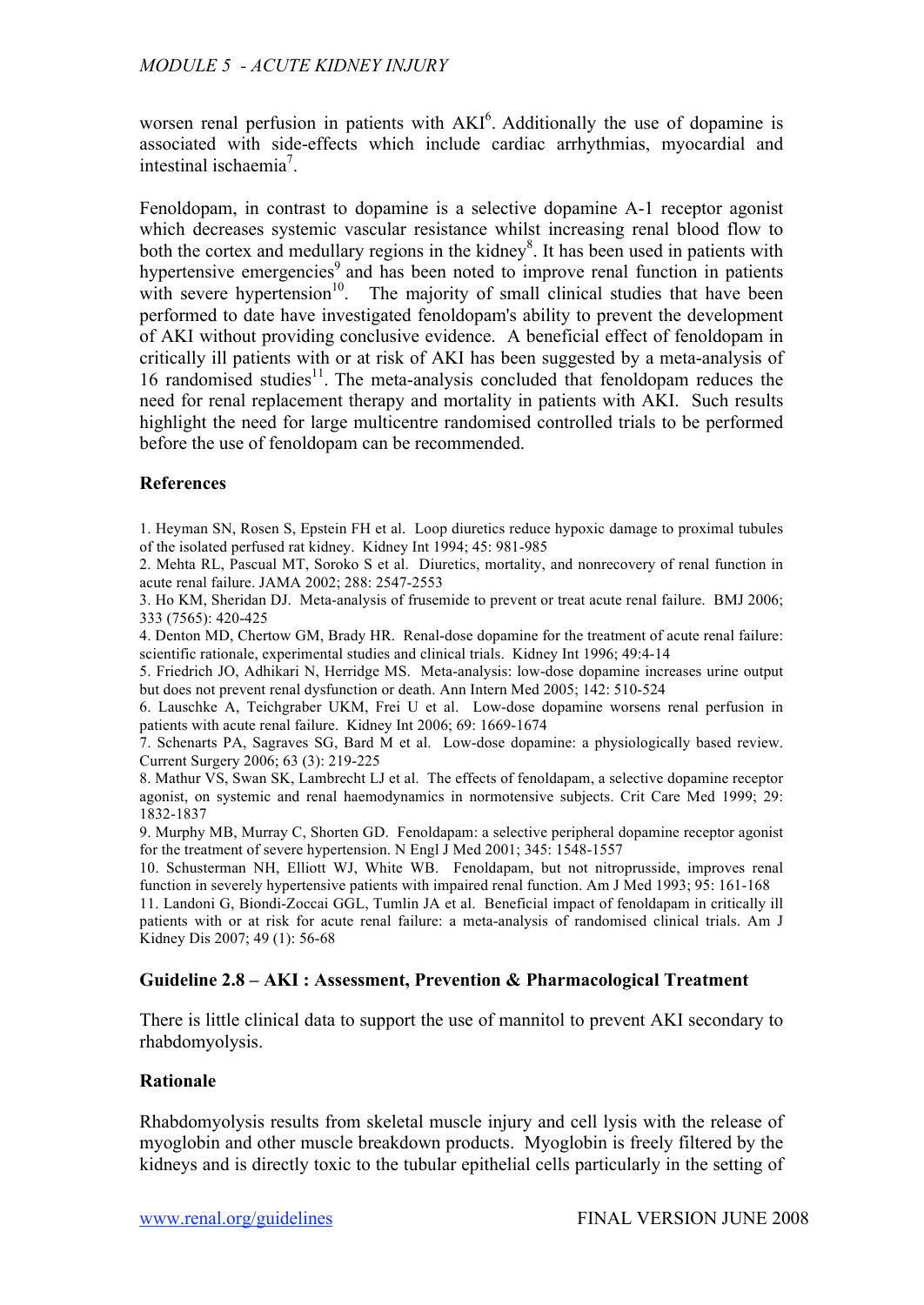hypovolaemia and acidosis. There are a number of causes including trauma, burns, compartment syndrome and drugs (cocaine, ecstasy, statins). Management includes volume assessment and close monitoring with aggressive fluid resuscitation and alkalinisation of the urine. Fluid resuscitation with 0.9% sodium chloride is preferred at a rate of 10-15ml/kg/hr to achieve high urinary flow rates (>100ml/hr), with the cautious addition of sodium bicarbonate 1.4% to maintain urinary  $pH > 6.5^{\circ}$ . Mannitol is still used because of its properties as an osmotic diuretic and free radical scavenger by many centres although there is little clinical data to support its use<sup>2</sup>. Inappropriate use of mannitol can precipitate pulmonary oedema particularly if used with hypertonic sodium bicarbonate.

#### **References**

1. Sever MS, Vanholder R, Lameire N. Management of crush related injuries after disasters. N Eng J Med 2006; 354: 1052-1063

2. Brown CVR, Rhee P, Chan L et al. Preventing renal failure in patients with rhabdomyolysis: do bicarbonate and mannitol make a difference? J Trauma 2004; 56: 1191-1196

#### **Guideline 2.9 – AKI : Assessment, Prevention & Pharmacological Treatment**

Pharmacological therapy currently has no role to play in the treatment of AKI.

#### **Rationale**

Although a number of studies have demonstrated the success of pharmacological therapy in experimental models of AKI these therapies have not been shown to be effective in human  $AKI^{1,2}$ . . This partly reflects the difficulty in designing experimental models that adequately reflect the heterogeneity of AKI in humans. Clinical trials evaluating the role of insulin like growth factor<sup>3</sup> and atrial natriuretic peptide<sup>4</sup> in AKI have failed to show any benefit and pharmacological therapy is currently not recommended.

#### **References**

1. Miller SB, Martin DR, Kissane J, Hammerman MR. Insulin like growth factor 1 accelerates recovery from ischaemic acute tubular necrosis in the rat. Proc Natl Acad Sci 1992; 89: 11876-11880 2. Shaw SG, Weidmann P, Hodler J et al. Atrial natriuretic peptide protects against acute ischaemic renal failure in the rat. J Clin Invest 1987; 80: 1232-1237

3. Hirschberg R, Kopple J, Lipsett P et al. Multicentre clinical trial of recombinant human insulin like growth factor 1 in patients with acute renal failure. Kidney Int 1999; 55: 2423-2432

4. Allgren RL, Marbury TC, Rahman SN et al. Anaritide in acute tubular necrosis. N Eng J Med 1997; 336: 828-834

#### **Guideline 2.10 – AKI : Assessment, Prevention & Pharmacological Treatment**

Therapeutic drug dosing must be adapted to altered kinetics in AKI

#### **Rationale**

Inappropriate drug dosing of patients with AKI is an important cause of adverse drug events<sup>1</sup>. Pharmacokinetics including the volume of distribution, clearance and protein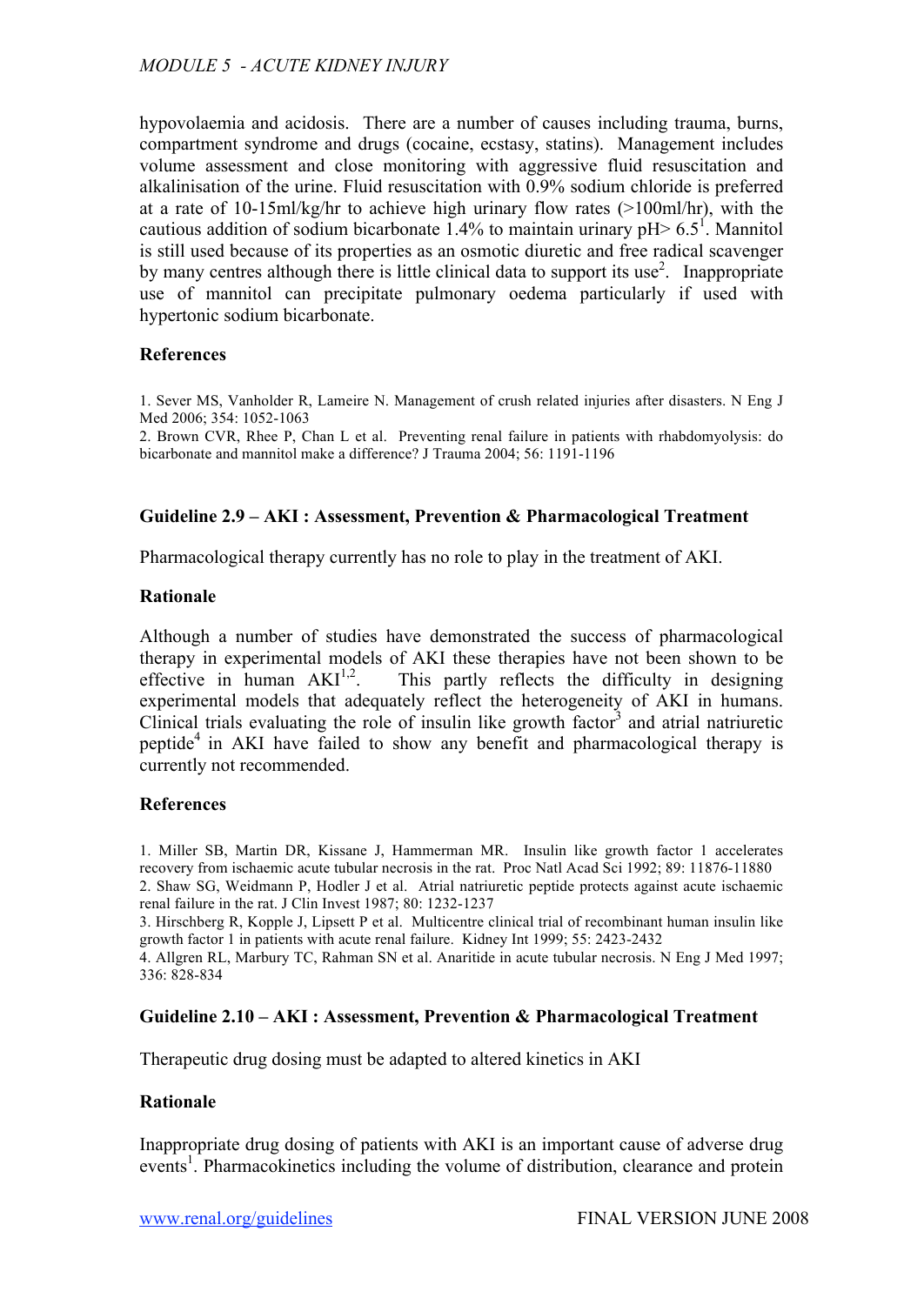binding are altered by organ failure in the critically ill patient. Drug doses need to be adjusted appropriately with the correct assessment of kidney function to reduce toxicity. There is an important role for the clinical pharmacist on the ICU. A number of publications have demonstrated the clinical and economic benefits of the critical care pharmacist<sup>2</sup>.

## **References**

1. Schiff GD, Klass D, Peterson J, et al. Linking laboratory and pharmacy: opportunities for reducing errors and improving care. Arch Intern Med 2003; 163: 893-900

2. Kane SL, Weber RJ, Dasta JF. The impact of critical care pharmacists on enhancing patient outcomes. Intensive Care Med 2003; 29: 691-698

# **3. Acute Kidney Injury (AKI) (Guidelines AKI 3.1 – 3.5)**

## **Guideline 3.1 – AKI : Treatment facilities & referral to renal services**

The critical care nephrology interface should be defined at each locality to ensure timely and appropriate placement of patients with AKI according to their clinical condition. Local critical care networks should be utilised to facilitate this process.

## **Guideline 3.2 – AKI : Treatment facilities & referral to renal services**

Appropriate transfer and triage of AKI patients from the non-specialist, non-critical care ward to the renal unit should be facilitated through the development of local guidelines and transfer protocols.

#### **Guideline 3.3 – AKI : Treatment facilities & referral to renal services**

Renal units should be equipped to provide level 2 care for patients with severe AKI (AKI stage 3 or AKI requiring RRT) or do so in conjunction with critical care services.

#### **Guideline 3.4 – AKI : Treatment facilities & referral to renal services**

Nephrologists and intensivists should work together to provide care for patients with AKI on the ICU. Nephrology trainees should be trained to care for critically ill patients with AKI.

## **Guideline 3.5 – AKI : Treatment facilities & referral to renal services**

Patients with persistent renal impairment after AKI who do not require long term RRT should be managed according to local CKD practice.

## **Audit measure**

1. Proportion of patients with single organ failure requiring RRT in a level 3 bed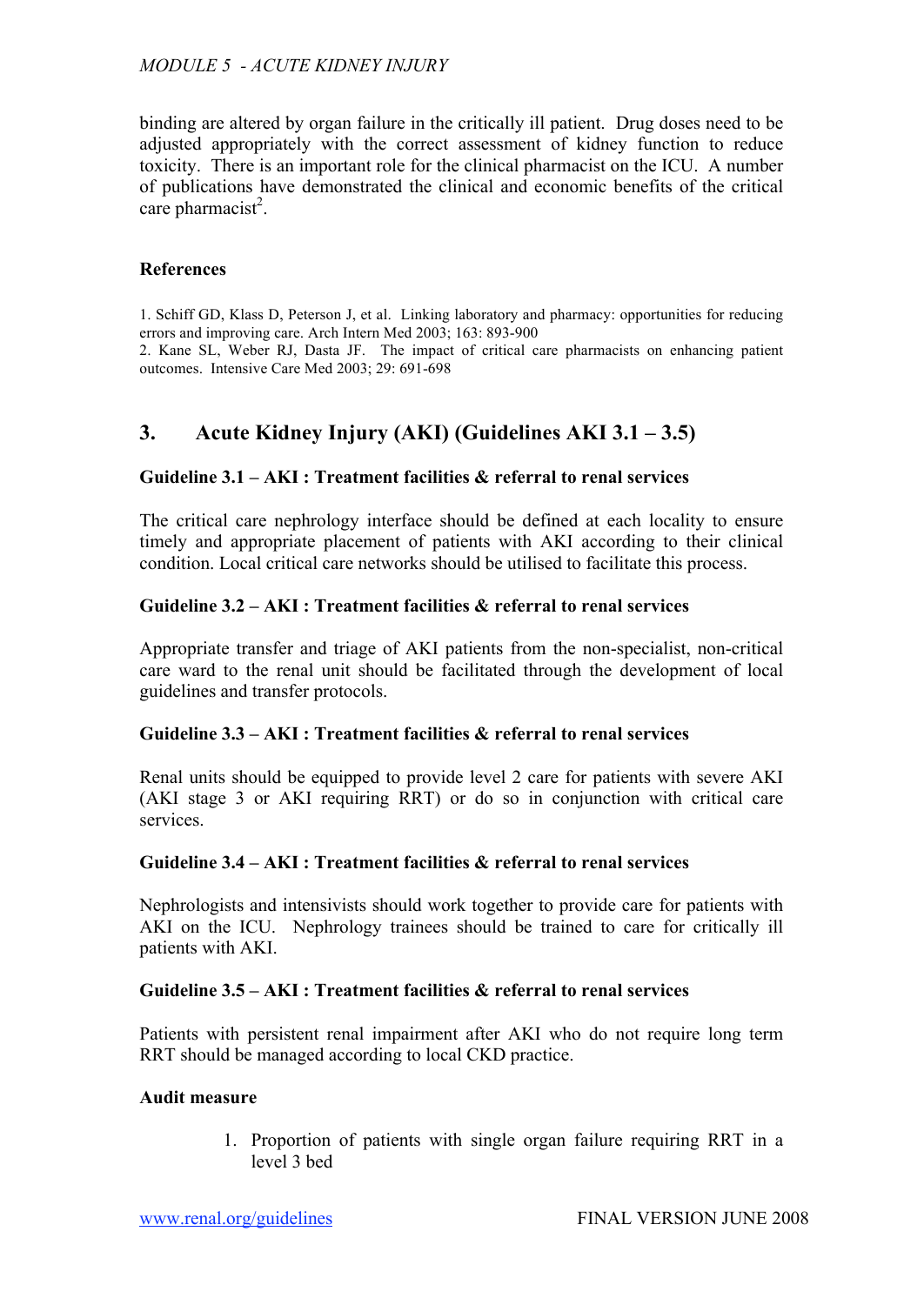## **Rationale**

It is recognised that non-renal specialist management of patients with AKI can potentially result in suboptimal management. The National Service Framework for Renal Services recommends that patients at risk of or suffering from AKI should be identified promptly, with hospital services delivering high-quality, clinically appropriate care in partnership with specialised renal teams<sup>1</sup>. The most appropriate facility for the management of AKI will depend on the presence or absence of nonrenal organ failure, the need for RRT and the need for renal specialist input. The latter will at least partly be determined by the need for RRT, the likelihood that AKI may be transient and self-limiting, and the aetiology of AKI – particularly if an esoteric diagnosis is possible<sup>2</sup>.

Different models of care will be determined by local resource availability and geography but there are essentially three different in-patient venues – the critical care unit, the renal unit and the non-specialist ward. Interaction between different disciplines is important to ensure correct initial placement of the patient and smooth subsequent transfer as the patient's clinical condition changes or as more information comes to light. The interaction between renal and critical care units may be termed the 'critical care nephrology' interface. That between the renal unit and non-specialist wards, the 'AKI outreach' interface. These settings need not necessarily be at the one site but efficient communications between them will help circumvent the barriers imposed by local geography.

Although most critical care units in the UK are now performing their own RRT (whether guided by a nephrologist or not), at least 40% have no step-down unit on which on-going RRT can be conducted after other, non-renal organ failures, have resolved<sup>3</sup>. A recent survey from the Greater Manchester area has confirmed the potential for inappropriate critical care bed use by those with single-organ (renal) failure<sup>4</sup>. This is likely to be due to either limited bed availability on the base renal unit or on a non-specialist ward from which RRT can be performed, or lack of sufficient RRT resource. The use of local critical care networks will define the scale of the problem and help inform resource allocation. Similarly, renal units, on whom the burden of ongoing management will fall, should collect data that will help inform future resource allocation. Although the risk of ESRD after AKI is relatively small, absolute numbers may be significant<sup>5</sup>. Added to the burden of CKD that has been 'created' by only partially recovered AKI, these on-going commitments may add, considerably, to renal service workloads.

Early contact with the renal service is advisable for those patients who are likely to need ongoing RRT after the need for intensive care has passed. It should also be borne in mind that not all critical care unit AKI can be attributed to ATN and those involved in its management should consider more esoteric aetiologies<sup>2</sup>.

The transfer of patients between critical care and renal services is not a purely one way process, with significant numbers of patients receiving RRT on a tertiary critical care unit having been previously known to the renal unit [unpublished data, N.S. Kanagasundaram].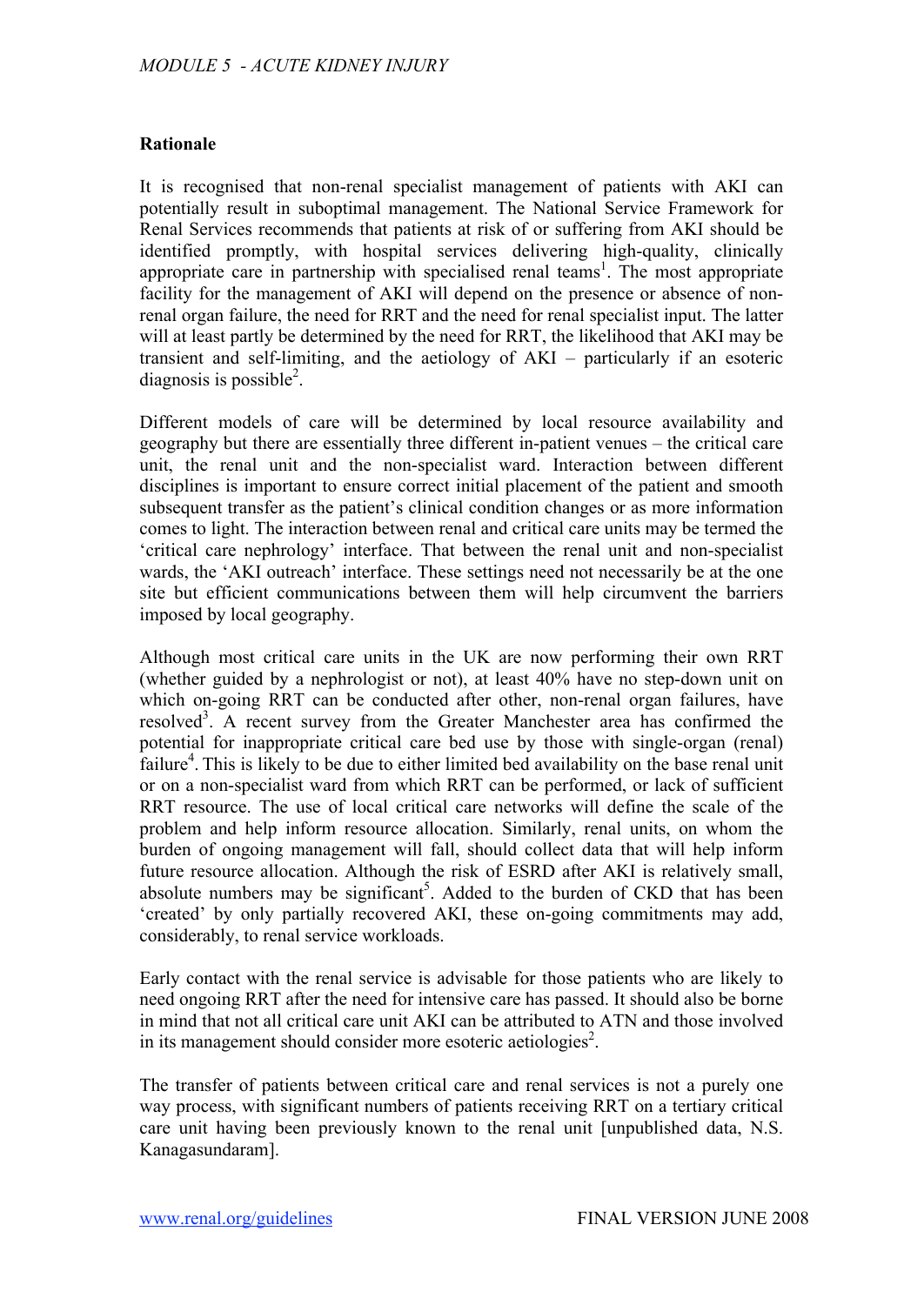The interface between renal services and non-specialist, non-critical care wards requires an understanding of when specialist input might be needed, particularly with regard to the indications for RRT and the diagnosis of AKI<sup>2</sup>. The Greater Manchester survey found significant delays in transfer to renal services that may have adversely affected patient outcomes<sup>4</sup>. Clearly, renal services cannot accommodate all patients with AKI but appropriate triage and transfer may be facilitated through local educational programmes – mirroring those established for CKD – and through the development of local protocols for treatment and transfer. Severity scoring tools employed at the time of planned transfer may help determine whether patients require renal unit or intensive care.

The Department of Health report 'Comprehensive Critical Care' has recommended that patients with single organ failure requiring observation or intervention should receive level 2 (high dependency unit, HDU) care. Those needing advanced respiratory support or basic respiratory support plus support of two or more other organ systems should receive level 3 (intensive) care6 . A failure to provide appropriate level 2 care may lead to undue pressures on level 3 care facilities. Mortality rates may increase when patients for whom level 2 care is indicated are cared for in a general ward setting<sup>7</sup>. Clearly, the suggestion that AKI 'requiring observation or intervention' should receive level 2 care, could encompass the entire spectrum of AKI but, for practical purposes, it would seem reasonable to confine this to those with AKIN stage 3. Renal units should thus be equipped to provide level 2 care or do so in conjunction with critical care services.

## **References**

1. The National Service Framework for Renal Services-Part Two: Chronic Kidney Disease, Acute Renal Failure and End of Life Care. Department of Health February 2005

2. Kanagasundaram NS, Paganini P: Acute renal failure on the intensive care unit. *Clin Med.* 5:435- 440., 2005

3. Wright SE, Bodenham A, Short AI, Turney JH: The provision and practice of renal replacement therapy on adult intensive care units in the United Kingdom. *Anaesthesia* 58:1063-1069, 2003

4. Hegarty J, Middleton R, Krebs M et al. Severe acute renal failure. Place of care, incidence and outcomes. *QJM* 2005; 98**:** 661-666

5. Lins RL, Elseviers MM, Daelemans R: Severity scoring and mortality 1 year after acute renal failure. *Nephrol Dial Transplant.* 21:1066-1068. Epub 2006 Feb 1013, 2006

6. Anonymous: Comprehensive critical care: a review of adult services, edited by UK DoH, London, Department of Health UK, 2000

7. Lyons RA, Wareham K, Hutchings HA, Major E, Ferguson B: Population requirement for adult critical-care beds: a prospective quantitative and qualitative study. *Lancet.* 355:595-598., 2000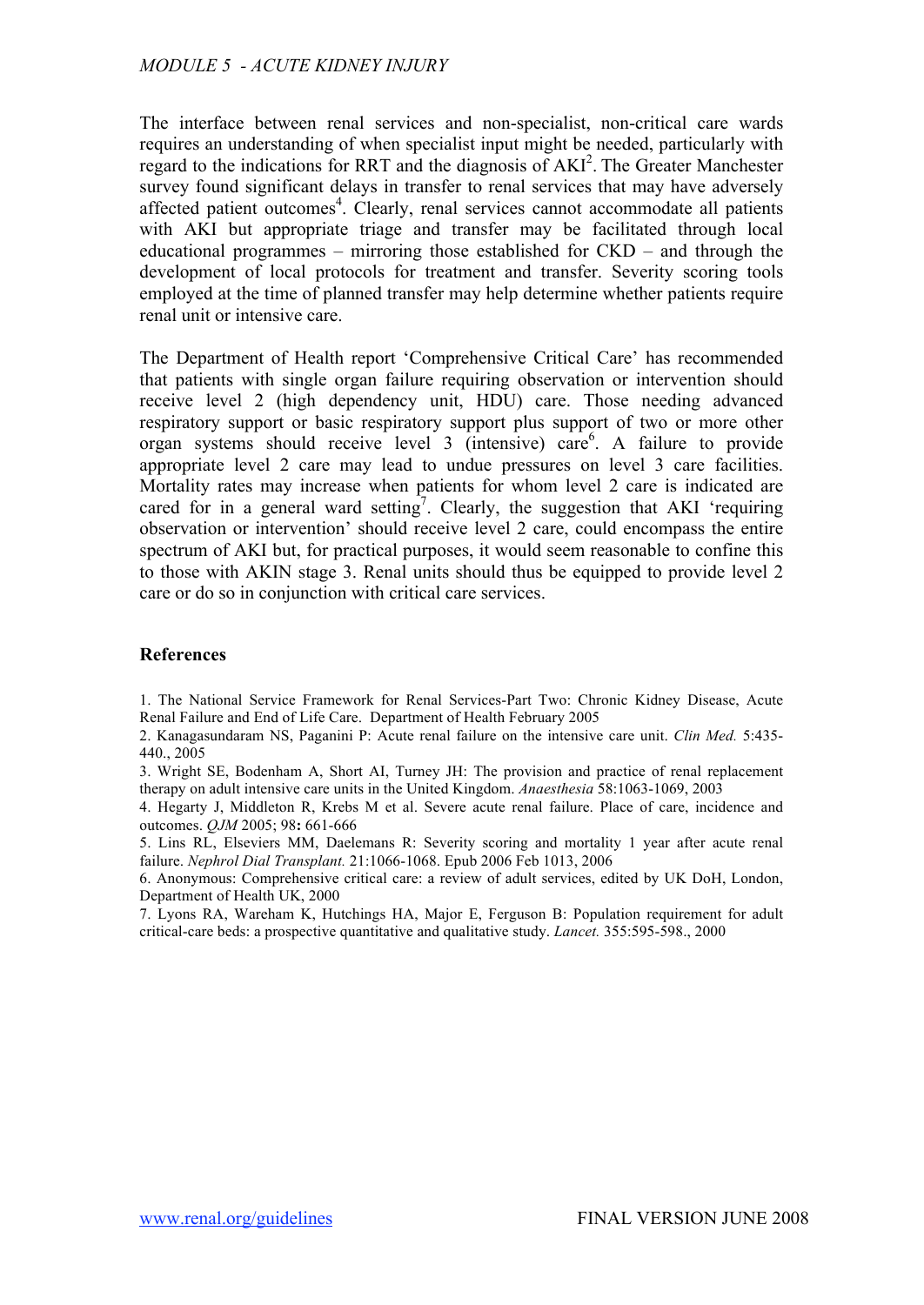# **4. Acute Kidney Injury (AKI) (Guidelines AKI 4.1)**

## **Guideline 4.1 – AKI : Choice of renal replacement therapy modality**

Choice of RRT modality should be guided by the individual patient's clinical status, medical and nursing expertise, and availability of modality.

## **Rationale**

Analysis of the currently published studies does not allow evidence-based guidelines for the selection of RRT modality for the treatment of AKI. In the early 1980s the options for RRT therapy were limited to intermittent haemodialysis (IHD) and peritoneal dialysis (PD), the currently available therapies in the developed world now include various forms of continuous renal replacement therapy (CRRT) and newer "hybrid" therapies such as extended duration dialysis (EDD), sustained low-efficiency dialysis (SLED) and the Genius® system. Despite the increasing technological sophistication of RRT, key clinical management issues such as the optimal dosing of therapy and whether the selection of treatment modality impact on patient and renal survival remain to be determined.

Although it is widely perceived that CRRT is superior to IHD in haemodynamically unstable critically ill patients, prospective randomised clinical trials have failed to confirm this supposition. In many of the earlier trials there was a bias for the more critically ill patients to receive CRRT rather than IHD. For example, Swartz and colleagues<sup>1</sup> retrospectively compared patients treated with CVVH or IHD and reported a two-fold greater mortality in patients treated with CVVH. However after adjusting for severity of illness, there was no difference. Similarly, in a prospective study, mortality was 79% in patients treated with CRRT compared to 59% in the IHD treated group, but after adjustment for co-morbidities, the modality of RRT was no longer a risk factor for outcome<sup>2</sup>.

Five randomised prospective controlled trials comparing CRRT and IHD from Europe and the USA have been published recently<sup>3-7</sup>. The smallest of these trials was designed to compare the effects of CVVH and IHD on systemic haemodynamics and splanchnic perfusion in patients with septic shock, with an overall mortality of 70% in both the CVVH and IHD groups<sup>3</sup>. In a multi-center USA trial of 166 patients with AKI, Mehta and colleagues reported intensive care unit and hospital mortality rates of 59.5% and 65.5%, respectively, in patients randomised to CRRT as compared to 41.5% and 47.6%, respectively, in patients randomised to IHD ( $p<0.02$ ). Again, after covariate adjustment, there was no difference in mortality attributable to modality of  $RRT<sup>4</sup>$ . In addition in this study there was a high rate of crossover between the treatment modalities. In a single US center trial 80 patients were studied, and although greater haemodynamic stability and fluid removal rates were reported during CVVHD compared to IHD, there was no difference in survival<sup>5</sup>. Similarly a Swiss study randomizing 125 patients to either CVVHDF or IHD, reported an ICU mortality of 34% and 38% respectively for the two modes of RRT, and no difference in final hospital mortality<sup>6</sup>. Once again, the Hemodiafe study, a multicenter randomised controlled trial of 359 patients, also reported no difference in mortality according to mode of RRT used  $(HID \text{ vs } CVVHDF)^7$ . This study is noteworthy as IHD was successfully delivered to patients despite marked haemodynamic instability with very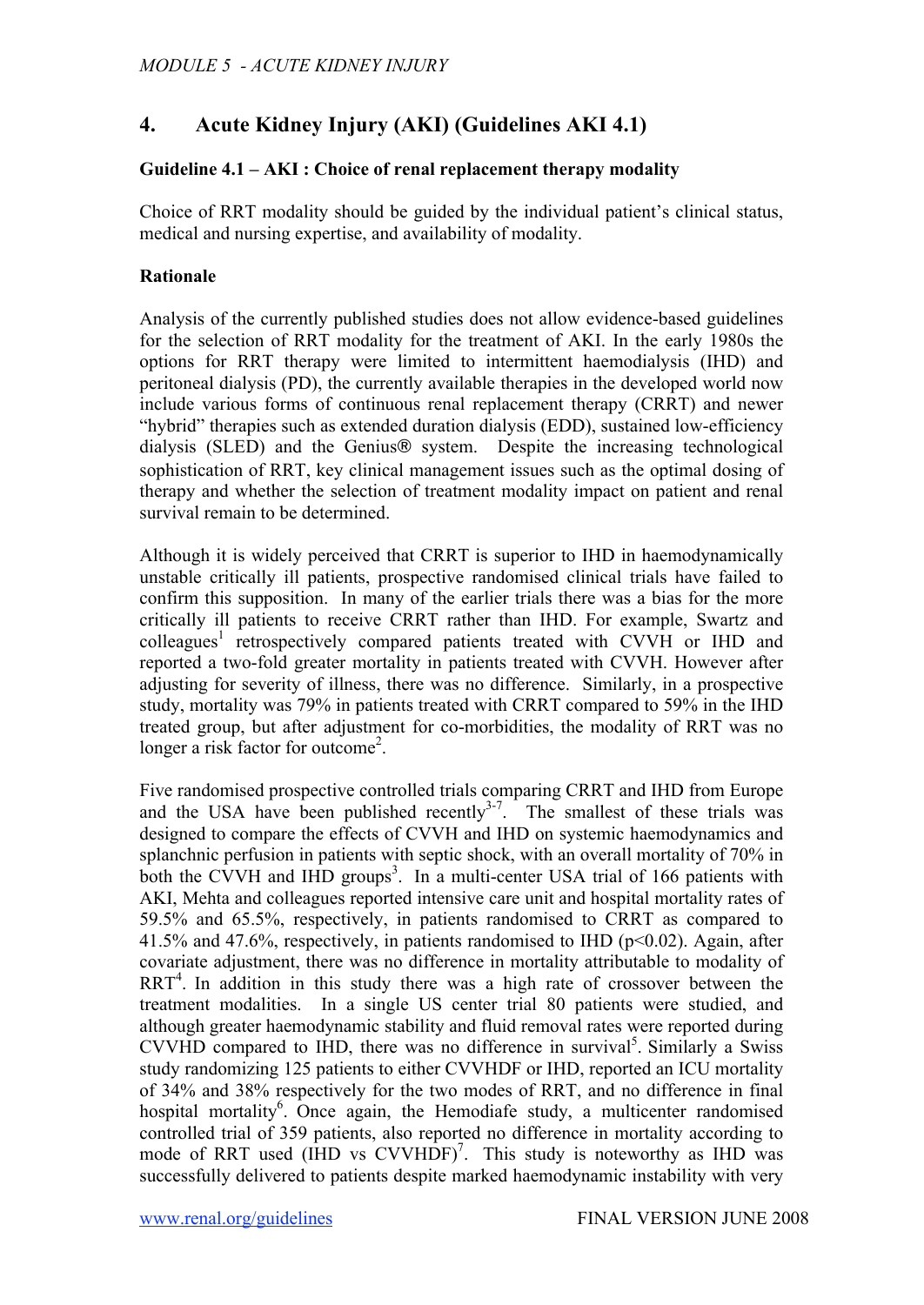little crossover between treatment groups. The authors deliberately chose cooled dialysate in combination with a very high dialysate sodium concentration to minimize cardiovascular instability during IHD, and compared to other studies delivered the highest Kt/V dose in the IHD group.

Meta-analyses comparing outcomes between the various modalities of RRT have been published, suggesting no difference in patient outcome, or a possible advantage of CRRT in the critically ill patient $8-12$ . These analyses did not include the more recent Swiss and French studies, and were confounded by the various modalities used in the CRRT groups, varying from CAVH, to CVVH, CVVHD and CVVHDF (see review of nomenclature and physical processes<sup>13</sup>)

Many ICU patients have haemodynamic instability which, coupled with the frequency of intra-dialytic hypotension during IHD, has led to the suggestion that CRRT may be associated with an increased likelihood for recovery of renal function $14$ .

Studies comparing other forms of RRT have been limited. No studies have directly compared "hybrid" treatments to either IHD or CRRT, although "hybrid" therapies have been shown to provide similar haemodynamic stability and solute control when compared to CRRT<sup>15</sup>. There are two limited studies comparing peritoneal dialysis to CRRT in adults, both reporting an advantage of CRRT, although the dose of dialysis delivered by peritoneal dialysis was  $low<sup>16,17</sup>$ . In paediatric practice, particularly post cardiac surgery, peritoneal dialysis remains an effective form of RRT, in single organ failure<sup>18</sup> although the technique is contraindicated in those with abdominal pathology and may not provide satisfactory clearances in those adults with hypercatabolism or a high urea distribution volume due to fluid overload.

In summary, analysis of the currently published studies does not allow evidence-based guidelines for the selection of RRT modality for the treatment of AKI. However, as with the Veterans ATN study, most clinicians chose intermittent haemodialysis/haemofiltration for cardiovascularly stable patients, and continuous or hybrid therapies for those with cardiovascular compromise and multi-organ failure<sup>19</sup>. The modality chosen should therefore be guided by the individual patient's clinical status, local medical and nursing expertise, and the availability of RRT modality.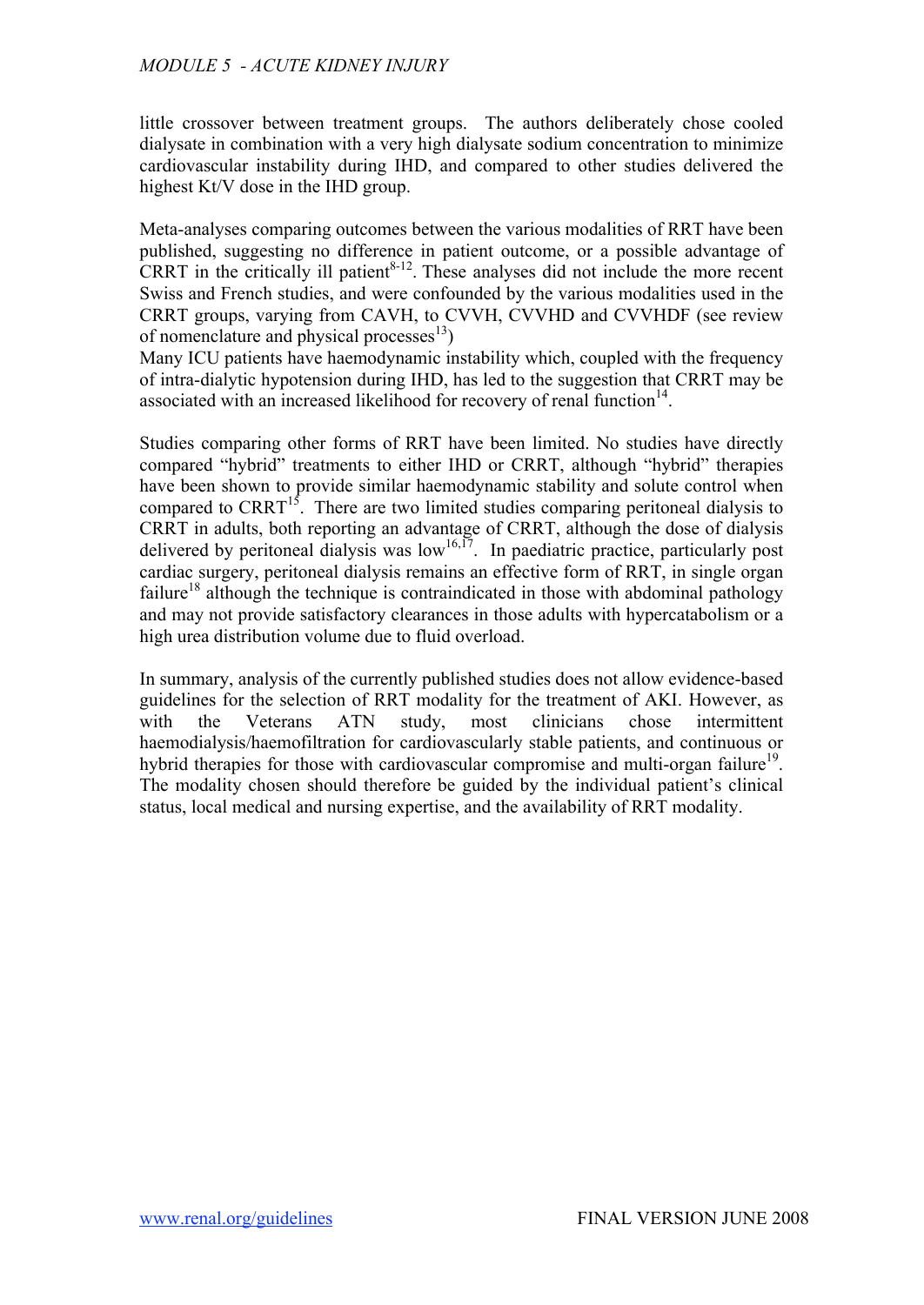| Modality                      | Use in<br>haemodynamically<br>unstable patients | Solute<br>clearance | Volume<br>control | Anti-<br>coagulation |
|-------------------------------|-------------------------------------------------|---------------------|-------------------|----------------------|
| Peritoneal<br>dialysis        | Yes                                             | moderate            | moderate          | N <sub>0</sub>       |
| Intermittent<br>haemodialysis | No                                              | high                | moderate          | Possible<br>without  |
| Hybrid<br>techniques          | Possible                                        | high                | good              | Possible<br>without  |
| <b>CVVH</b>                   | Yes                                             | moderate/high       | good              | Possible<br>without  |
| <b>CVVHD</b>                  | Yes                                             | moderate/high       | good              | Possible<br>without  |
| <b>CVVHDF</b>                 | Yes                                             | high                | good              | Possible<br>without  |

### **Advantages and disadvantages of different RRT modalities in AKI**

(CVVH – continuous haemofiltration, CVVHDF – continuous haemodiafiltration)

#### **References**

1. Swartz RD, Messana JM, Orzol S, Port FK. Comparing continuous hemofiltration with hemodialysis in patients with severe acute renal failure. Am J Kidney Dis. 1999; 34:424-432

2. Guerin C, Girard R, Selli JM, Ayzac L. Intermittent versus continuous renal replacement therapy for acute renal failure in intensive care units: results from a multicenter prospective epidemiological survey. Intensive Care Med. 2002; 28:1411-1418

3. John S, Griesbach D, Baumgartel M et al. Effects of continuous haemofiltration vs intermittent haemodialysis on systemic haemodynamics and splanchnic regional perfusion in septic shock patients: a prospective, randomized clinical trial. Nephrol Dial Transplant. 2001;16:320-327

4. Mehta RL, McDonald B, Gabbai FB et al. A randomized clinical trial of continuous versus intermittent dialysis for acute renal failure. Kidney Int. 2001; 60:1154-1163

5. Augustine JJ, Sandy D, Seifert TH, Paganini EP. A randomized controlled trial comparing intermittent with continuous dialysis in patients with AKI. Am J Kidney Dis. 2004; 44:1000-1007

6. Uehlinger DE, Jakob SM, Ferrari P, Eichelberger M, Huynh-Do U, Marti H-P,Mohaupt MG, Vogt B, Rothen HU, Regli B, Takala J, Frei FJl. Comparison of continuous and intermittent renal replacement therapy for acute renal failure. Nephrol Dial Transplant 2005; 20: 1630-1637

7. Vinsonneau D CC, Combes A, Costa de Beauregard MA, Klouche K, Boulain T, Pallot JL, Chiche JD, Taupin P, Landais P, Dhainaut JF. A prospective, multicentre, randomized clinical trial comparing continuous venovenous hemodiafiltration to intermittent hemodialysis for the treatment of Acute Renal Failure in intensive care unit patients with multiple organ dysfunction syndrome. Lancet 2006; 368: 379-385

8. Kellum JA, Angus DC, Johnson JP et al. Continuous versus intermittent renal replacement therapy: a meta-analysis. Intensive Care Med. 2002; 28:29-37

9. Tonelli M, Manns B, Feller-Kopman D. Acute renal failure in the intensive care unit: a systematic review of the impact of dialytic modality on mortality and renal recovery. Am J Kidney Dis. 2002; 40:875-885

10. Manns B, Doig CJ, Lee H et al. Cost of acute renal failure requiring dialysis in the intensive care unit: clinical and resource implications of renal recovery. Crit Care Med. 2003; 31:449-455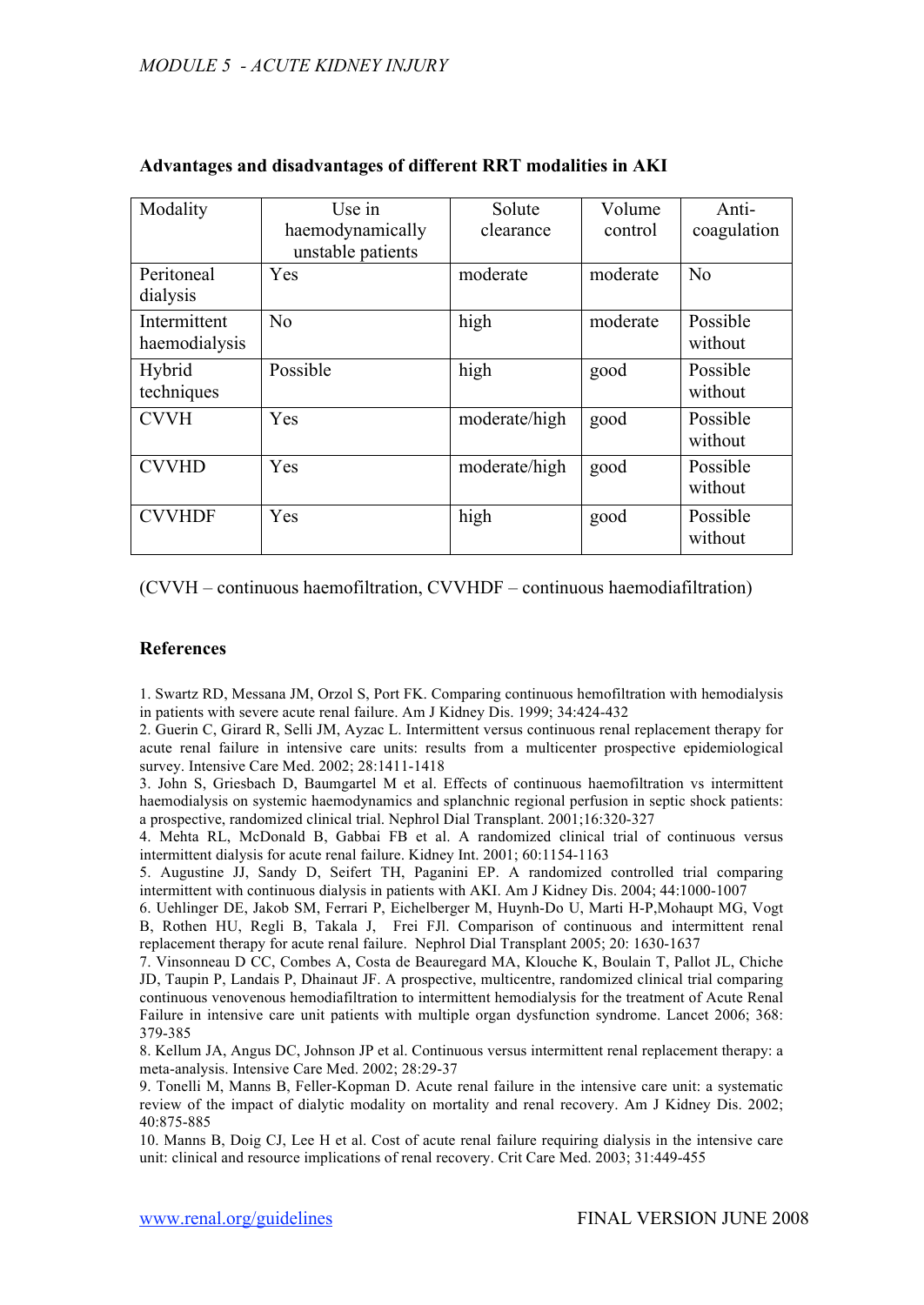11. Jacka MJ, Ivancinova X, Gibney RT. Continuous renal replacement therapy improves renal recovery from acute renal failure. Can J Anaesth. 2005;52:327-332

12. Palevsky PM, Baldwin I, Davenport A et al. Renal replacement therapy and the kidney: minimizing the impact of renal replacement therapy on recovery of acute renal failure. Curr Opin Crit Care. 2005; 11:548-554

13. Kanagasundaram NS. Renal replacement therapy in acute kidney injury: an overview.*Br J Hosp Med* 2007; 68(6):292-297.

14. Kielstein JT, Kretschmer U, Ernst T et al. Efficacy and cardiovascular tolerability of extended dialysis in critically ill patients: a randomized controlled study. Am J Kidney Dis. 2004; 43:342-349

15. Chang JW, Yang WS, Seo JW et al. Continuous venovenous hemodiafiltration versus hemodialysis as renal replacement therapy in patients with acute renal failure in the intensive care unit. Scand J Urol Nephrol. 2004; 38:417-421

16. Gangji AS, Rabbat CG, Margetts PJ. Benefit of continuous renal replacement therapy in subgroups of acutely ill patients: a retrospective analysis. Clin Nephrol. 2005; 63:267-275

17. Swartz RD, Bustami RT, Daley JM et al. Estimating the impact of renal replacement therapy choice on outcome in severe acute renal failure. Clin Nephrol. 2005; 63:335-345

18. Strazdins V, Watson AR, Harvey B. Renal replacement therapy for acute renal failure in children: European guidelines. Pediatr Nephrol 2004; 19: 199-207

19. The VA/NIH acute renal failure trial network. Intensity of renal support in critically ill patients with acute kidney injury. NEnglJMed 2008; 359:

## **5. Acute Kidney Injury (AKI) (Guidelines AKI 5.1 – 5.3)**

#### **Guideline 5.1 – AKI : Choice of dialyser/haemofilter membrane**

Choice of haemodialysis/haemofiltration membrane should be dictated by RRT modality

#### **Guideline 5.2 – AKI : Choice of dialyser/haemofilter membrane**

Synthetic or modified cellulosic membranes should be used in preference to unmodified cellulose

#### **Guideline 5.3 – AKI : Choice of dialysate/replacement fluid**

Bicarbonate should be the preferred buffer for dialysate and replacement fluid in CRRT techniques unless regional citrate anticoagulation is employed

#### **Rationale**

There is currently no clinical evidence that favours synthetic over modified cellulosic membranes for treating patients with AKI. Until relatively recently there was a marked cost difference between unmodified cellulosic (cuprophane), modified cellulosic and synthetic membranes<sup>1-8</sup>. Laboratory experiments showed that synthetic membranes tended to cause less activation of complement, and mononuclear cells, and studies were set up to evaluate whether membrane choice affected outcomes in AKI. Due to the differences reported in original studies, several meta-analyses have been conducted<sup>9,10</sup>. These showed that although there was a possible patient survival and renal recovery advantage when synthetic membranes were compared to cuprophane membranes, there was no difference between synthetic and altered cellulosic membranes.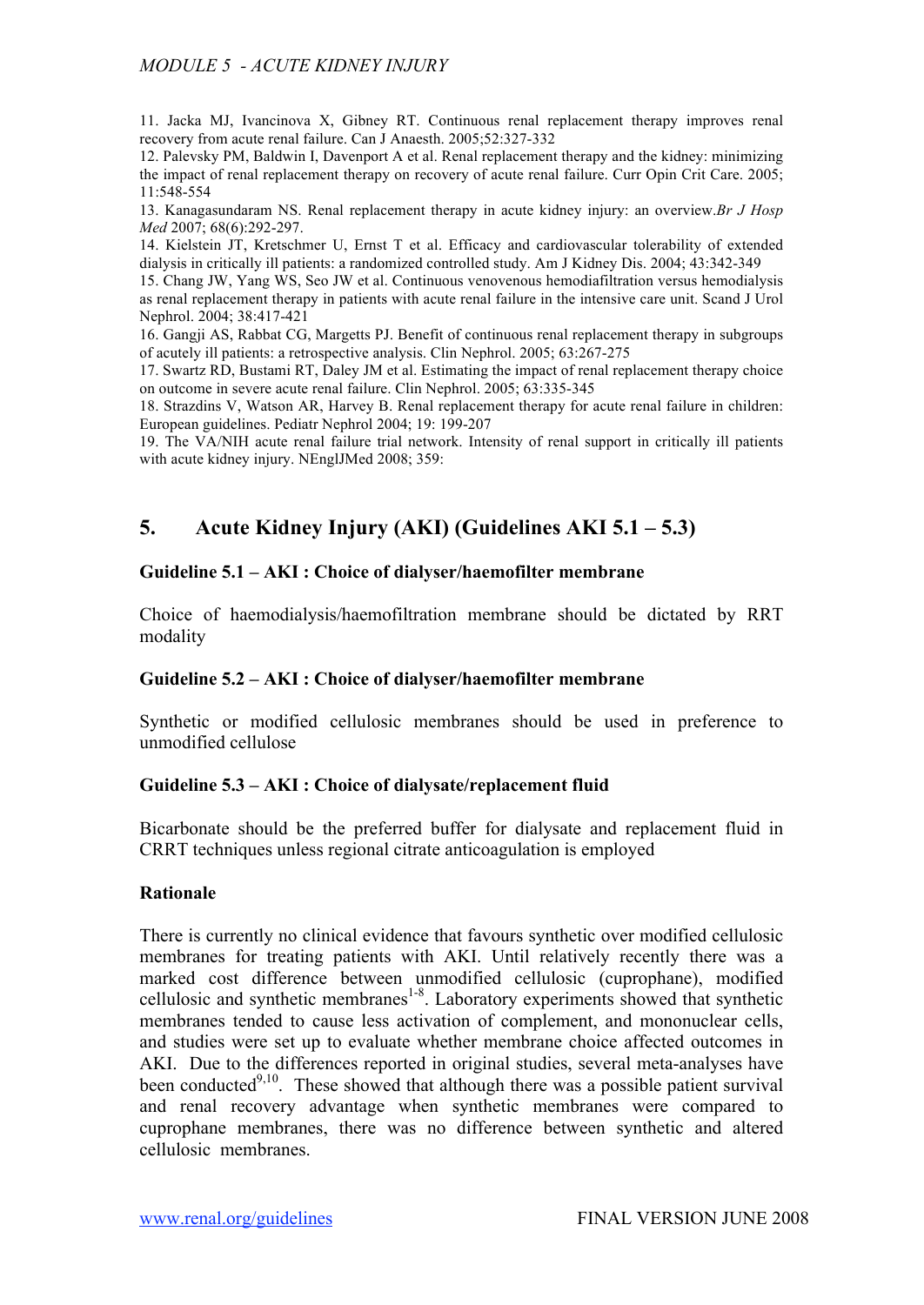Lactate and acetate have been largely replaced by bicarbonate as the primary buffer for dialysate used in IHD for ESRD and this practice has propagated, by default, to IHD for AKI. In a similar fashion, bicarbonate has become the primary buffer for both replacement and dialysate fluids in CRRT. Driven by concerns about exacerbating existing lactic acidosis, particularly in those with liver failure, the development of commercially available bicarbonate-based fluids that circumvent the inherent instability of such solutions has led to their increasing utilisation. Evidence of benefit over lactate-based solutions is inconsistent with some studies showing no substantive differences in metabolic parameters, pH, or haemodynamic status<sup>11,12</sup> whilst others have shown improved haemodynamic stability $13,14$  and more rapid control of systemic acidosis<sup>15</sup>. Despite these conflicting data, the likelihood of benefit, especially in the sickest patients, and the ready availability of commercially-prepared bicarbonate fluid, seems to justify its widespread use in CRRT.

#### **References**

1. Schiffl H, Lang SM, Konig A et al. Biocompatible membranes in acute renal failure: prospective case-controlled study. Lancet. 1994; 344:570-572

2. Aber BL, Lau J, Schmid CH et al. Effect of biocompatibility of hemodialysis membranes on mortality in acute renal failure: a meta-analysis. Clin Nephrol. 2002;57:274-282

3. Schiffl H, Sitter T, Lang S et al. Bioincompatible membranes place patients with acute renal failure at increased risk of infection. ASAIO J. 1995; 41:M709-712

4. Hakim RM, Wingard RL, Parker RA. Effect of the dialysis membrane in the treatment of patients with acute renal failure. N Engl J Med. 1994;331:1338-1342

5. Himmelfarb J, Tolkoff Rubin N, Chandran P et al. A multicenter comparison of dialysis membranes in the treatment of acute renal failure requiring dialysis. J Am Soc Nephrol. 1998; 9:257-266

6. Jorres A, Gahl GM, Dobis C et al. Haemodialysis-membrane biocompatibility and mortality of patients with dialysis-dependent acute renal failure: a prospective randomised multicentre trial. International Multicentre Study Group. Lancet. 1999; 354:1337-1341

7. Gastaldello K, Melot C, Kahn RJ et al. Comparison of cellulose diacetate and polysulfone membranes in the outcome of acute renal failure. A prospective randomized study. Nephrol Dial Transplant. 2000; 15:224-230

8. Albright RC, Jr., Smelser JM, McCarthy JT et al. Patient survival and renal recovery in acute renal failure: randomized comparison of cellulose acetate and polysulfone membrane dialyzers. Mayo Clin Proc. 2000; 75:1141-1147

9. Kurtal H, von Herrath D, Schaefer K. Is the choice of membrane important for patients with acute renal failure requiring haemodialysis? Artif Organs. 1995; 19:391-394

10. Subramanian S, Venkataraman R, Kellum JA. Influence of dialysis membranes on outcomes in acute renal failure: a meta-analysis. Kidney Int. 2002; 62:1819-1823

11. Alonso A LJ, Jaber BL. Biocompatible haemodialysis membranes for acute renal failure (Cochrane Review) In: The Renal Health Library. In: Oxford: Update Software L, ed. Available from http://www.update-software.com, 2005

12. Kierdorf H, Leue C, Heintz B, Riehl J, Melzer H, Sieberth HG: Continuous venovenous hemofiltration in acute renal failure: is a bicarbonate- or lactate-buffered substitution better? *Contrib Nephrol* 116:38-47, 1995

13. Thomas AN, Guy JM, Kishen R, Geraghty IF, Bowles BJ, Vadgama P: Comparison of lactate and bicarbonate buffered haemofiltration fluids: use in critically ill patients. *Nephrol Dial Transplant* 1997; 12:1212-1217

14. Barenbrock M, Hausberg M, Matzkies F, de la Motte S, Schaefer RM: Effects of bicarbonate- and lactate-buffered replacement fluids on cardiovascular outcome in CVVH patients. *Kidney Int* 2000; 58:1751-1757.

15. McLean AG, Davenport A, Cox D, Sweny P: Effects of lactate-buffered and lactate-free dialysate in CAVHD patients with and without liver dysfunction. *Kidney Int* 2000; 58:1765-1772.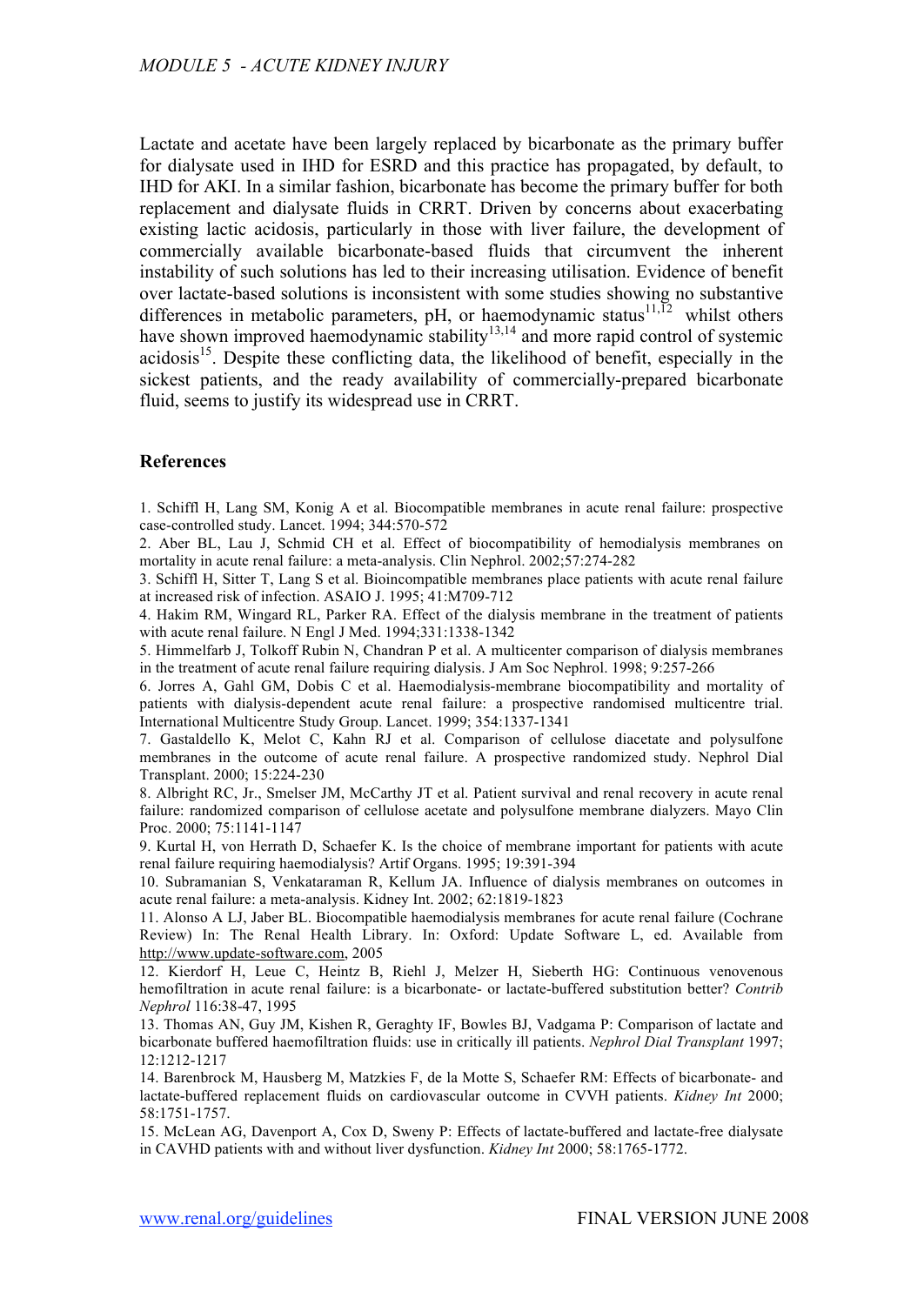## **6. Acute Kidney Injury (AKI) (Guidelines AKI 6.1 – 6.6)**

## **Guideline 6.1 – AKI : Vascular access for RRT**

Acute access for renal replacement therapy should be veno-venous rather than arteriovenous.

## **Guideline 6.2 – AKI : Vascular access for RRT**

Dialysis catheters should be of an adequate length to minimise the risks of access recirculation.

#### **Guideline 6.3 – AKI : Vascular access for RRT**

The access site and catheter type should be chosen with regard to the phase of the patient's illness and be changed at appropriate intervals to minimise the risk of infection.

### **Guideline 6.4 – AKI : Vascular access for RRT**

Access should be placed by experienced or appropriately supervised staff. Real-time ultrasound guidance should be used to aid placement of upper body access. It is advisable that real-time ultrasound guidance be used for the insertion of femoral access.

#### **Guideline 6.5 – AKI : Vascular access for RRT**

In patients at risk of progressing to CKD stage 4 or 5, subclavian access should be avoided due to the risks of compromising future, permanent vascular access. Upper limb vasculature should be preserved as a contingency for future permanent access

#### **Guideline 6.6 – AKI : Vascular access for RRT**

Local policies on prevention of catheter-related infection should be optimised by reserving the catheter for extracorporeal treatment only.

#### **Audit measures**

- 1. Proportion of catheters inserted under real time ultrasound guidance
- 2. Incidence of catheter-related bacteraemia and sepsis

#### **Rationale**

In industrialised societies, the vast majority of continuous therapy is now provided using pumped, veno-venous methods<sup>1</sup>. Not only does this technique support the requirement for adequate blood flow rates to achieve the higher ultrafiltration/ dialysate flow rates used in modern CRRT, but it also avoids the potential hazards of the acute arterio-venous access used historically<sup>2</sup>. The adequacy of intermittent techniques is much more dependent on delivered, extracorporeal blood flow. Catheter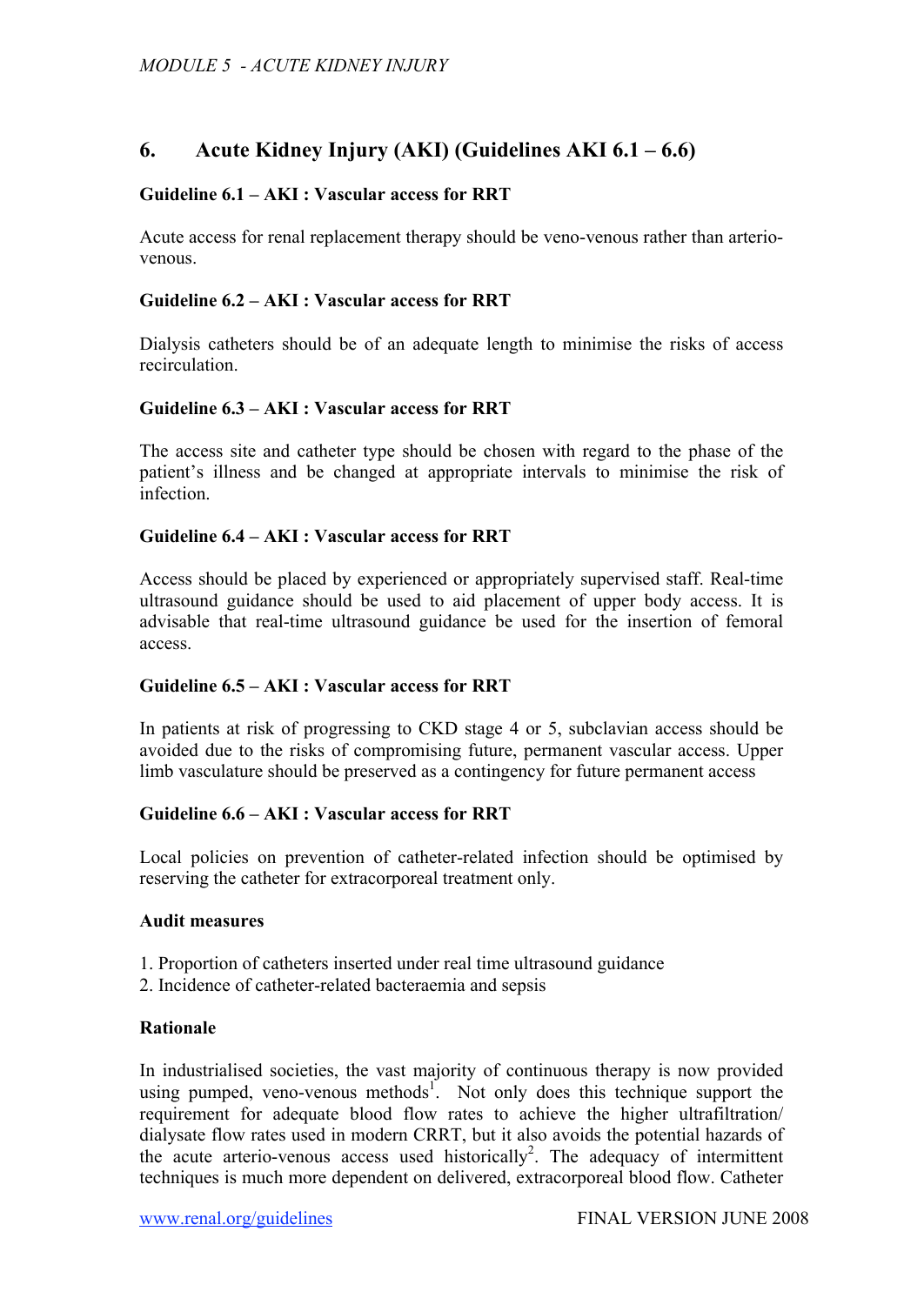failure is a frequent cause of under-delivery of the prescribed IHD dose<sup>3</sup> and should be borne in mind as a cause of any prescription-delivery shortfall. Temporary vascular access used in acute dialysis may lead to levels of access recirculation of nearly 40% depending on the site and length of access, blood flow and reversal of the lines<sup>4</sup>.

Several venous catheters are available, with the dual-lumen design being the most popular because of ease of insertion and good flow characteristics<sup>5</sup>. Such catheters usually have a double-D cross-sectional profile and are amenable to guide wire changes<sup>6</sup>. Catheters made of semi-rigid polyurethane or softer silicone are regarded as the best in terms of thrombogenicity<sup>1</sup>. The former are a reasonable short-term option (< 3 weeks) while the latter might be best utilised for longer term dialysis because of the lower propensity to cause endovascular trauma<sup>1</sup>. Such catheters, used with subcutaneous tunnelling, are highly desirable for prolonged RRT ( $>$  3 weeks)<sup>7</sup>.

Use of real-time ultrasound guidance for catheter placement at upper body sites has been demonstrated to be associated with greater success and fewer complications<sup>8</sup>. It is advisable that similar guidance be used for femoral catheter insertion.

A number of factors should be taken into consideration in choosing a site for insertion and appropriate catheter length. Femoral catheters shorter than 20 cm from hub to tip are associated with higher degrees of access recirculation<sup>4,9</sup>. Femoral catheters of at least 24 cm in length may produce improved flow rates<sup>6</sup>. Because of the risks of infection and femoral vein thrombosis, it is recommended that femoral catheters be removed and replaced on at least a weekly basis<sup>6,10</sup>. It is advisable that femoral catheters be replaced by upper body access once the patient starts to mobilise.

The subclavian approach carries with it the long-term risk of venous stenosis that may compromise future, ipsilateral, permanent upper limb arteriovenous access. Subclavian access is thus best avoided in those with a likelihood of progressing to CKD stage 4 or 5. The internal jugular approach may be associated with a lower incidence of both accidental pneumothorax<sup>6</sup> and long-term venous stenosis<sup>11</sup> in comparison with subclavian access, and is the preferred upper body access. Infection may be somewhat more common than at the subclavian site, however<sup>12</sup>, especially in patients with tracheostomies $^{11}$ .

For the average adult, internal jugular vein catheters should be around 20 cm in length on the right and 24 cm on the left<sup>11</sup>, to ensure safe positioning of the catheter tip in the lower superior vena cava. With appropriate infection control and catheter care, upper body access may only need replacement every  $2 - 3$  weeks<sup>12,13</sup>. Local guidelines may suggest a more frequent schedule of replacement and should be adhered to.

Catheter-related bacteraemia and exit site infection are significant risks of temporary access for acute  $\text{RRT}^{14}$ . Fastidious insertion technique by experienced or appropriately supervised staff and rigorous catheter care can reduce this risk<sup>15</sup>. It is advisable that dialysis catheters be reserved solely for the purpose of RRT as repeated manipulations for non-RRT related reasons may increase the risk of contamination. Guidewire-exchange of catheters for non-infection related reasons may not increase bacteraemia rates<sup>12</sup> but cannot be recommended in the presence of catheter-related bacteraemia or exit-site infection. Between periods of RRT, unless there is a clear contraindication, catheters should be locked with heparin 1000 units/ml to lumen volumes. Higher concentrations should be avoided due to the risks associated with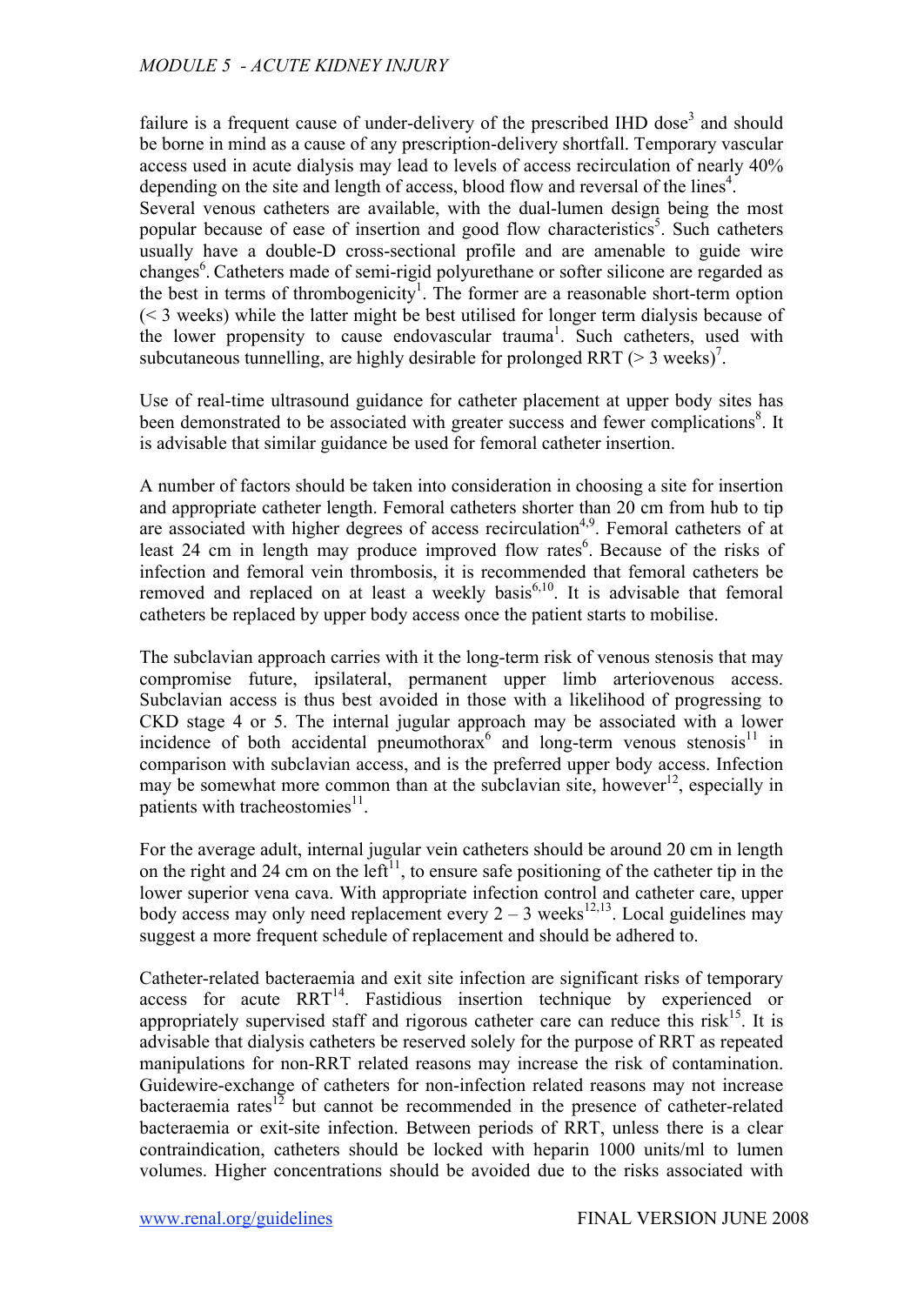over-dosing. Alternatives to heparin to reduce infection risks include heparin and antibiotic combinations, citralock and taurolock. Recently antimicrobial catheters have been introduced for vascular access, either impregnated with silver or antibiotic coated. Preliminary trials have suggested a reduction in the incidence of catheter associated bacteraemia but larger trials will be required before the use of these catheters can be recommended as standard practice.

In patients who are likely to progress to stage 4 or 5 CKD, upper limb vasculature should be preserved as a contingency for future permanent vascular access<sup>7</sup>.

### **References**

1. Canaud B, Leray-Moragues H, Leblanc M, Klouche K, Vela C, Beraud JJ: Temporary vascular access for extracorporeal renal replacement therapies in acute renal failure patients. *Kidney International* 1998; 53:S142-150

2. Storck M, Hartl WH, Zimmerer E, Inthorn D: Comparison of pump-driven and spontaneous continuous haemofiltration in postoperative acute renal failure. *Lancet* 1991; 337:452-455

3. Kanagasundaram NS, Greene T, Larive AB, Daugirdas JT, Depner TA, Garcia M, Paganini EP: Prescribing an equilibrated intermittent hemodialysis dose in intensive care unit acute renal failure. *Kidney Int* 2003; 4:2298-2310

4. Kelber J, Delmez JA, Windus DW: Factors affecting delivery of high-efficiency dialysis using temporary vascular access. *American Journal of Kidney Diseases* 1993; 22:24-29

5. Tapson JS, Hoenich NA, Wilkinson R, Ward MK: Dual lumen subclavian catheters for haemodialysis. *International Journal of Artificial Organs* 1985; 8:195-200

6. Uldall R: Vascular access for continuous renal replacement therapy. *Seminars in Dialysis* 1996; 9:93-97

7. Canaud B, Desmeules S, Klouche K, Leray-Moragues H, Beraud JJ: Vascular access for dialysis in the intensive care unit. *Best Pract Res Clin Anaesthesiol.* 2004; 18:159-174

8. Anonymous: NICE Technology Appraisal Guidance, No. 49 - Guidance on the use of ultrasound locating devices for placing central venous catheters, in, National Institute for Clinical Excellence, 2002

9. Leblanc M, Fedak S, Mokris G, Paganini EP: Blood recirculation in temporary central catheters for acute hemodialysis. *Clinical Nephrology* 1996; 45:315-319

10. Oliver MJ, Callery SM, Thorpe KE, Schwab SJ, Churchill DN: Risk of bacteremia from temporary hemodialysis catheters by site of insertion and duration of use: a prospective study. *Kidney International* 2000; 58:2543-2545

11. Cimochowski GE, Worley E, Rutherford WE, Sartain J, Blondin J, Harter H: Superiority of the internal jugular over the subclavian access for temporary dialysis. *Nephron* 1990; 54:154-161

12. Oliver MJ, Callery SM, Thorpe KE, Schwab SJ, Churchill DN: Risk of bacteremia from temporary hemodialysis catheters by site of insertion and duration of use: a prospective study. *Kidney International* 2000; 8:2543-2545

13. Weijmer MC, Vervloet MG, ter Wee PM: Compared to tunnelled cuffed haemodialysis catheters, temporary untunnelled catheters are associated with more complications already within 2 weeks of use. *Nephrol Dial Transplant.* 2004; 19:670-677

14. Kairaitis LK, Gottlieb T: Outcome and complications of temporary haemodialysis catheters. *Nephrol Dial Transplant.* 1999; 14:1710-1714

15. Deshpande KS, Hatem C, Ulrich HL, Currie BP, Aldrich TK, Bryan-Brown CW, Kvetan V: The incidence of infectious complications of central venous catheters at the subclavian, internal jugular, and femoral sites in an intensive care unit population. *Crit Care Med.* 2005; 33:13-20; discussion 234-235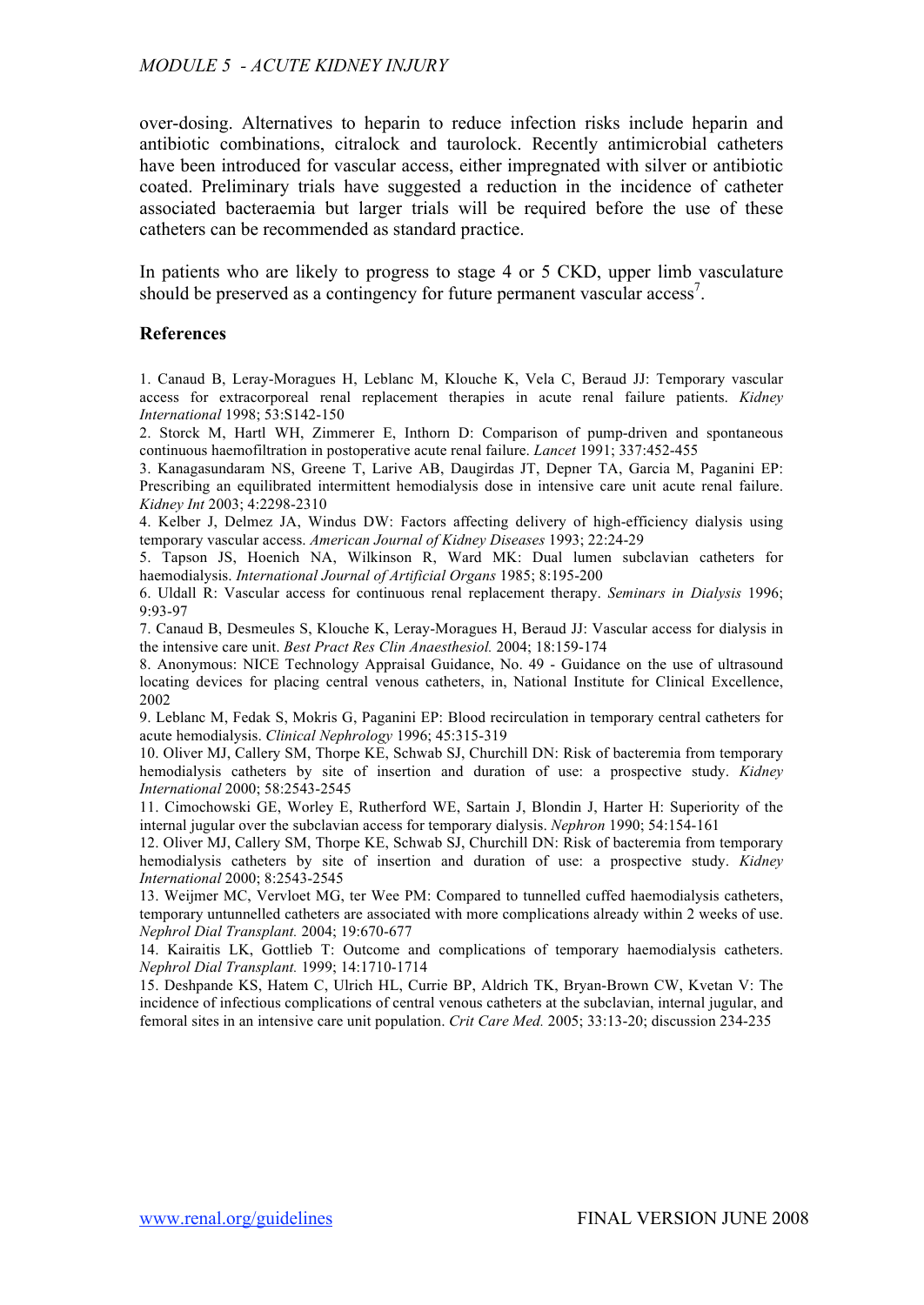# **7. Acute Kidney Injury (AKI) (Guidelines AKI 7.1 – 7.4)**

## **Guideline 7.1 – AKI : Anticoagulation for extracorporeal therapies**

Anticoagulation for RRT should be tailored according to patient characteristics and the modality of RRT chosen.

## **Guideline 7.2 – AKI : Anticoagulation for extracorporeal therapies**

Regional anticoagulation with citrate reduces risk of haemorrhage compared to systemic heparinisation. The complexity of the technique means that this should be in routine use on any unit on which it is employed, in order to allow sufficient levels of expertise to be maintained.

## **Guideline 7.3 – AKI : Anticoagulation for extracorporeal therapies**

Prostacyclin is a suitable alternative to unfractionated heparin in those at increased risk of bleeding, but may cause haemodynamic instability

## **Guideline 7.4 – AKI : Anticoagulation for extracorporeal therapies**

In CRRT patients at highest risk of bleeding, and in intermittent therapies, a noanticoagulation, saline flush strategy can be used. However, ultrafiltration requirements are increased, effective intermittent HD time is reduced and the technique runs the risk of membrane fibre rupture

### **Audit measures**

1. Incidence of heparin induced thrombocytopenia

## **Rationale**

Clotting of the extracorporeal circuit is a significant source of under-delivery of the prescribed dose of RRT and is the most frequent cause of therapy interruption in CRRT. The hypercoaguable state of the critically-ill patient with  $AKI<sup>1</sup>$  compounds various technical factors such as non-laminar flow within both the vascular access and circuit, blood-membrane interactions, the air-blood interface in the venous bubble trap and the haemoconcentration induced by high ultrafiltration volumes in CVVH/CVVHDF.

The most widely used anti-coagulant for RRT in patients with AKI is unfractionated heparin (UFH)<sup>2,3</sup>. Although an effective anticoagulant for IHD in patients with CKD, UFH may be less effective in AKI, as many critically ill patients have reduced levels of antithrombin, especially when used for patients treated with CRRT. In addition, systemic heparinisation is associated with a risk of bleeding and also with the development of heparin-induced thrombocytopenia  $(HIT)^{4,5}$ . Low molecular weight heparins have generally not been shown to be superior over UFH, and have an extended half life in AKI and require monitoring with anti-Xa activity<sup>3</sup>.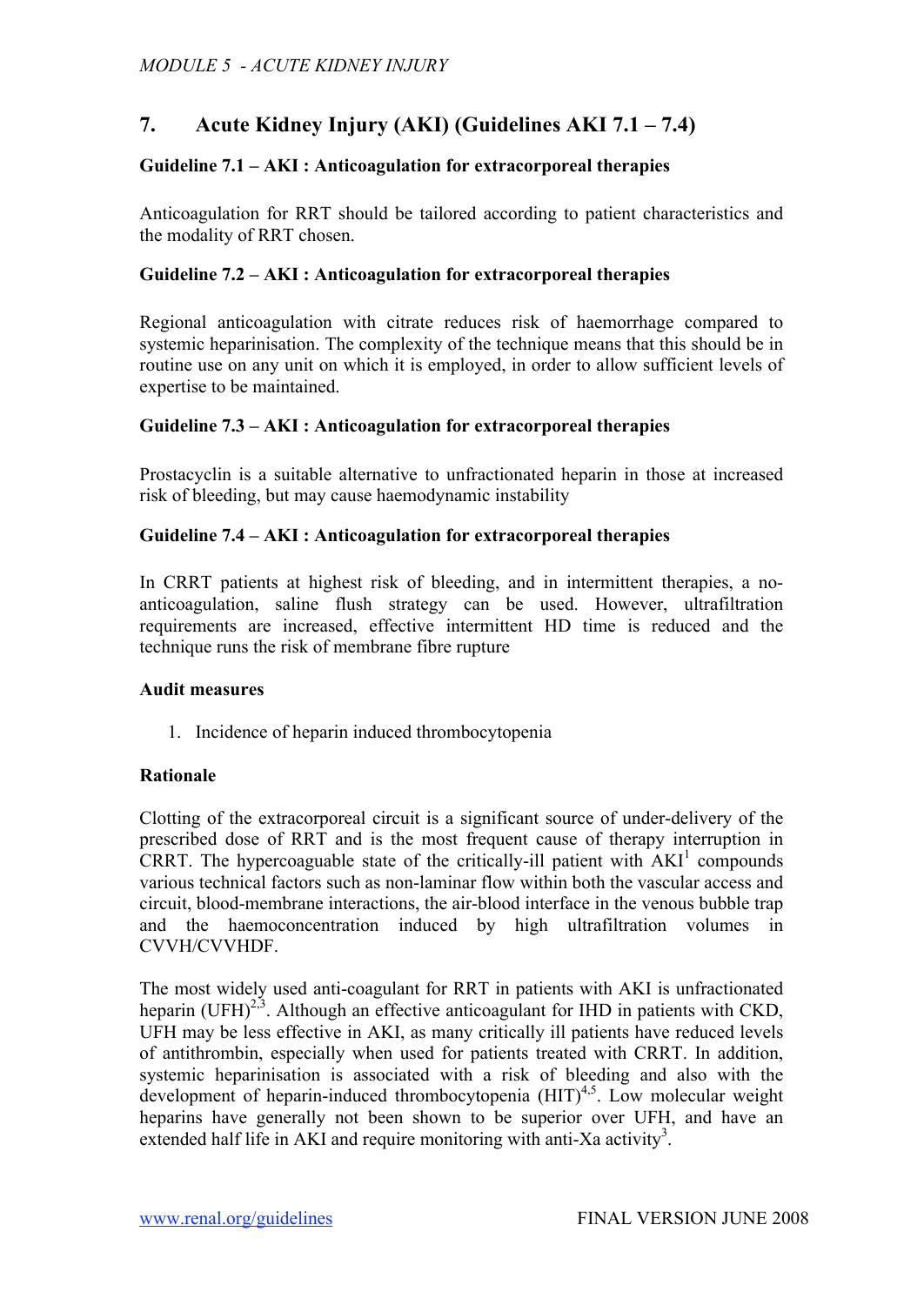Regional heparinization protocols, with reversal of heparin by infusion of protamine into the return line, have been developed to prevent systemic anticoagulation and minimize bleeding risk. Unfortunately, these protocols are cumbersome, may be associated with paradoxical increased risk of bleeding if excess protamine is infused, and do not alter the risk of HIT. Other anticoagulants that can be used as alternatives for anticoagulating the extracorporeal circuit in patients with a history of HIT include prostacyclin (prostaglandin  $I_2$  – which is used in non-HIT patients who are at high risk of bleeding) $6-9$ , hirudin, nafamostat, and argatroban<sup>3</sup>. The synthetic heparinoids, danaparoid and fondiparinux may also be used, although cross reactivity with the HIT antibodies has occasionally been reported. If these agents are used and the peripheral platelet count does not increase within 72 hours cross reactivity should be excluded Argatroban is currently not licensed in the UK, and has to be given by continuous infusion. Danaparoid, fondiparinux, hirudin are all renally excreted and therefore have extended half lives in AKI. The synthetic heparinoids require monitoring with anti-Xa activity and hirudin by either its plasma concentration or the ecarin clotting time. Hirudin is partially cleared by high flux membranes, but the majority of patients given hirudin for CRRT develop antibodies to hirudin, which reduce clearance and extend its half life so increasing the risk of haemorrhage. In cases of over anticoagulation associated with bleeding, there are no specific antidotes for these agents, unlike protamine for unfractionated heparin, although activated factor VII has been shown to be effective and hirudin can be cleared by high flux dialysis/CRRT but plasma exchange is required in cases of hirudin antibodies<sup>3</sup>.

Over the last decade citrate has emerged as a very effective regional anticoagulant in  $CRRT^{10-14}$ . Citrate is infused into the pre-filter line and works by chelating calcium. Calcium is then re-infused separately, or into the return line, to maintain normal systemic ionized calcium concentrations. Commercially available citrate systems have not been available until recently, so individual units developed their own protocols for citrate anticoagulation. Citrate comes as a sodium salt, and each molecule is indirectly converted to three bicarbonates, so there can potentially be changes in sodium balance and acid-base status depending upon the citrate load and the ability of the patient to adequately metabolize citrate. There have been few prospective comparative studies of UFH and citrate anticoagulation. In two CRRT studies the median circuit survival time was significantly prolonged with citrate (70 hrs v 40 hr and 124 v 38 hr) and there was reduced blood transfusion requirements and/or haemorrhage in the citrate groups<sup>10,11</sup>. However patients that cannot adequately metabolise citrate to bicarbonate, such as those with acute liver failure, may develop a "calcium gap" due to the accumulation of calcium citrate complex. The "calcium gap" is the calcium complexed with citrate, and is the difference between the total calcium measured and that due to ionised calcium and plasma protein bound calcium. As these patients can not adequately metabolise citrate, they will develop a metabolic acidosis with hypercitrataemia. On the other hand, over administration of citrate to patients who can metabolise the citrate load, will result in a systemic alkalosis.

In Japan, nafamostat is used as a regional anticoagulant, and appears to have similar efficacy and safety profile to citrate.

Although UFH remains the most commonly employed extracorporeal anticoagulant for RRT in patients with AKI, there is emerging data to support the safety and potential superiority of regional citrate anticoagulation for CRRT. Now that citrate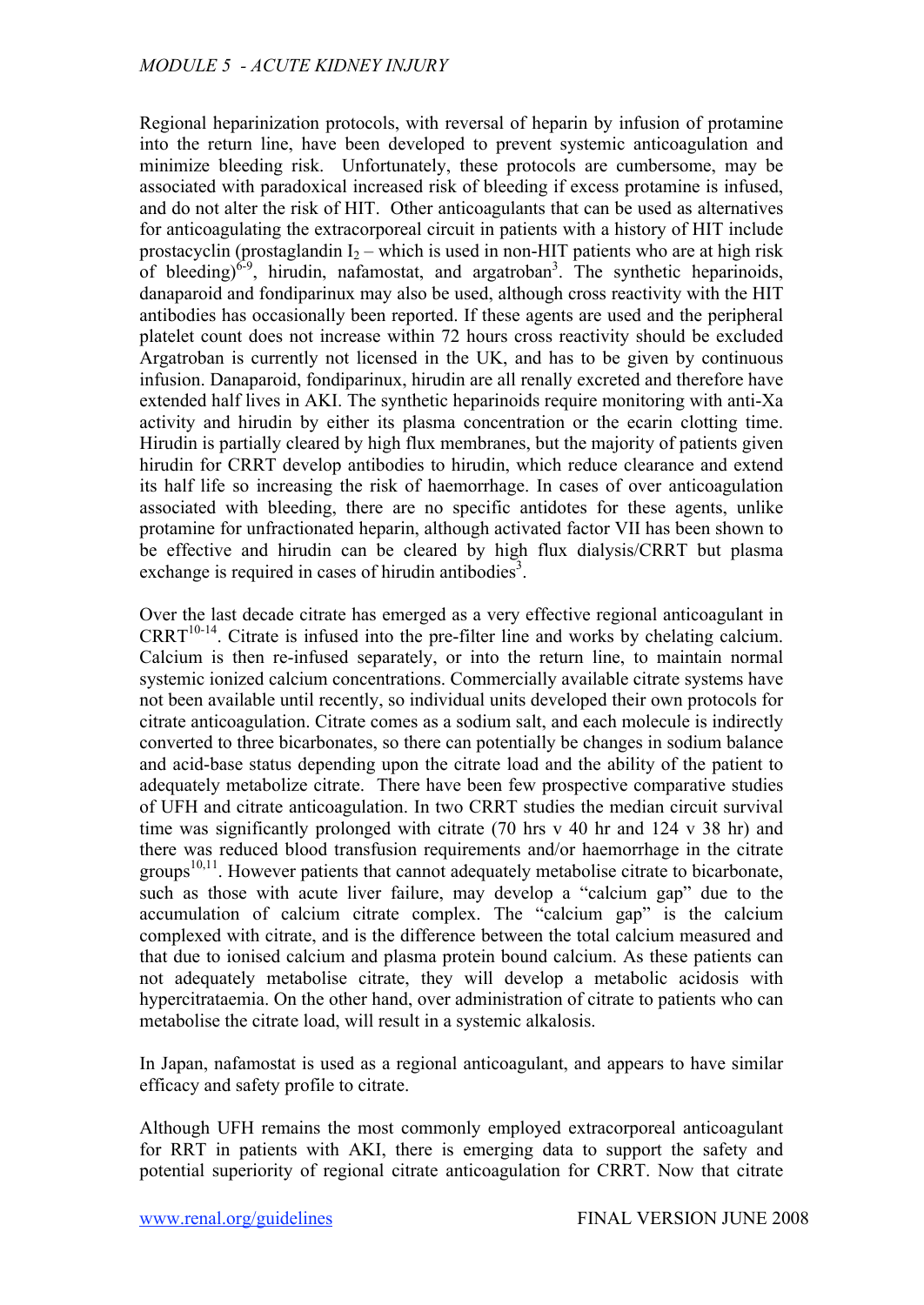based anticoagulation systems have been developed for CRRT by the major commercial companies, the proportion of patients with AKI treated by citrate systems may increase.

The short duration of intermittent techniques may allow a 'minimal' heparin (e.g. 500 IU/hour) or even no heparin strategy. Regular saline flushes, used to sustain the latter, may, however, reduce the effective dialysis time.

No heparin, no flush CRRT is possible and can maintain an adequate but its disadvantages include the need for increased ultrafiltration, the potential risk of dialyser fibre rupture and additional nursing workload<sup>15,16</sup>.

Finally, pre-dilutional fluid replacement during continuous haemofiltration can help minimise the haemoconcentration induced by large ultrafiltration volumes but comes at the price of the inefficiency of ultrafiltering a mixture of just-infused replacement fluid and plasma – the proportions of which are important considerations in the CRRT prescription.

#### **References**

1. Davenport A: The coagulation system in the critically ill patient with acute renal failure and the effect of an extracorporeal circuit. *American Journal of Kidney Diseases* 1997; 30:S20-27

2. Davenport A, Mehta S. The Acute Dialysis Quality Initiative--part VI: access and anticoagulation in CRRT. Adv Ren Replace Ther. 2002;9:273-281.

3. Oudemans-van-Straaten HM, Wester JPJ, Pont ACJM de, Schetz MRC. Anticoagulation strategies in continuous renal replacement therapy: can the choice be evidence based? Intensive Care Med 2006; 32: 188-202

4. Mehta RL: Anticoagulation strategies for continuous renal replacement therapies: what works? *Am J Kidney Dis* 28:S8-S14, 1996

5. Davenport A: Management of heparin-induced thrombocytopenia during continuous renal replacement therapy. *Am J Kidney Dis* 1998; 32:E3

6. Ponikvar R, Kandus A, Buturovic J, Kveder R: Use of prostacyclin as the only anticoagulant during continuous venovenous hemofiltration. *Contributions to Nephrology* 1991; 93:218-220

7. Journois D, Chanu D, Pouard P, Mauriat P, Safran D: Assessment of standardized ultrafiltrate production rate using prostacyclin in continuous venovenous hemofiltration. *Contributions to Nephrology* 1991; 93:202-204

8. Davenport A, Will EJ, Davison AM: Comparison of the use of standard heparin and prostacyclin anticoagulation in spontaneous and pump-driven extracorporeal circuits in patients with combined acute renal and hepatic failure. *Nephron* 1994; 66:431-437

9. Langenecker SA, Felfernig M, Werba A, Mueller CM, Chiari A, Zimpfer M: Anticoagulation with prostacyclin and heparin during continuous venovenous hemofiltration. *Critical Care Medicine* 1994; 22:1774-1781

10. Monchi M, Berghmans D, Ledoux D et al. Citrate vs. heparin for anticoagulation in continuous venovenous hemofiltration: a prospective randomized study. Intensive Care Med. 2004; 30:260-265

11. Kutsogiannis DJ, Gibney RT, Stollery D, Gao J. Regional citrate versus systemic heparin anticoagulation for continuous renal replacement in critically ill patients. Kidney Int. 2005; 67:2361- 2367

12. Palsson R, Niles JL: Regional citrate anticoagulation in continuous venovenous hemofiltration in critically ill patients with a high risk of bleeding. *Kidney International* 1999; 55:1991-1997

13. Mehta RL, McDonald BR, Aguilar MM, Ward DM: Regional citrate anticoagulation for continuous arteriovenous hemodialysis in critically ill patients. *Kidney International* 1990; 38:976-981

14. Kirschbaum B, Galishoff M, Reines HD: Lactic acidosis treated with continuous hemodiafiltration and regional citrate anticoagulation. Crit Care Med 1992; 20:349-353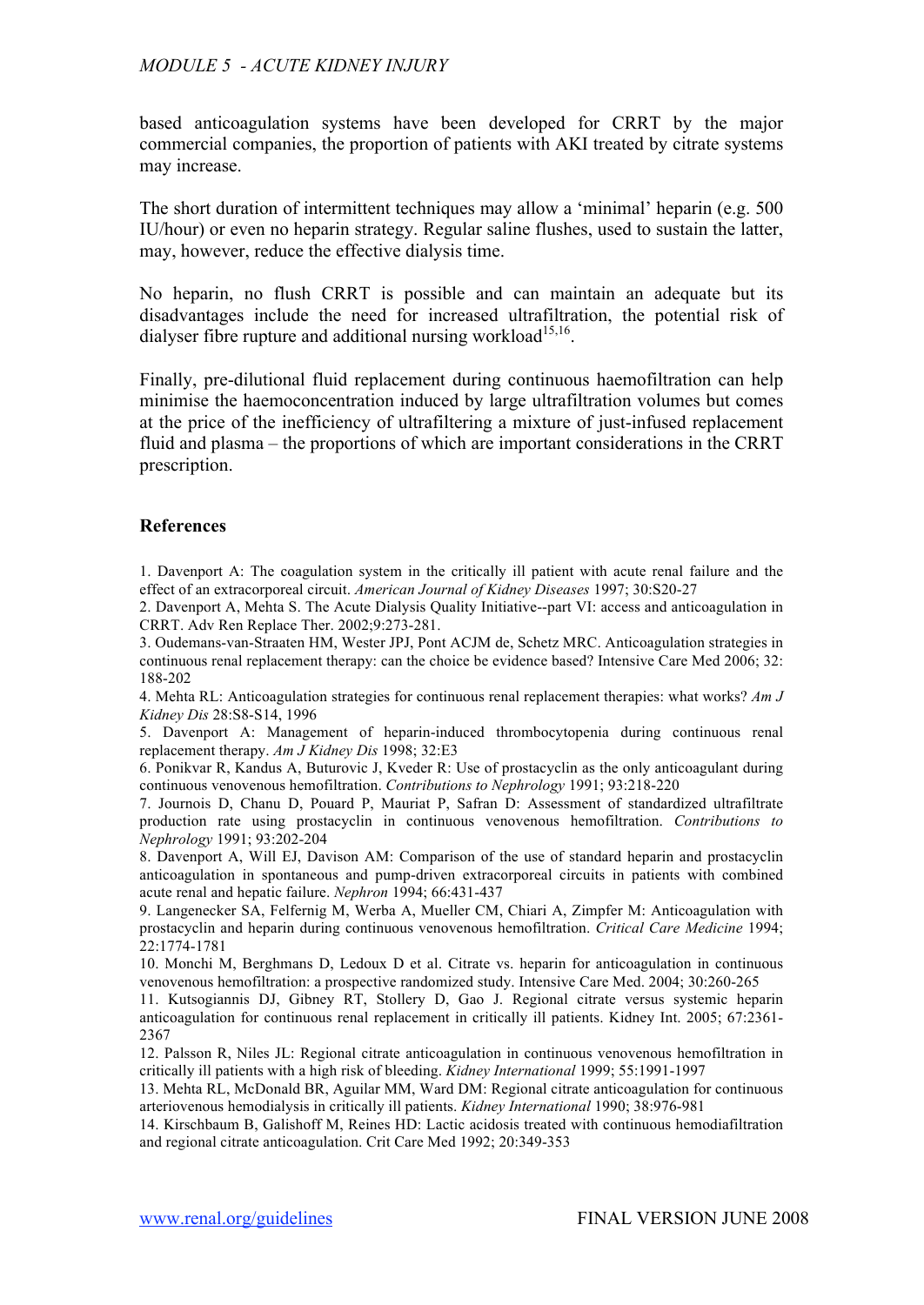15. Smith D, Paganini EP, Suhoza K, Eisele G, Swann S, Nakamoto S: Non-heparin continuous renal replacement therapy is possible, in *Progress in Artificial Organs - 1985*, edited by Nose Y, Kjellstrand C, Ivanovich P, Cleveland, ISAO Press, 1986, pp 226-230

16. Ramesh Prasad GV, Palevsky PM, Burr R, Lesko JM, Gupta B, Greenberg A: Factors affecting system clotting in continuous renal replacement therapy: results of a randomized, controlled trial. *Clinical Nephrology* 53:55-60, 2000

## **8. Acute Kidney Injury (AKI) (Guidelines AKI 8.1 – 8.5)**

## **Guideline 8.1 – AKI : Renal Replacement Therapy prescription**

The delivered dose of RRT should be assessed to ensure the adequacy of the prescription

#### **Guideline 8.2 – AKI : Renal Replacement Therapy prescription**

The prescribed dose should be assessed at each session (for intermittent haemodialysis) and daily (for continuous techniques) to account for any measured shortfalls in delivered dose

## **Guideline 8.3 – AKI : Renal Replacement Therapy prescription**

Patients with AKI and multi-organ failure treated by CRRT should receive treatment doses equivalent to ultrafiltration rates  $\geq 20$  ml/kg/hr. A proportionate upward adjustment to the prescribed ultrafiltration rate should be made in pre-dilutional continuous haemofiltration

#### **Guideline 8.4 – AKI : Renal Replacement Therapy prescription**

Patients with AKI and multi-organ failure treated by intermittent haemodialysis should receive either alternate day haemodialysis with at least the minimum dose considered appropriate for ESRD (URR>65% or eKt/V>1.2) or daily haemodialysis**.**

To achieve a URR above 65% or eKt/V above 1.2 consistently in the vast majority of the haemodialysis population clinicians should aim for a minimum target URR of 70% or minimum eKt/V of 1.4 in individual patients. Aiming for these target doses also addresses the concerns raised by recent data which suggest that women and patients of low body weight may have improved survival rates if the URR is maintained above 70% or eKt/V is at least 1.4.

#### **Guideline 8.5 – AKI : Renal Replacement Therapy prescription**

RRT dosing methods that require an assessment of patient weight should be performed with an actual, measured weight rather than an extrapolation from premorbid readings

#### **Audit measure**

1. Proportion of patients treated by alternate day haemodialysis who receive Kt/V  $>1.2$  per session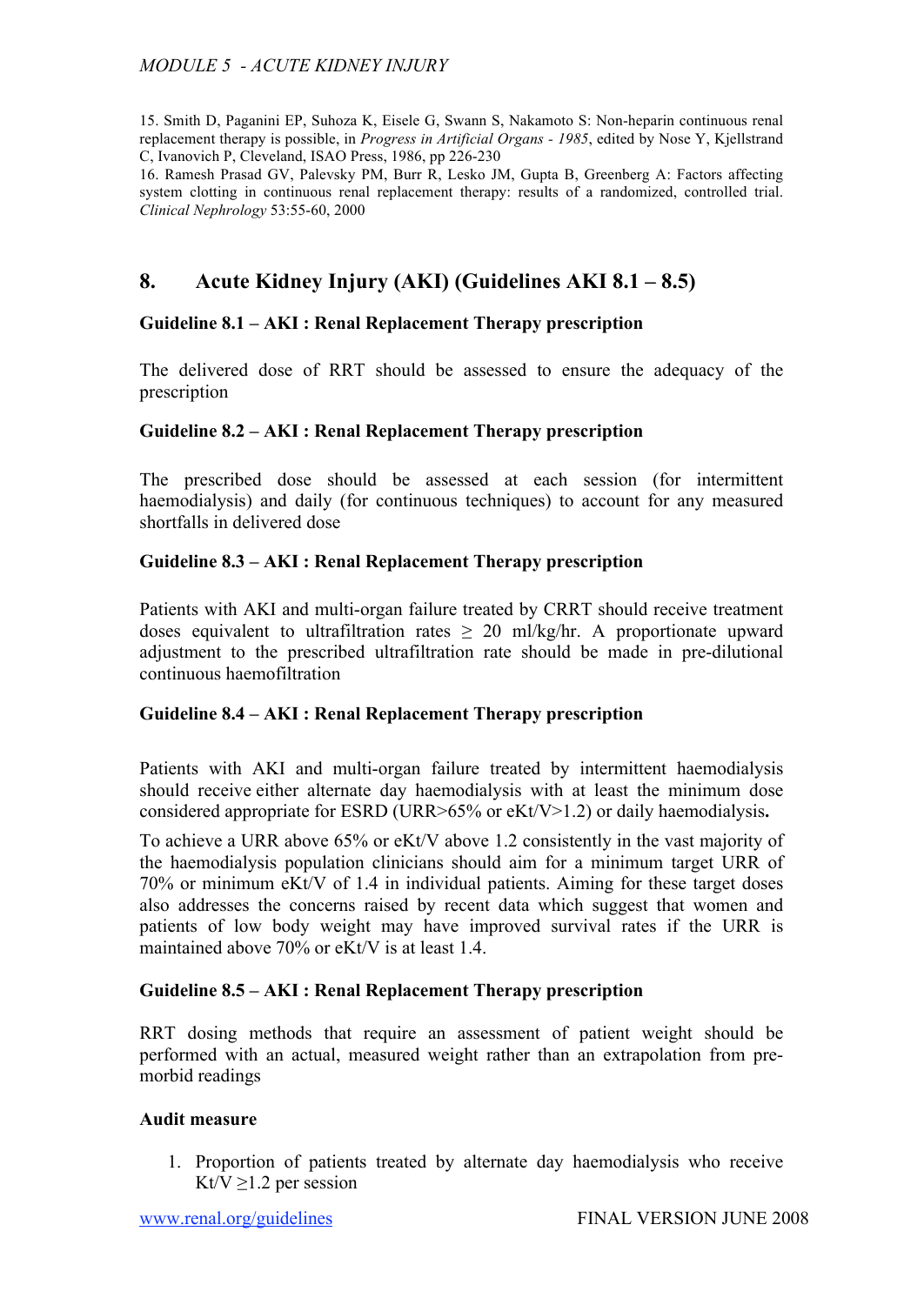## **Rationale**

In patients with ESRD treated by regular dialysis urea kinetic modelling is used as a measure of dialysis adequacy and "dose" of dialysis administered. Urea is not an azotaemic toxin, but is an easily measurable, inexpensive surrogate for other, low molecular-weight, uraemic toxins. Measurement of urea is readily available, inexpensive and is used as a surrogate for nitrogen protein turnover. Urea generation rates will differ between patients, due to patient specific factors, (age, sex and race etc), due to disease specific factors, (the catabolic rate, the presence of muscle injury and/or breakdown, sepsis and liver disease), and due to medical therapy such as nutritional support and steroid treatment.

The "dose" of renal therapy delivered to patients not only includes small solute clearances, but also larger "middle" molecules. The amount of these other molecules removed will depend on the modality used and is greater for convective than diffusion based techniques. Middle molecule clearance by intermittent therapies is also affected by both frequency and duration of therapy. In addition to solute clearances, the prescription and delivery of renal support to patients with AKI also includes other key aspects of medical management, including sodium and water balance (patients are often grossly salt-and volume-loaded by the time they reach the need for RRT; drug carriage solutions and colloids will compound this, even when the period of 'active' renal re-perfusion has ceased), and correction of acid-base imbalance. There are fundamental differences in provision of RRT to patients with ESRD compared to those with AKI including the wide, intra- and inter-individual variability in key clinical and dialytic factors, such as total body water and the catabolic rate<sup>1</sup>. Thus, the prescription of a dose of RRT and assessment of its delivery will need to be undertaken daily (for CRRT) and at each session (for IRRT).

Traditionally in studies in patients with AKI, the "dose" of treatment has been assessed by urea clearance in dialysis based modalities, and by ultrafiltration volume (a surrogate of urea clearance), in the convective therapies. There is a paucity of data regarding "adequate" treatment doses of IHD to be delivered in AKI. Analysis of a prospectively collected database has shown that higher doses of intermittent haemodialysis, defined as a urea reduction ratio (URR)  $> 58\%$ , improved survival<sup>2</sup>. It should be noted that this cut-off dose, equivalent to a Kt/V of around 1, is lower than that recommended for IHD for ESRD. In this study dialysis dose had no impact on patient survival in patients at the extremes of illness severity. Whereas, for those patients with intermediate severity of illness, the delivery of dialysis dose in excess of the 50<sup>th</sup> percentile (Kt/V  $\sim$  1) was associated with lower mortality risk than lower doses<sup>3</sup>. Due to the lack of prospective studies addressing the minimum "dose" of RRT required in AKI a consensus panel convened by the multi-national Acute Dialysis Quality Initiative (ADQI) recommended that patients with AKI receive at least the minimum dose that is considered appropriate for patients with end-stage renal disease<sup>4</sup>. Recently the Veterans trial reported that there was no significant improvement in patient outcomes provided a Kt/V of 1.2-1.4 per session was delivered<sup>5</sup>.Due to the difficulty in assessing the volume of distribution of urea in patients with AKI, several studies have shown that the delivered dose of IHD can be markedly lower than that prescribed $6-7$ , and is not routinely measured in clinical practice. However it must be stressed that weight- based RRT dosing is important and should be performed.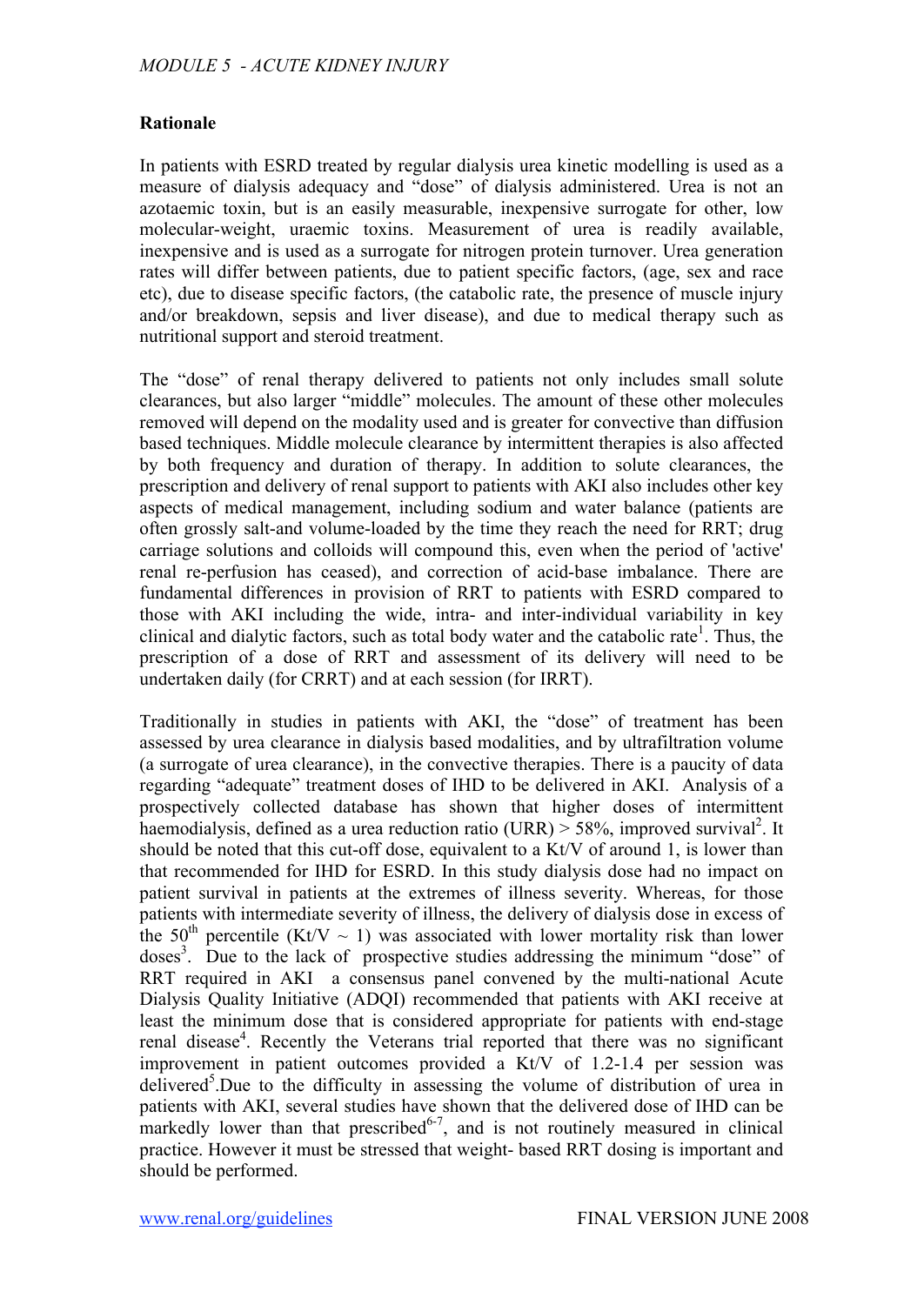Only one study has evaluated the effect of daily and alternate day IHD on the outcome among patients with  $AKI<sup>8</sup>$ . This reported both lower mortality (28% v. 46%,  $p=0.01$ ) and shorter duration of AKI (9 $\pm$ 2 v. 16 $\pm$ 6 days, p=0.001) in the daily IHD group, although the dose of dialysis delivered to the alternate day group was low (mean delivered Kt/V of  $0.94\pm0.11$ ). This probably accounted for the markedly increased time-averaged urea concentration, and the high incidence of complications including gastrointestinal bleeding, mental status alteration, and infection reported in this group.

Several studies have looked at "dose" in CRRT<sup>5,9-12</sup>. In one of the largest studies, Ronco and colleagues randomized 435 patients to one of three CVVH doses, defined by achieved daily ultrafiltration rates of 20 ml/kg/hr, 35 ml/kg/hr, and 45 ml/kg/hr<sup>9</sup>. Mortality was markedly lower in the intermediate and high dose arms (43% and 42%, respectively) compared to the low dose arm  $(59\%, p<0.001)$ . This survival benefit of high dose therapy was not substantiated in two later, but smaller studies<sup>10,11</sup> although one other study reported a survival benefit by adding in an additional dose of dialysis to haemofiltration, providing an equivalent dose of 35 ml/kg/hr<sup>12</sup>. An important technical consideration is that the slow dialysate flow rates employed in CVVHD/HDF means that the effluent will be fully equilibrated with plasma – at least for small solutes – by the time it leaves the dialyser<sup>13</sup>. Ultrafiltration rates in convective treatments can thus be used, interchangeably, with dialysate flow rates for the CRRTs when considering urea clearances $14$ . The most recent study of more than 500 patients showed no additional beneficial patient outcome with a delivered CVVHDF dose or 35 ml/kg/h compared to 20 ml/kg/h, although there was a non significant trend for better outcome in the more critically ill patients with the higher dose of RRT<sup>5</sup>. This would suggest that a minimum delivered dose of 20 ml/kg/h is required, and to allow for circuit clotting, a higher dose should be prescribed, particularly for the critically ill patient.

Older studies in critically ill patients reported markedly reduced urea and creatinine clearances in patients with multiple organ failure on peritoneal dialysis (PD) compared to IHD and CRRT, probably related to changes in mesenteric blood flow. More recently CRRT was reported to be superior to PD in treating patients with malaria induced AKI<sup>15</sup>, and this may have well have been due to the dose of PD delivered, as the rate of creatinine clearance and correction of acidosis were much inferior during PD therapy. However PD has been shown to be an effective therapy in children post cardiac surgery<sup>16</sup>, when a PD dose in excess of a weekly Kt/V urea of 2.1 was delivered, with a median creatinine clearance of  $74.3$  L/wk/1.73m<sup>2</sup>. Automated peritoneal dialysis machines are the preferred method for delivering individualised peritoneal dialysis dose and accurately measuring ultrafiltration.

Just as there are no studies looking at the dose of peritoneal dialysis required for patients with single organ and multiple organ failure, there is a similar paucity of data on the recently introduced "hybrid" treatments (such as Genius®., EDD, and SLED). Only a relatively small number of patients were treated by hybrid therapies in the Veterans study, but there was no obvious improvement in patient outcomes with more intensive therapy above alternate day sessions delivering a Kt/V of  $\geq$ 1.3<sup>5</sup>. However it must be remembered that if intermittent haemodialysis, EDD and/or SLED techniques are used in the intensive care unit, then unless there is a dedicated water treatment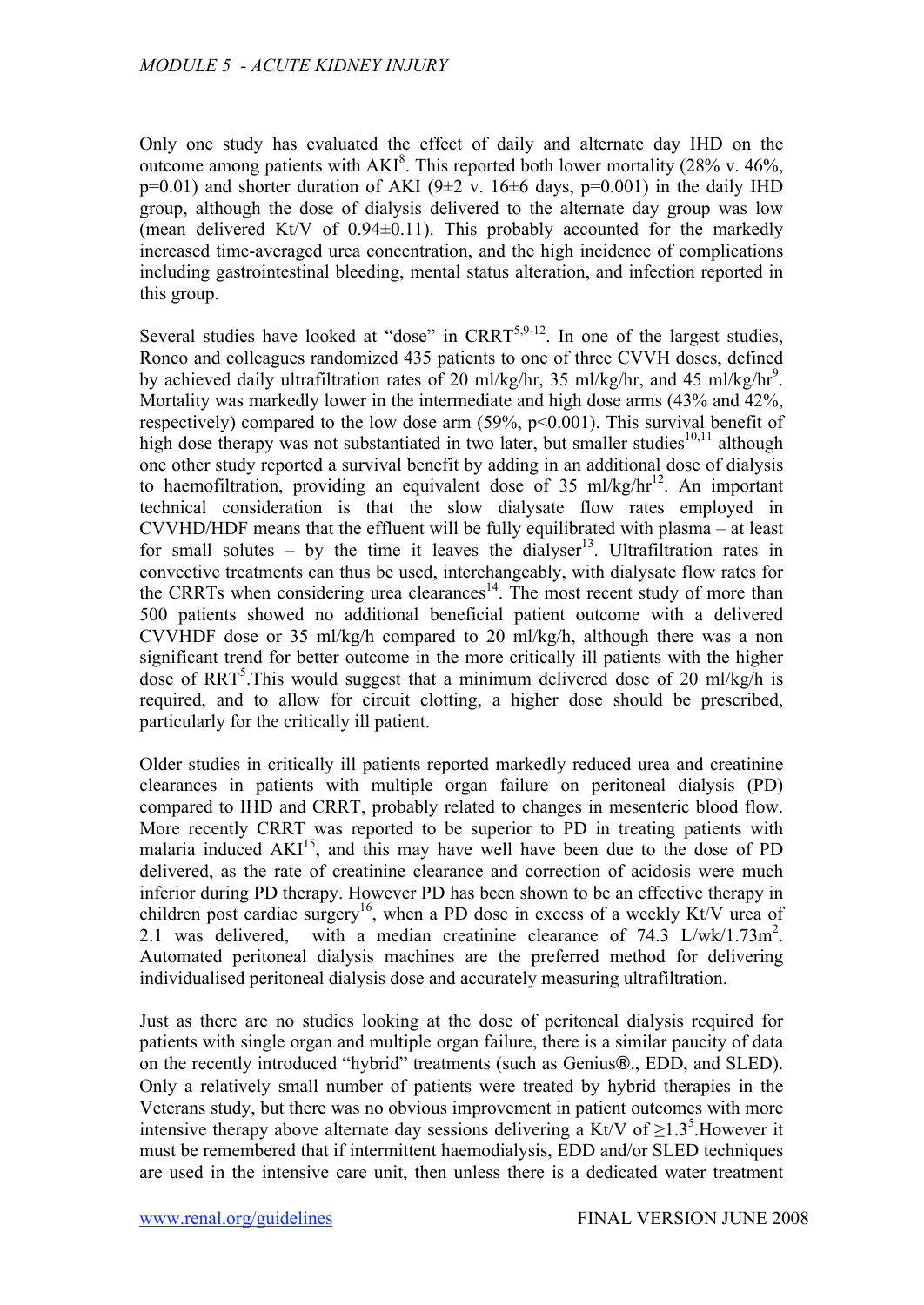plant available, the simple treatment of domestic water with a single reverse osmosis unit and ultra-filters may not provide the quality of water required for haemodiafiltration, unless batch dialysate systems (Genius®) are used..

Despite the increasing evidence of a relationship between dose of RRT and outcome, the optimal method of its prescription, assessment of its delivery and of comparison across different modalities, remains unclear. The Veterans study did not show any major benefit for either intensive haemodialysis, hybrid therapies or CVVHDF<sup>5</sup>, but the amount of intermittent haemodialysis and/or hybrid therapy delivered per session was greater than in earlier studies. There is currently one further large multicentre trial investigating the effect of two doses of CRRT in Australia and New Zealand (**RENAL study**) which will either concur with the Veterans ATN study or show that higher doses improve outcomes in the critically ill patient.

#### **References**

1. Kanagasundaram NS, Paganini P: Acute renal failure on the intensive care unit. *Clin Med.* 5:435- 440 2005

2. Kanagasundaram NS, Greene T, Larive AB, Daugirdas JT, Depner TA, Garcia M, Paganini EP: Prescribing an equilibrated intermittent hemodialysis dose in intensive care unit acute renal failure. *Kidney Int* 2003; 64:2298-2310

3. Paganini EP, Tapolyai M, Goormastic M, Halstenberg W, Kozlowski L, Leblanc M, Lee JC, Moreno L, Sakai K: Establishing a dialysis therapy / patient outcome link in intensive care unit acute dialysis for patients with acute renal failure. Am J Kidney Dis 1996; 28:S81-S89

4. Kellum JA, Mehta RL, Angus DC, Palevsky P, Ronco C: The first international consensus conference on continuous renal replacement therapy. Kidney Int*.* 2002;62:1855-1863

5. The VA/NIH acute renal failure trial network. Intensity of renal support in critically ill patients with acute kidney injury. NEnglJMed 2008; 359:

6. Kanagasundaram NS, Greene T, Larive AB et al. Prescribing an equilibrated intermittent hemodialysis dose in intensive care unit acute renal failure. Kidney Int 2003; 64: 2298-2310

7. Evanson JA, Himmelfarb J, Wingard R et al. Prescribed versus delivered dialysis in acute renal failure patients. Am J Kidney Dis. 1998; 32:731-738

8. Schiffl H, Lang SM, Fischer R. Daily hemodialysis and the outcome of acute renal failure. N Engl J Med. 2002;346:305-310

9. Ronco C, Bellomo R, Homel P et al. Effects of different doses in continuous veno-venous haemofiltration on outcomes of acute renal failure: a prospective randomised trial. Lancet. 2000;356:26-30

10. Bouman CS, Oudemans-Van Straaten HM, Tijssen JG et al. Effects of early high-volume continuous venovenous hemofiltration on survival and recovery of renal function in intensive care patients with acute renal failure: a prospective, randomized trial. Crit Care Med. 2002; 30:2205-2211

11. Tolwani AJ, Campbell RC, Stofan BS et al. Standard versus high dose CVVHDF for intensive care unit related acute renal failure. J Am Soc Nephrol 2008 Epub PMID 18337480

12. Saudan P, Niederberger M, De Seigneux S, Romand J, Pugin J, Perneger T, Martin PY. Adding a dialysis dose to continuous haemofiltration increases survival in patients with acute renal failure. Kid Int 2006; 70: 1312-1317

13. Bellomo R. Do we know the optimal dose for renal replacement therapy in the intensive care unit? Kid Int 2006; 70: 1202-1204

14. Sigler MH. Transport characteristics of the slow therapies: implications for achieving adequacy of dialysis in acute renal failure. Advances in Renal Replacement Therapy 1997; 4:68-80

15. Phu NH, Hien TT, Mai NT et al. Hemofiltration and peritoneal dialysis in infection-associated acute renal failure in Vietnam. N Engl J Med. 2002; 347:895-902

16. McNeice KL, Ellis EE, Drummond-Webb JJ, Fontenot EE, O'Grady CM, Blaszak RT. Adequacy of peritoneal dialysis in patients following cardiopulmonary bypass surgery. Pediatr Nephrol 2005; 20:972-976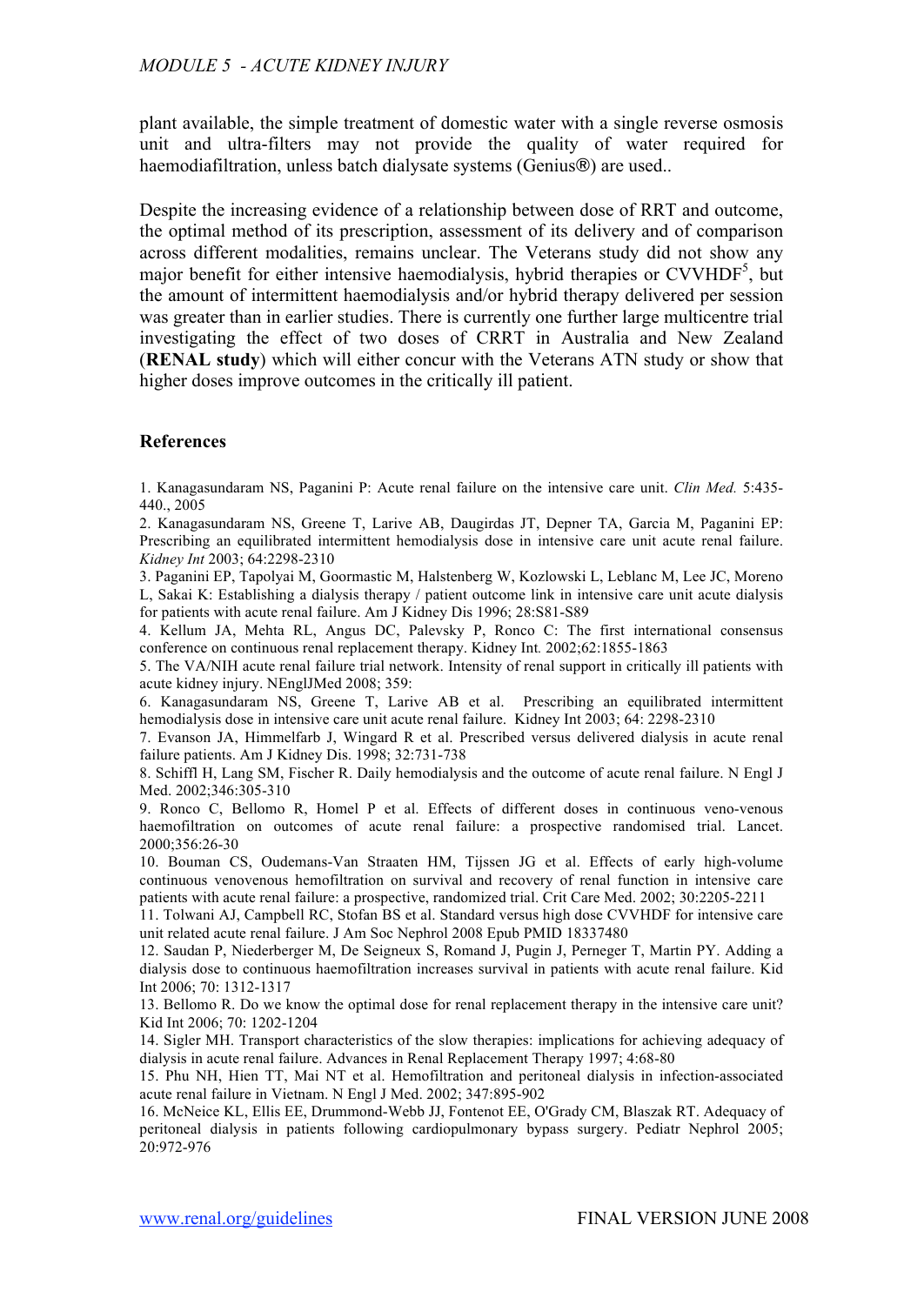# **9. Acute Kidney Injury (AKI) (Guidelines AKI 9.1 – 9.5)**

## **Guideline 9.1 – AKI : Timing of initiation of renal replacement treatment**

The decision to start RRT in patients with AKI should remain a clinical decision based on fluid, electrolyte and metabolic status of each individual patient

### **Guideline 9.2 – AKI : Timing of initiation of renal replacement treatment**

RRT should be initiated once AKI is established and unavoidable but before overt complications have developed.

## **Guideline 9.3 – AKI : Timing of initiation of renal replacement treatment**

The threshold for initiating RRT should be lowered when AKI occurs as part of multiorgan failure

#### **Guideline 9.4 – AKI : Timing of initiation of renal replacement treatment**

The initiation of RRT may be deferred if the underlying clinical condition is improving and there are early signs of renal recovery

## **Guideline 9.5 – AKI : Timing of discontinuation of renal replacement treatment**

An improvement in the clinical condition and urine output would justify temporary discontinuation of ongoing renal support to see if AKI is recovering

#### **Rationale**

Historic data suggests that "early" initiation of RRT in AKI is associated with improved survival but the evidence base is not sufficiently robust to allow a specific recommendation and the decision to initiate RRT should remain a clinical decision. Whereas the decision to initiate RRT is straightforward in those patients with refractory hyperkalaemia, metabolic acidosis and volume overload, and/or overt uraemic symptoms<sup>1</sup>, in the absence of these overt manifestations, there is debate as to the optimal time to initiate renal support. Early introduction of RRT as soon as a patient enters AKI stage 3, may be of benefit, so that the patient is not exposed to the potential deleterious effects of metabolic abnormalities and/or volume overload. However, early initiation of RRT will result in some patients suffering the adverse consequences of treatment, such as venous thrombosis and bacteraemia secondary to vascular access catheters, haemorrhage from anticoagulants, and other treatment related complications. In addition some patients with AKI, especially those with single organ failure, may recover renal function without ever developing an "absolute" indication for RRT.

Initial reports, some dating back 50 years, suggested a clinical benefit of early initiation of RRT. These and other studies<sup> $2-7$ </sup> formed the basis for standard clinical practice that dialytic support should be instituted when the serum urea reached 28 mmol/l. In the last decade several retrospective studies have reported improved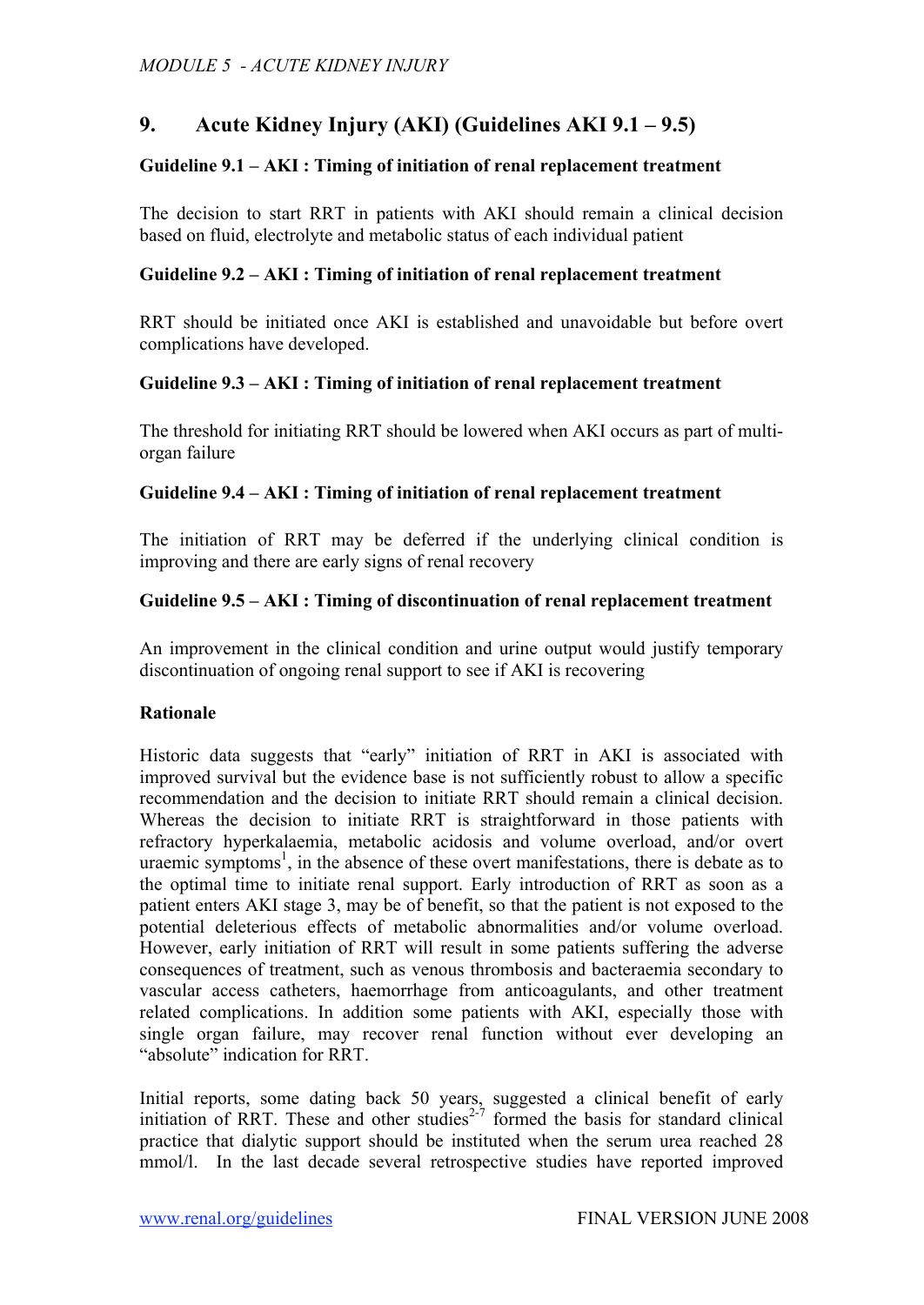clinical outcomes with early institution of dialysis at urea levels < 21.5 mmol/l, or initiation of CRRT in post cardiac surgery patients with a urine output of  $\leq 100$ mL/8hr<sup>8-10</sup>. A recent observational study reported that starting RRT at higher urea values was associated with a two fold increased risk of mortality<sup>11</sup>. However, a prospective randomised study did not show any survival advantage with early initiation, although this study was somewhat under powered $12$ .

Thus, the current consensus from retrospective and observational studies suggests that "early" initiation of RRT in AKI is associated with improved patient survival, although this remains to be confirmed by adequately powered, prospective, randomized trials. In every day clinical practice, clinicians typically start RRT earlier in patients with multiple organ failure, than in those with AKI alone.

| Biochemical indications |                                                        |  |
|-------------------------|--------------------------------------------------------|--|
|                         | Refractory hyperkalaemia $> 6.5$ mmol/l                |  |
|                         | serum urea $>$ 30 mmol/l                               |  |
|                         | Refractory metabolic acidosis pH $\leq$ 7.1            |  |
|                         | Refractory electrolyte abnormalities:                  |  |
|                         | hyponatraemia or hypernatraemia and hypercalcaemia     |  |
|                         | Tumour lysis syndrome with hyperuricaemia and          |  |
|                         | hyperphosphataemia                                     |  |
|                         | Urea cycle defects, and organic acidurias resulting in |  |
|                         | hyperammonaemia, methymalonic acidaemia                |  |
| Clinical indications    |                                                        |  |
|                         | Urine output $\leq 0.3$ ml/kg for 24 h or              |  |
|                         | absolute anuria for 12 h                               |  |
|                         | AKI with multiple organ failure                        |  |
|                         | Refractory volume overload                             |  |
|                         | organ damage: pericarditis, encephalopathy,<br>End     |  |
|                         | neuropathy, myopathy, uraemic bleeding                 |  |
|                         | Create intravascular space for plasma and other blood  |  |
|                         | product infusions and nutrition                        |  |
|                         | Severe poisoning or drug overdose                      |  |
|                         | Severe hypothermia or hyperthermia                     |  |

## **Indications generally used to start renal replacement therapy in standard clinical practice in patients with AKI**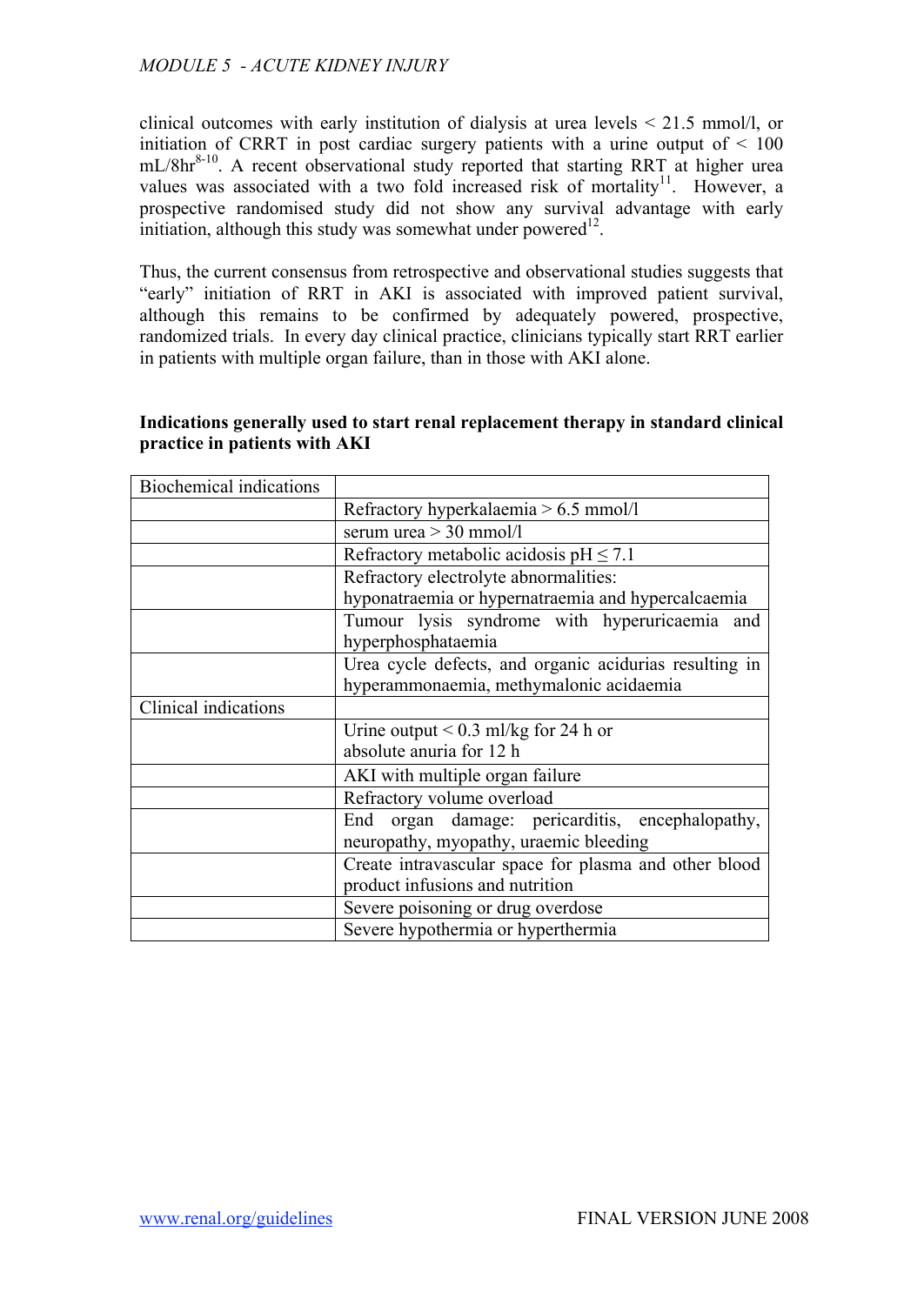#### **References**

1. Bouman CS, Oudemans-Van Straaten HM, Tijssen JG et al. Effects of early high-volume continuous venovenous hemofiltration on survival and recovery of renal function in intensive care patients with acute renal failure: a prospective, randomized trial. Crit Care Med. 2002; 30:2205-2211

2. Teschan PE, Baxter CR, O'Brien TF et al. Prophylactic hemodialysis in the treatment of acute renal failure. Ann Intern Med. 1960; 53:992-1016

3. Easterling RE, Forland M. A five year experience with prophylactic dialysis for acute renal failure. Trans Am Soc Artif Intern Organs. 1964;10:200-208

4. Fischer RP, Griffen WO, Jr., Reiser M, Clark DS. Early dialysis in the treatment of acute renal failure. Surg Gynecol Obstet. 1966; 123:1019-1023

5. Parsons FM, Hobson SM, Blagg CR, Mc CB. Optimum time for dialysis in acute reversible renal failure. Description and value of an improved dialyser with large surface area. Lancet. 1961; 1:129-134 6. Kleinknecht D, Jungers P, Chanard J et al. Uremic and non-uremic complications in acute renal failure: Evaluation of early and frequent dialysis on prognosis. Kidney Int. 1972;1:190-196

7. Conger JD. A controlled evaluation of prophylactic dialysis in post-traumatic acute renal failure. J Trauma. 1975;15:1056-1063

160. Gillum DM, Dixon BS, Yanover MJ et al. The role of intensive dialysis in acute renal failure. Clin Nephrol. 1986; 25:249-255

8. Gettings LG, Reynolds HN, Scalea T. Outcome in post-traumatic acute renal failure when continuous renal replacement therapy is applied early vs. late. Intensive Care Med. 1999;25:805-813

9. Demirkilic U, Kuralay E, Yenicesu M et al. Timing of replacement therapy for acute renal failure after cardiac surgery. J Card Surg. 2004; 19:17-20

10. Elahi MM, Lim MY, Joseph RN et al. Early hemofiltration improves survival in post-cardiotomy patients with acute renal failure. Eur J Cardiothorac Surg. 2004; 26:1027-1031

11. Liu KD HJ, Paganini E, Ikizler TA, Soroko SH, Mehta RL, Chertow GM. Timing of initiation of dialysis in critically ill patients with Acute Kidney Injury. *Clin J Am Soc Nephrol* 1:915-919, 2006

12. Bouman CS, Oudemans-Van Straaten HM, Tijssen JG et al. Effects of early high-volume continuous venovenous hemofiltration on survival and recovery of renal function in intensive care patients with acute renal failure: a prospective, randomized trial. Crit Care Med. 2002; 30:2205-2211

# **10. Acute Kidney Injury (AKI) (Guidelines AKI 10.1 – 10.4)**

#### **Guideline 10.1 – AKI : Nutritional support**

Nutritional support for patients with AKI must take into account not only the specific metabolic disturbances associated with the kidney injury and the underlying disease process but also the treatment modality employed

#### **Guideline 10.2 – AKI : Nutritional support**

Enteral nutrition, wherever possible, is the recommended form of nutritional support for patients with AKI.

#### **Guideline 10.3 – AKI : Nutritional support**

Referral to a dietician for individual assessment is recommended as nutrient requirements for patients will vary considerably dependent upon the course of the AKI, underlying disease and need for RRT

#### **Guideline 10.4 – AKI : Nutritional support**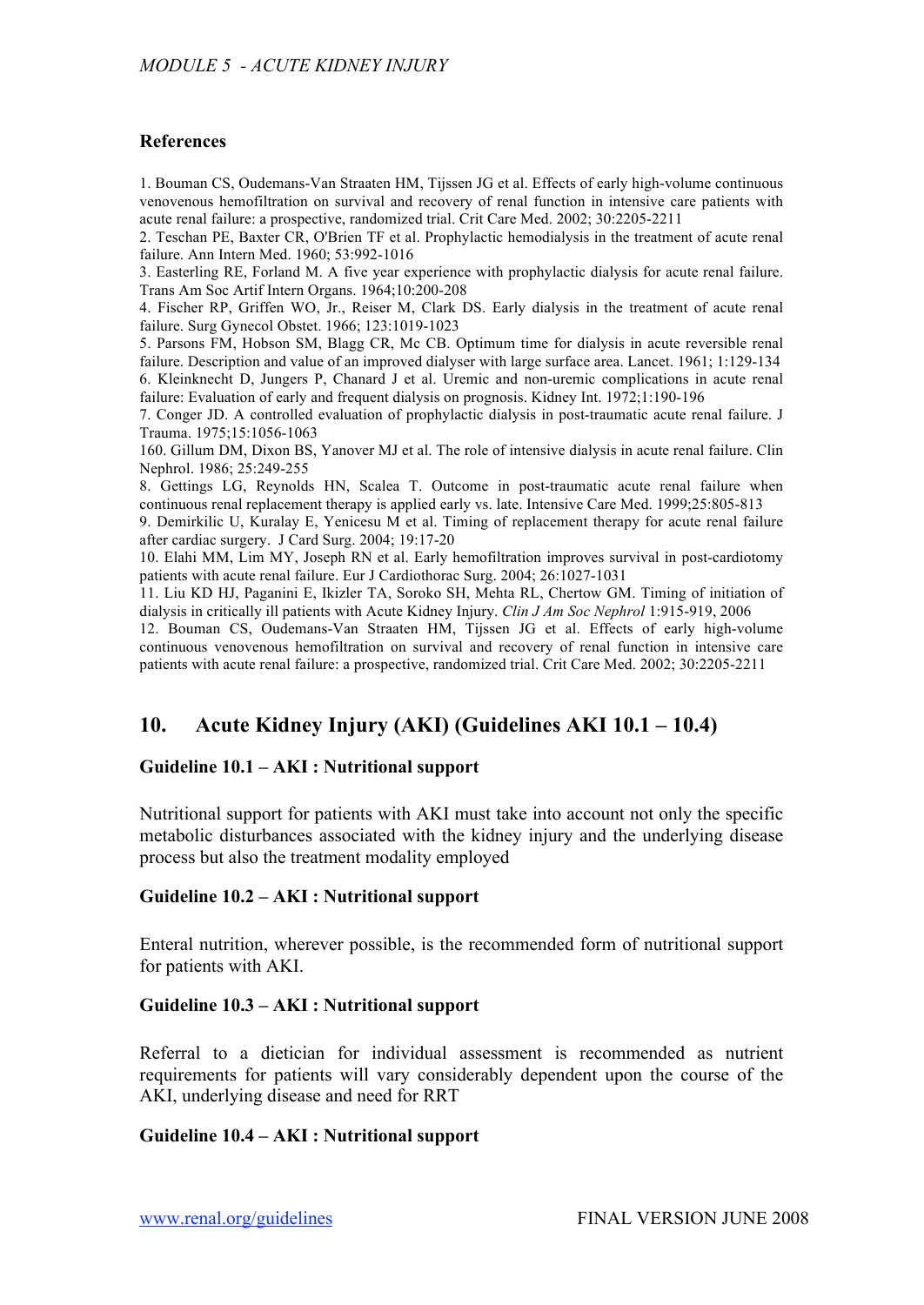Patients with AKI should receive 25-35 kcal/kg/day and up to a maximum of 1.7g amino acids/kg/day if hypercatabolic and receiving CRRT. Trace elements and water soluble vitamins should be supplemented as required

## **Audit measures**

- 1. Proportion of patients with AKI-3 reviewed by dietician within 48 h
- 2. Proportion of patients with AKI-3 receiving < 70% prescribed nutrition

## **Rationale**

Malnutrition has been identified as a predictor of in-hospital mortality for patients with AKI independent of complications and co-morbidities<sup>1</sup>. AKI is associated with significant metabolic and immunologic disturbances along with the induction of a pro-inflammatory state which is exacerbated by malnutrition<sup>2</sup>. Appropriate nutritional support could potentially mitigate these disturbances and improve outcomes. However very few systematic studies have been performed assessing the impact of nutrition on recognised clinical endpoints. Recommendations are therefore based on expert opinion.

AKI results in perturbations of fluid, electrolyte and acid base metabolism in association with specific alterations in protein and amino acid, carbohydrate and lipid metabolism. Negative nitrogen balance results from protein catabolism and the release of amino acids from skeletal muscle<sup>3</sup>. Hyperglycaemia may occur due to insulin resistance<sup>4</sup>, decreased glucose uptake by skeletal muscle and accelerated hepatic gluconeogenesis<sup>5</sup>. Impaired lipolysis is the major contributor to lipid abnormalities including hypertriglyceridaemia<sup>6</sup>. Another consequence of AKI is disruption of vitamin and trace element balance. Levels of water-soluble vitamins are usually low with the exception of vitamin C. It is therefore important to avoid inappropriate supplementation of vitamin C due to the risk of developing secondary oxalosis. The levels of fat soluble vitamins A and E are reduced, whilst vitamin K levels are normal or even elevated. The trace element selenium has been shown to be profoundly decreased in patients with  $AKI^7$ .

Nutritional support for patients with AKI must take into account not only the specific metabolic disturbances associated with the kidney injury but also the underlying disease process. It is recognised that patients with AKI represent a heterogeneous group rarely presenting with an isolated disease process but often in association with sepsis and multi-organ failure. Renal replacement therapy results in loss of both macronutrients and micronutrients which must therefore be supplemented. The impact made by RRT depends on the method utilised and its intensity. Continuous renal replacement therapy (CRRT) results in significant loss of water-soluble, small molecular weight substances including nutrients. A total daily loss of 10-15g amino acids and 5-10g protein has been reported along with significant losses of watersoluble vitamins<sup>8</sup>.

Enteral nutrition is the recommended form of nutritional support for patients with AKI. The provision of nutrients via the gut lumen helps maintain gut integrity, decreases gut atrophy and decreases bacterial and endotoxin translocation. If oral feeding is not possible then enteral feeding (tube feeding) should be initiated within